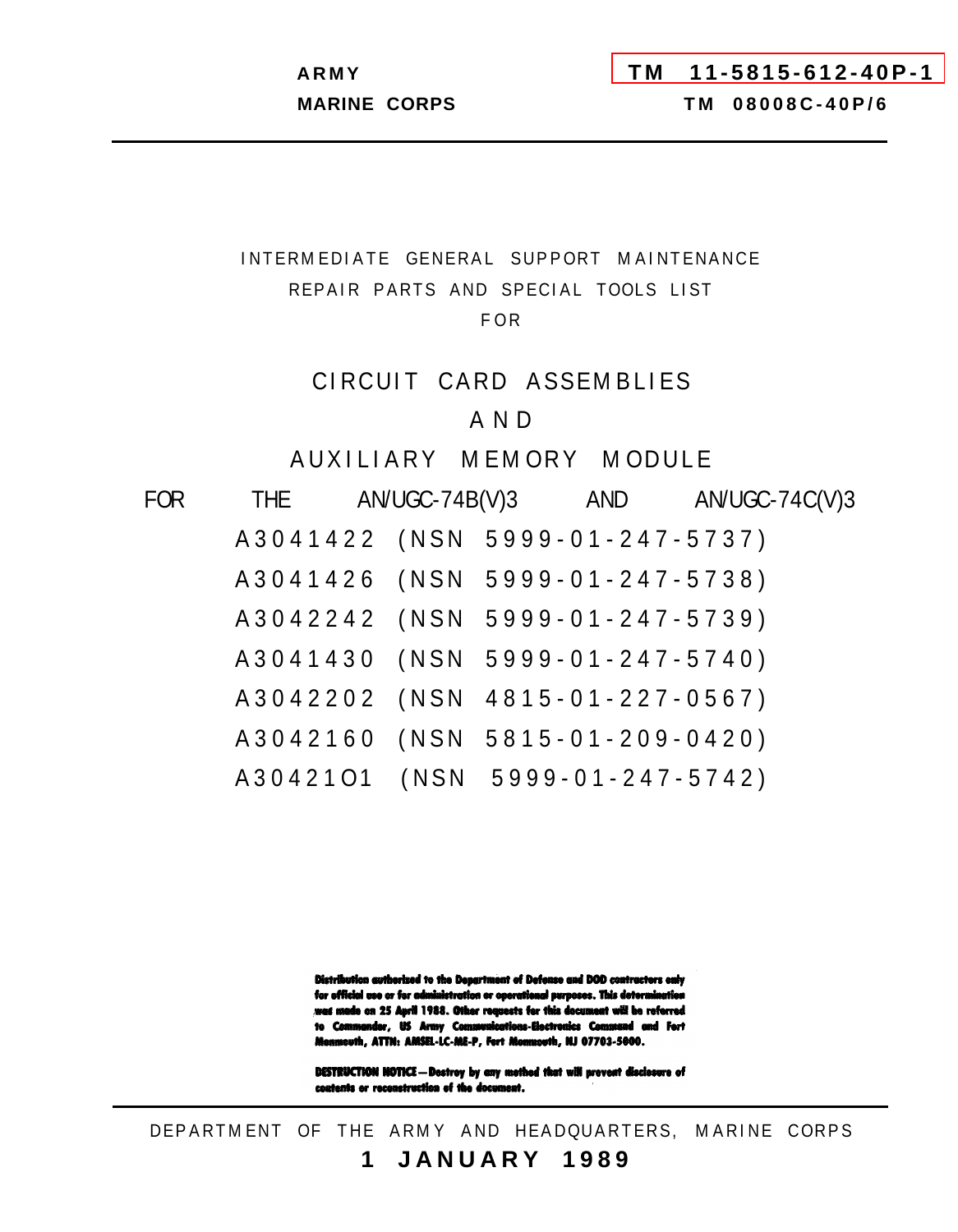DEPARTMENT OF THE ARMY AND HEADQUARTERS, MARINE CORPS

Washington, DC, 1 January 1989

## INTERMEDIATE GENERAL SUPPORT MAINTENANCE REPAIR PARTS AND SPECIAL TOOLS LIST FOR CIRCUIT CARD ASSEMBLIES AND AUXILIARY MEMORY MODULE FOR THE AN/UGC-74B(V)3 AND AN/UGC-74C(V)3 A3041422 (NSN 5999-01-247-5737) A3041426 (NSN 5999-01-247-5738) A3042242 (NSN 5999-01-247-5739) A3041430 (NSN 5999-01-247-5740) A3042202 (NSN 4815-01-227-0567) A3042160 (NSN 5815-01-209-0420) A3042101 (NSN 5999-01-247-5742)

### **REPORTING ERRORS AND RECOMMENDING IMPROVEMENTS**

You can help improve this manual. If you find any mistakes or if you know of a way to improve the procedures, please let us know. Mail your letter, DA Form 2028 (Recommended Changes to Publications and Blank Forms), or DA Form 2028-2 located in back of this manual direct to: Commander, US Army Communications-Electronics Command and Fort Monmouth, ATTN: AMSEL-LC-ME-PS, Fort Monmouth, New Jersey 07703-5000.

Marine Corps units, submit NAVMC 10772 (Recommended Changes to Technical Publications) to: Commanding General, Marine Corps Logistics Base (Code 850) Albany, Georgia 31704-5000.

In either case, a reply will be furnished direct to you.

<span id="page-1-0"></span>Technical Manual No. 11-5815-612-40P-1 Technical Manual No. 08008C-40P/6

### **TABLE OF CONTENTS**

|              |                 |                                                                                                                 | Page    | <i>Illus</i><br>Figure |
|--------------|-----------------|-----------------------------------------------------------------------------------------------------------------|---------|------------------------|
| Section I.   |                 |                                                                                                                 |         |                        |
|              | П.              |                                                                                                                 | $1 - 1$ |                        |
| Group 01     |                 | Circuit Card Assembly, Universal CPU                                                                            |         |                        |
|              |                 |                                                                                                                 | $1 - 1$ |                        |
|              | 02              | Circuit Card Assembly, Auxiliary Interface                                                                      |         |                        |
|              |                 |                                                                                                                 | $2-1$   |                        |
|              | 03              | Circuit Card Assembly, Communications                                                                           |         |                        |
|              |                 | $(3A1A3) (A3042242) \ldots \ldots \ldots \ldots \ldots \ldots \ldots \ldots \ldots \ldots \ldots \ldots \ldots$ | $3-1$   |                        |
|              | 04              | Circuit Card Assembly, Printer Control                                                                          |         |                        |
|              |                 |                                                                                                                 | $4-1$   |                        |
|              | 05              | Circuit Card Assembly, Auxiliary Memory/Relay Control                                                           |         |                        |
|              |                 |                                                                                                                 | $5-1$   |                        |
|              | 06 <sup>2</sup> | Memory Module, Auxiliary $(3A3) (A3042160) \dots \dots \dots \dots \dots \dots \dots \dots$                     | $6-1$   | 6                      |
|              |                 | 0601 Circuit Card Assembly, Auxiliary Memory Module                                                             |         |                        |
|              |                 | $(3A3A1) (A3042101) \ldots \ldots \ldots \ldots \ldots \ldots \ldots \ldots \ldots \ldots \ldots \ldots$        | 7-1     |                        |
| Section III. |                 | Special Tools List (Not applicable)                                                                             |         |                        |
|              | IV.             |                                                                                                                 | $I-1$   |                        |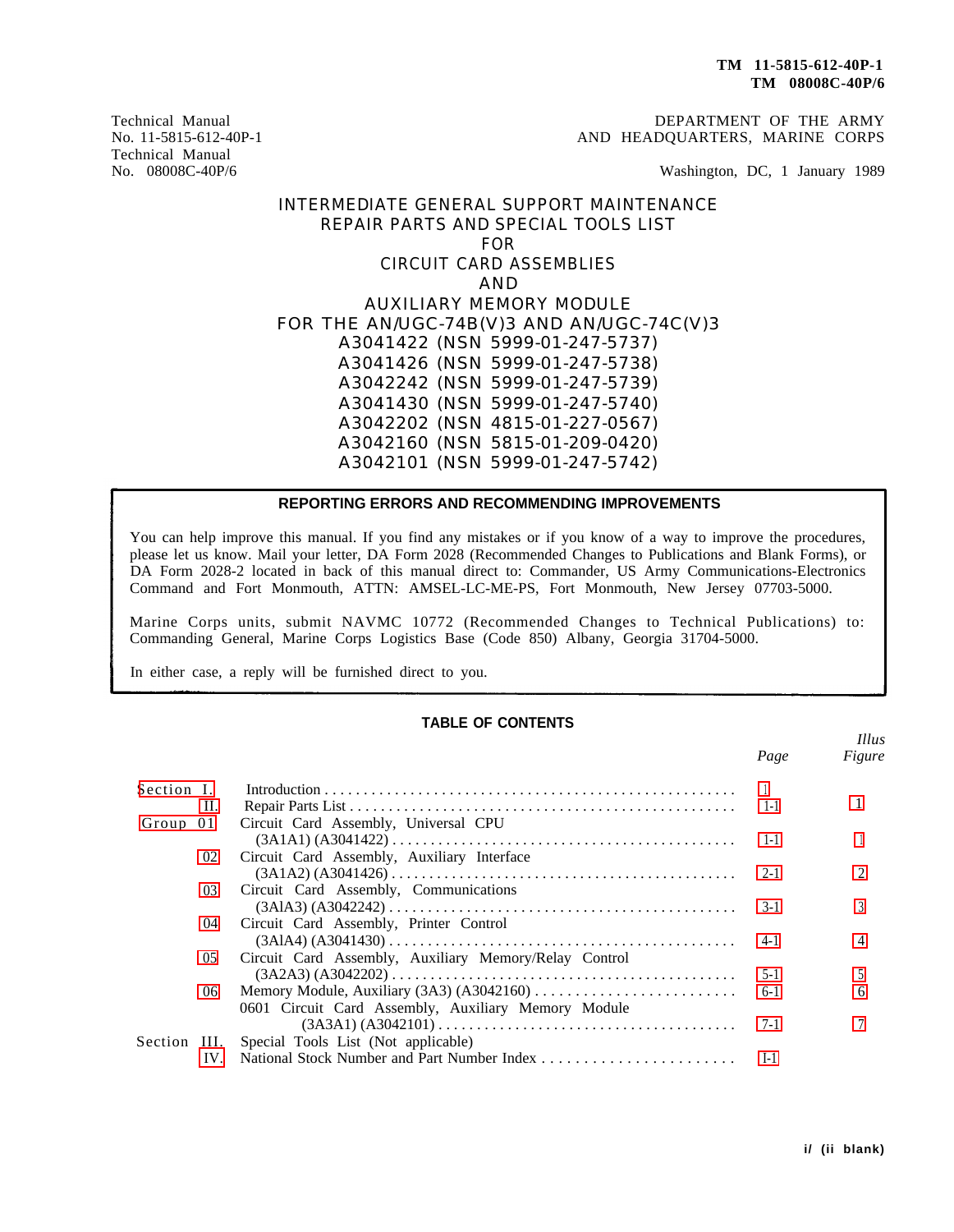### <span id="page-2-0"></span>**1. Scope**

This manual lists and authorizes spares and repair parts; special tools; special test, measurement, and diagnostic equipment (TMDE), and other special support equipment required for performance of organizational, direct support, and general support maintenance of the Circuit Card Assemblies for the AN/UGC-74B(V)3 and AN/UGC-74C(V)3. It authorizes the requisitioning, issue, and disposition of spares, repair parts and special tools as indicated by the source, maintenance and recoverability (SMR) codes.

### **2. General**

This Repair Parts and Special Tools List is divided into the following sections:

*a. [Section II.](#page-11-0) Repair Parts List.* A list of spares and repair parts authorized by this RPSTL for use in the performance of maintenance. The list also includes parts which must be removed for replacement of the authorized parts. Parts lists are composed of functional groups in ascending numeric sequence, with the parts in each group listed in ascending item number sequence. Figure numbers are listed directly beneath the group header. Bulk materials are listed in item name sequence. Repair part kits are listed separately in their own functional group withi[n section II.](#page-11-0) Repair parts for reparable special tools are also listed in this section. Items listed are shown on the associated illustration.

*b. Section III. Special Tools List.* Not applicable.

*c[. Section IV.](#page-37-0) National Stock Number and Part Number Index.* A list, in National item identification number (NIIN) sequence, of all National stock numbered items appearing in the listings, followed by a list in alphameric sequence of all part numbers appearing in the listings. National stock numbers and part numbers are cross-referenced to each illustration figure and item number appearance.

#### **3. Explanation of Columns [\(Section II](#page-11-0) and III)**

*a.* Item *No. (Column (1)).* Indicates the number used to identify items called out in the illustration.

*b. SMR Code (Column (2)).* The source, maintenance, and recoverability (SMR) code is a five-position code containing supply/requisitioning information, maintenance category authorization criteria, and dispositioninstruction, as shown in the following breakout:

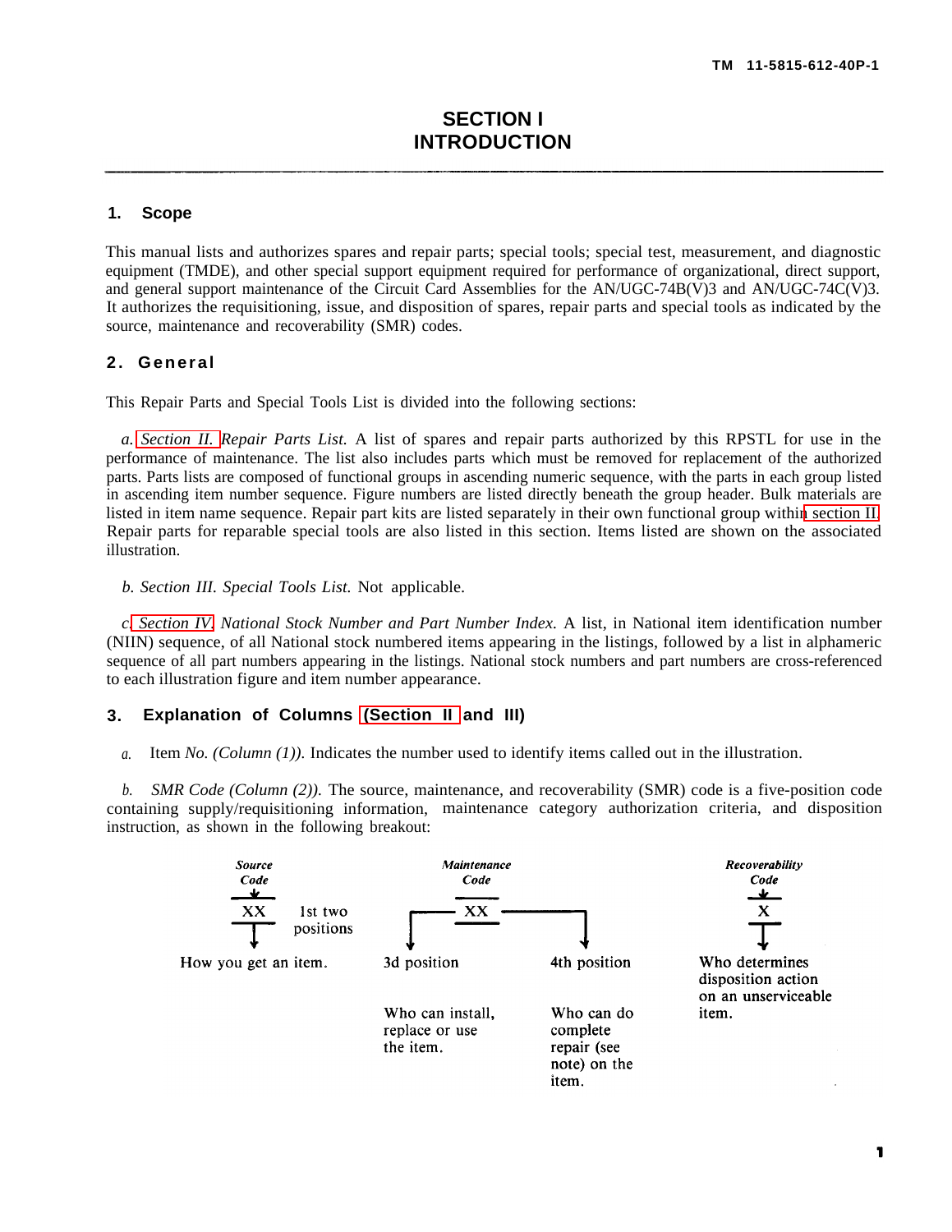### NOTE

Complete repair: Maintenance capacity, capability, and authority to perform all corrective maintenance tasks of the "Repair" function in a use/user environment in order to restore serviceability to a failed item.

(1) *Source Code.* The source code tells you how to get an item needed for maintenance, repair, or overhaul of an end item/equipment. Explanations of source codes follows:

*Code Explanation*

PA  $PB$ PC **PD** PF PF PG

**KD KF**  $KB$ 

Stocked items; use the applicable NSN to request/requisition items with these source codes. They are authorized to the category indicated by the code entered in the third position of the SMR code.

### **NOTE**

Items coded PC are subject to deterioration.

Items with these codes are not to be requested/requisitioned individually. They are part of a kit which is authorized to the maintenance category indicated in the third position of the SMR code. The complete kit must be requisitioned and applied.

| $MO$ — Made at org/   |
|-----------------------|
| <b>AVUM</b> category  |
| $MF - Made$ at $DS/$  |
| <b>AVUM</b> category  |
| MH- Made at GS        |
| category              |
| ML - Made at Spec-    |
| ialized Repair        |
| <b>Activity (SRA)</b> |
| D— Made at Depot      |

 Items with these codes are not to be requested/requisitioned individually. They must be made from bulk material which is identified by the part number in the description and usable on code (UOC) column and listed in the Bulk Material group of the repair parts list. If the item is authorized to you by the third position code of the SMR code, but the source code indicates it is made at a higher category, order the item from the higher category of maintenance.

| $AO -$ Assembled by org/  |
|---------------------------|
| <b>AVUM</b> category      |
| $AF -$ Assembled by $DS/$ |
| <b>AVIM</b> category      |
| $AH -$ Assembled by       |
| <b>GS</b> category        |
| $AL -$ Assembled by SRA   |
| $AD -$ Assembled by Depot |
|                           |

 Items with these codes are not to be requested/requisitioned individually. The parts that make up the assembled item must be requisitioned or fabricated and assembled at the category of maintenance indicated by the source code. If the third position code of the SMR code authorizes you to replace the item, but the source code indicates the item is assembled at a higher category, order the item from the higher category of maintenance.

XA - Do not requisition an "XA" coded item. Order its next higher assembly.

XB - If an "XB" item is not available from salvage, order it using the FSCM and part number given.

XC - Installation drawing, diagram, instruction sheet, field service drawing, that is identified by manufacturers part number.

XD - Item is not stocked. Order an "XD" coded item through normal supply channels using the FSCM and part number given, if no NSN is available.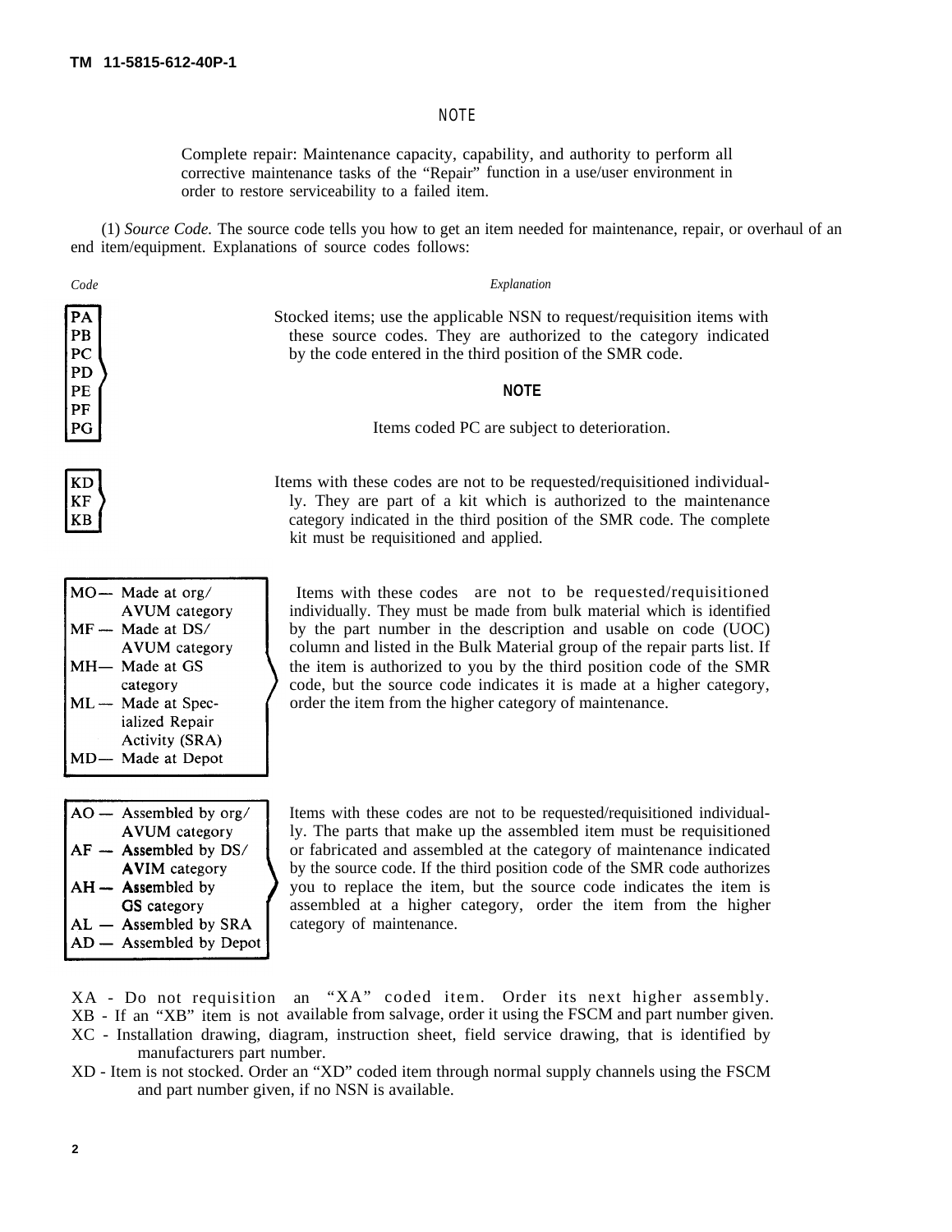### **NOTE**

Cannibalization or controlled exchange, when authorized, may be used as a source of supply for items with the above source codes, except for those source coded "XA" or those aircraft support items restricted by requirements of AR 750-1.

(2) *Maintenance Code.* Maintenance codes tell you the category of maintenance authorized to USE and REPAIR support items. The maintenance codes are entered in the third and fourth positions of the SMR code as follows:

*(a)* The maintenance code entered in the third position tells you the lowest maintenance category authorized to remove, replace, and use an item. The maintenance code entered in the third position will indicate authorization to one of the following categories of maintenance.

#### *Code*

### *Application/Explanation*

 $\mathcal{C}$ Crew or operator maintenance done within organizational or aviation maintenance.

- $\Omega$ Organizational or aviation unit category can remove, replace, and use the item.
- $\mathbf{F}$ Direct tupport or aviation intermediate category can remove, replace, and use the item.
- $H$ General support category can remove, replace, and use the item.
- $\mathbf{L}$ Specialized repair activity can remove, replace, and use the item.
- $\mathbf{D}$ Depot category can remove, replace, and use the item.

*(b)* The maintenance code entered in the fourth position tells whether or not the item is to be repaired and identifies the lowest maintenance category with the capability to do complete repair (i.e., perform all authorized repair functions). This position will contain one of the following maintenance codes:

### **NOTE**

Some limited repair may be done on the item at a lower category of maintenance, if authorized by the Maintenance Allocation Chart (MAC) and SMR codes.

#### *Code Application/Explanation*

- O Organizational or aviation unit is the lowest category that can do complete repair of the item.
- F Direct support or aviation intermediate is the lowest category that can do complete repair of the item.
- H General support is the lowest category that can do complete repair of the item.
- L Specialized repair activity (designate the specialized repair activity) is the lowest category that can do complete repair of the item.
- D Depot is the lowest category that can do complete repair of the item.
- Z Nonreparable. No repair is authorized.
- B No repair is authorized. (No parts or special tools are authorized for the maintenance of a "B" coded item.) However, the item may be reconditioned by adjusting, lubricating, etc., at the user category.

(3) *Recoverability Code.* Recoverability codes are assigned to items to indicate the disposition action on unserviceable items. The recoverability code is entered in the fifth position of the SMR Code as follows: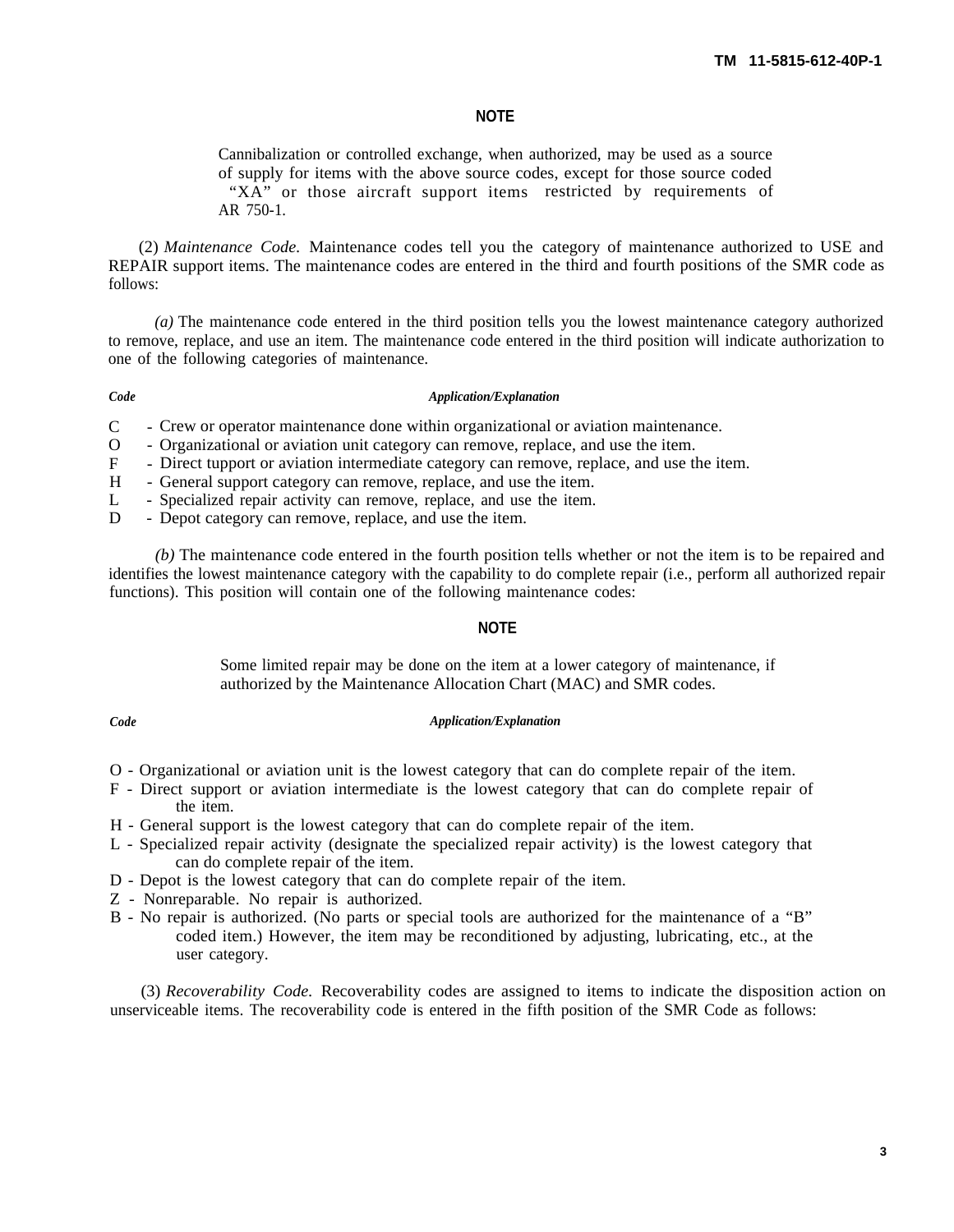<span id="page-5-0"></span>*Recoverability*

#### *codes Application/Explanation*

- Z Nonreparable item. When unserviceable, condemn and dispose of the item at the category of maintenance shown in the third position of SMR Code.
- O Reparable item. When uneconomically reparable, condemn and dispose of the item at organizational or aviation unit category.
- F Reparable item. When uneconomically reparable, condemn and dispose of the item at the direct support or aviation intermediate category.
- H Reparable item. When uneconomically reparable, condemn and dispose of the item at general support category.
- D Reparable item. When beyond lower level repair capability, return to depot. Condemnation and disposal of item not authorized below depot category.
- L Reparable item. Condemnation and disposal not authorized below specialized repair activity (SRA).
- A Item requires special handling or condemnation procedures because of specific reasons (e.g., precious metal content, high dollar value, critical material, or hmzardous material). Refer to appropriate manuals/directives for specific instructions.

*c. FSCM (Column (3)).* The Federal Supply Code for Manufacturer (FSCM) is a 5-digit numeric code which is used to identify the manufacturer, distributor, or Government agency, etc., that supplies the item.

*d. Part Number (Column (4)).* Indicates the primary number used by the manufacturer (individual, company, firm, corporation, or Government activity), which controls the design and characteristics of the item by means of its engineering drawings, specifications, standards, and inspection requirements to identify an item or range of items.

### **NOTE**

When you use a NSN to requisition an item, the item you receive may have a different part number from the part ordered.

*e. Description and Usable on Code (UOC)(Column (5)).* This column includes the following information.

(1) The Federal item name and, when required, a minimum description to identify the item.

(2) Usable on code, when applicable [\(para 5\)](#page-6-0).

(3) The statement "END OF FIGURE" appears just below the last item description in Column (5) for a given figure in bot[h section II](#page-11-0) and section III.

*f. Qty (Column (6)).* Indicates the quantity of the item used in the breakout shown on the illustration figure, which is prepared for a functional group, subfunctional group, or an assembly. A "V" appearing in this column in lieu of a quantity indicates that the quantity is variable and the quantity may vary from application to application.

### **4. Explanation of Columns [\(Section IV\)](#page-37-0)**

### *a. National Stock Number (NSN) Index.*

(1) *Stock number column.* This column lists the NSN by National item identification number (NIIN) sequence. The NIIN consists of the last nine digits of the NSN. When using this column to locate an item, ignore the first four digits of the NSN. When requisitioning items use the complete NSN (13 digits).

(2) *Fig. column.* This column lists the number of the figure where the item is identified/located. The illustrations are in numerical sequence in [sections II](#page-11-0) andIII.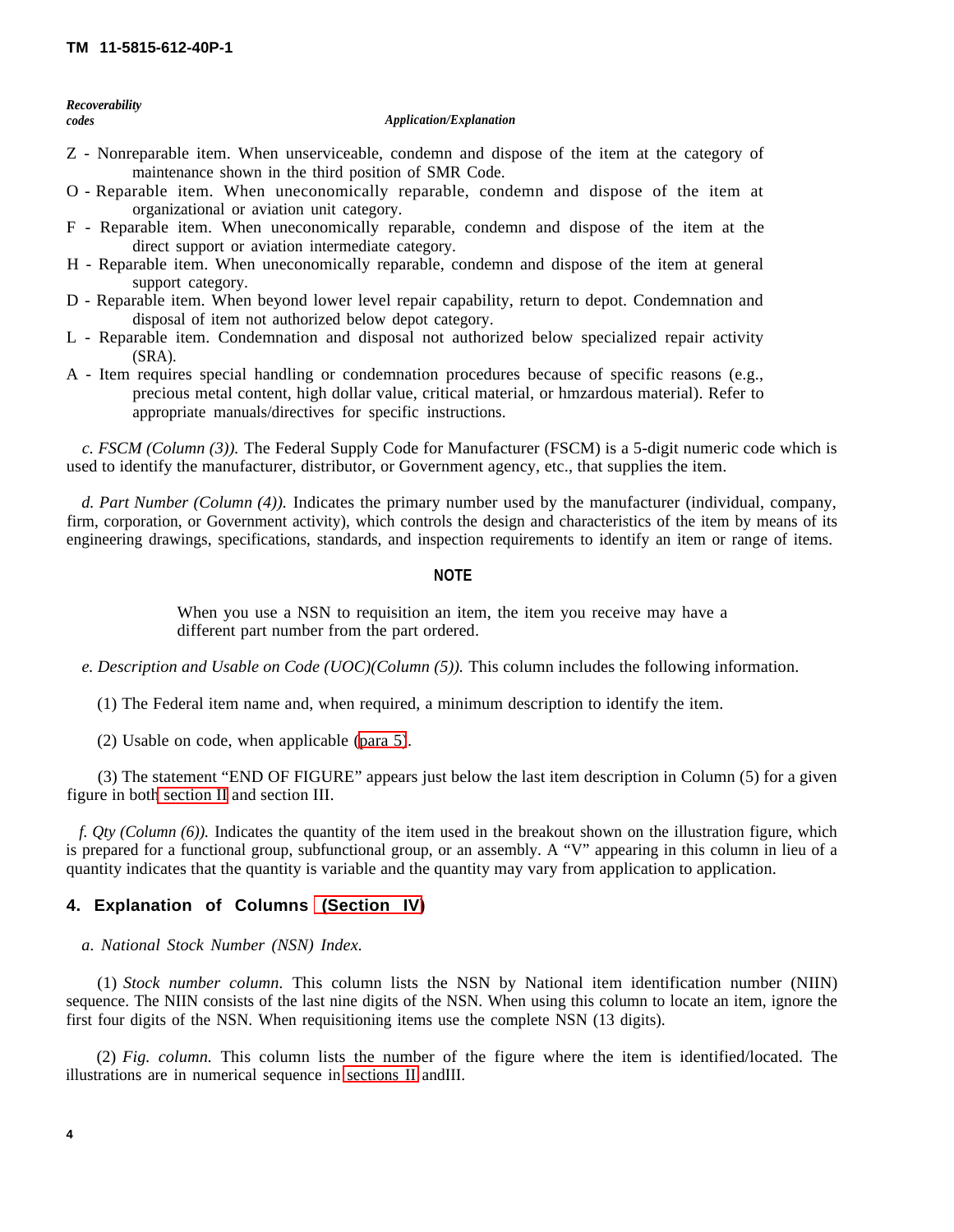<span id="page-6-0"></span>(3) *Item column.* The item number identifies the item associated with the figure listed in the adjacent Fig. column. This item is also identified by the NSN listed on the same line.

*b. Part Number Index.* Part numbers in this index are listed by part number in ascending alphameric Sequence.

(1) *FSCM column.* This column lists the Federal supply code for manufacturer (FSCM).

(2) *Part number column.* This column indicates the part number assigned to the item.

(3) *Stock number column.* This column lists the National stock number for the associated part number and manufacturer identified in the part number and FSCM columns to the left.

(4) *Fig. column.* This column lists the number of the figure where the item is identified/located in [sections II](#page-11-0) and III.

(5) *Item column.* The item number is that number assigned to the item as it appears in the figure referenced in the adjacent figure number column.

### **5. Special Information**

*a. Usable on Code.* The usable on code appears in the lower left corner of the description column heading. Usable on codes are shown as "UOC: " in the description column (justified left) on the first line applicable item description nomenclature. Uncoded items are applicable to all models. Identification of the usable on codes used in this RPSTL are:

| Code | Used on          |
|------|------------------|
| HDX  | $AN/UGC-74B(V)3$ |
| HDY  | $AN/UGC-74C(V)3$ |

*b. Associated Publications.* The publications listed below pertain to the Circuit Card Assemblies and their components:

[TM 11-5815-612-40-1,](#page-0-0) Circuit Card Assemblies TM 11-6625-3083-24-1, Interface Connection Devices TM 11-6625-3083-24P, Interface Connections Devices

*c. National Stock Numbers.* National stock numbers (NSN's) that are missing from P source coded items have been applied for and will be added to this TM by future change/revision when they are entered in the Army Master Data File (AMDF). Until the NSN's are established and published, submit exception requisitions to: Commander, US Army Communications-Electronics Command and Fort Monmouth, ATTN: AMSEL-LC-MM, Fort Monmouth, NJ 07703-5000 for the part required to support your equipment.

### **6. How to Locate Repair Parts**

*a. When National stock number or part number is not known.*

(1) *First.* Using the table of contents, determine the assembly group or subassembly group to which the item belongs. This is necessary since figures are prepared for assembly groups and subassembly groups, and listings are divided into the same groups.

(2) *Second.* Find the figure covering the assembly group or subassembly group to which the item belongs.

(3) *Third.* Identify the item on the figure and note the item number.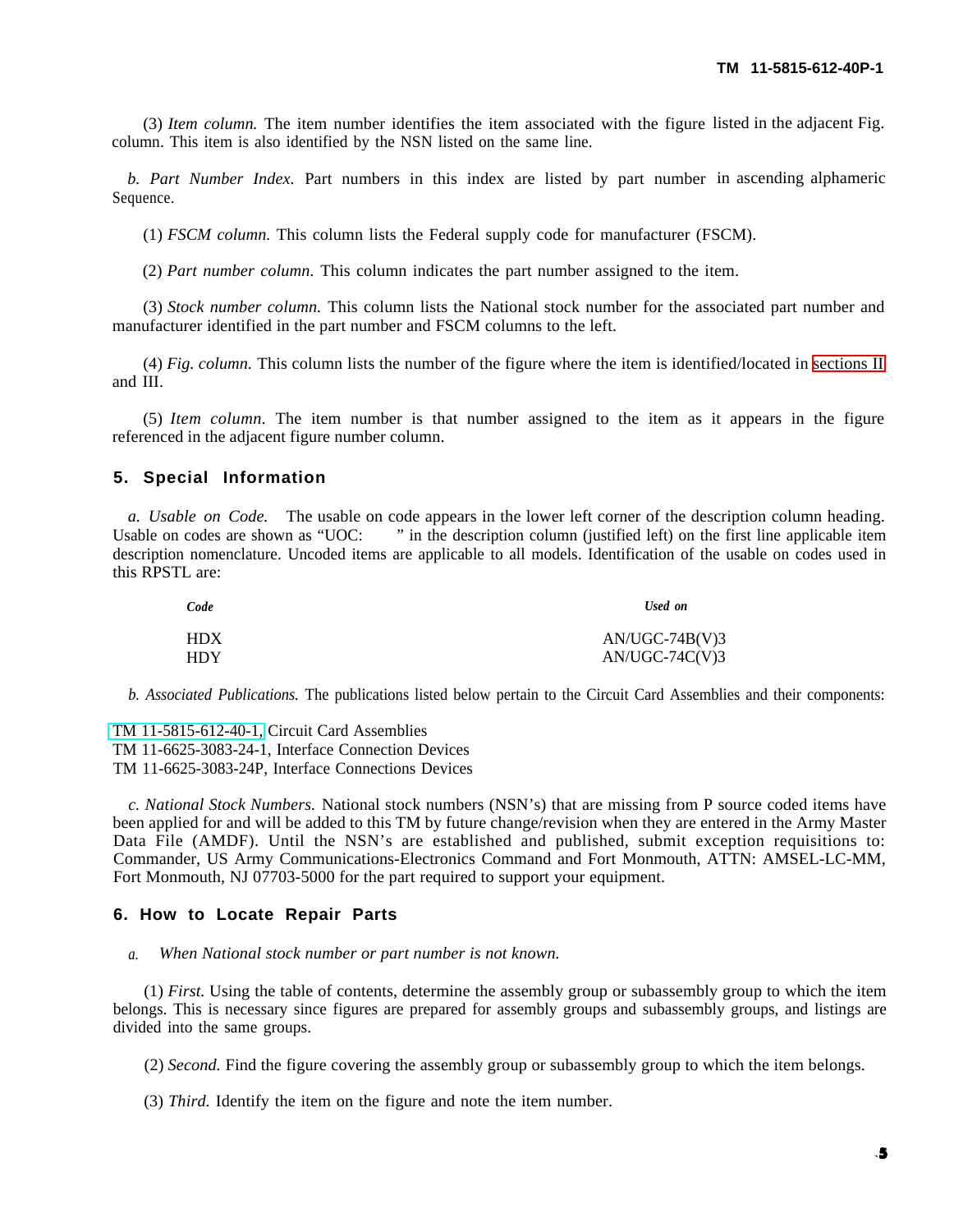(4) *Fourth.* Refer to the Repair Parts List for the figure to find the part number for the item number noted on the figure.

(5) *Fifth.* Refer to the Part Number Index to find the NSN, if assigned.

*b. When National stock number or part number is known.*

(1) *First.* Using the Index of National stock numbers and part numbers, find the pertinent National stock number or part number. The NSN index is in National item identification number (NIIN) sequence [\(para 4](#page-5-0)a(1)). The part numbers in the part number index are listed in ascending alphameric sequence [\(para 4b\).](#page-6-0) Both indexes crossreference you to the illustration figure and item number of the item you are looking for.

(2) *Second.* After finding the figure and item number, verify that the item is the one you're looking for, then locate the item number in the repair parts list for the figure.

## **7. Abbreviations**

Not applicable.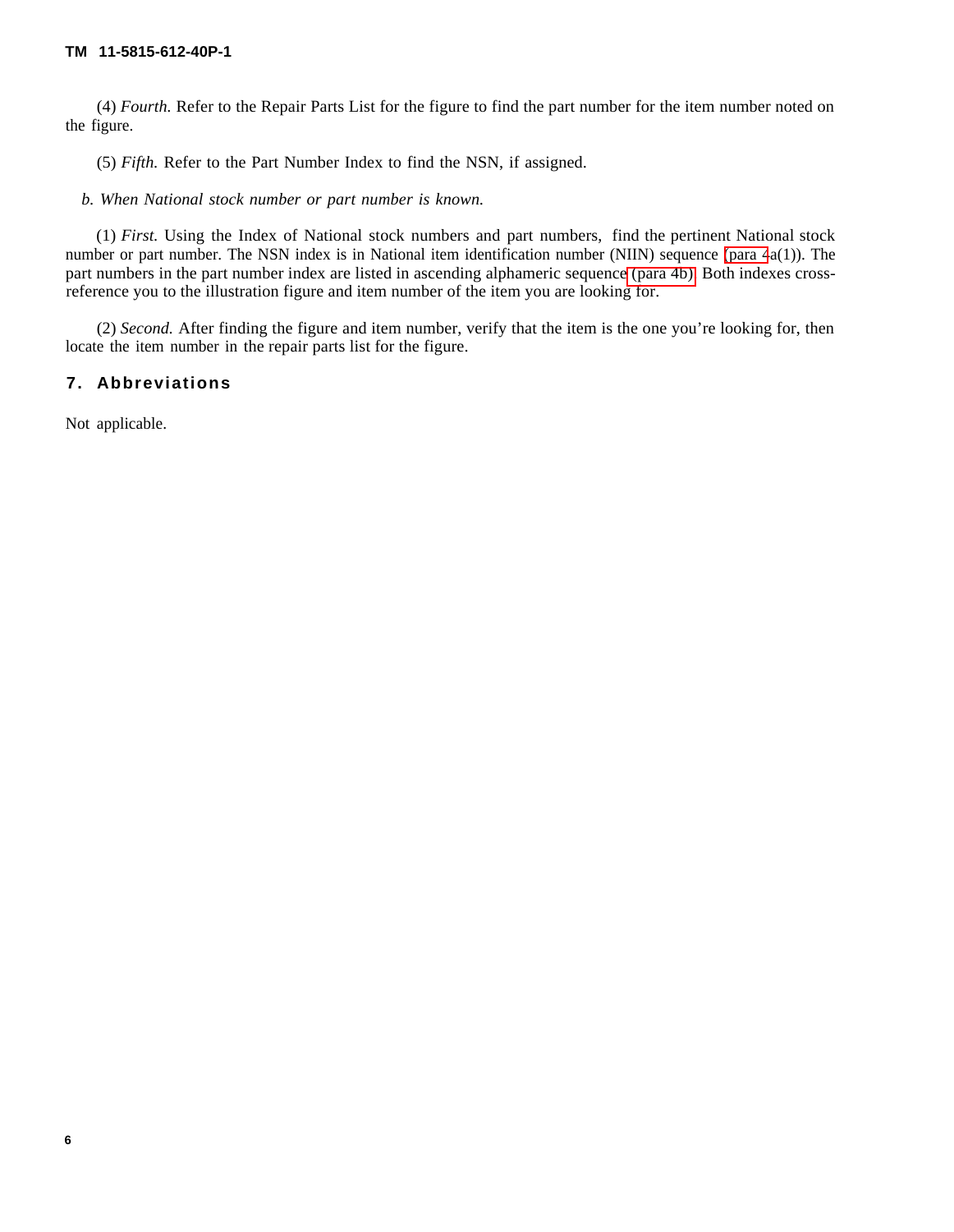<span id="page-8-0"></span>

**Figure 1. Circuit Card Assembly, Universal CPU (3A1A1) (Sheet 1 of 3).**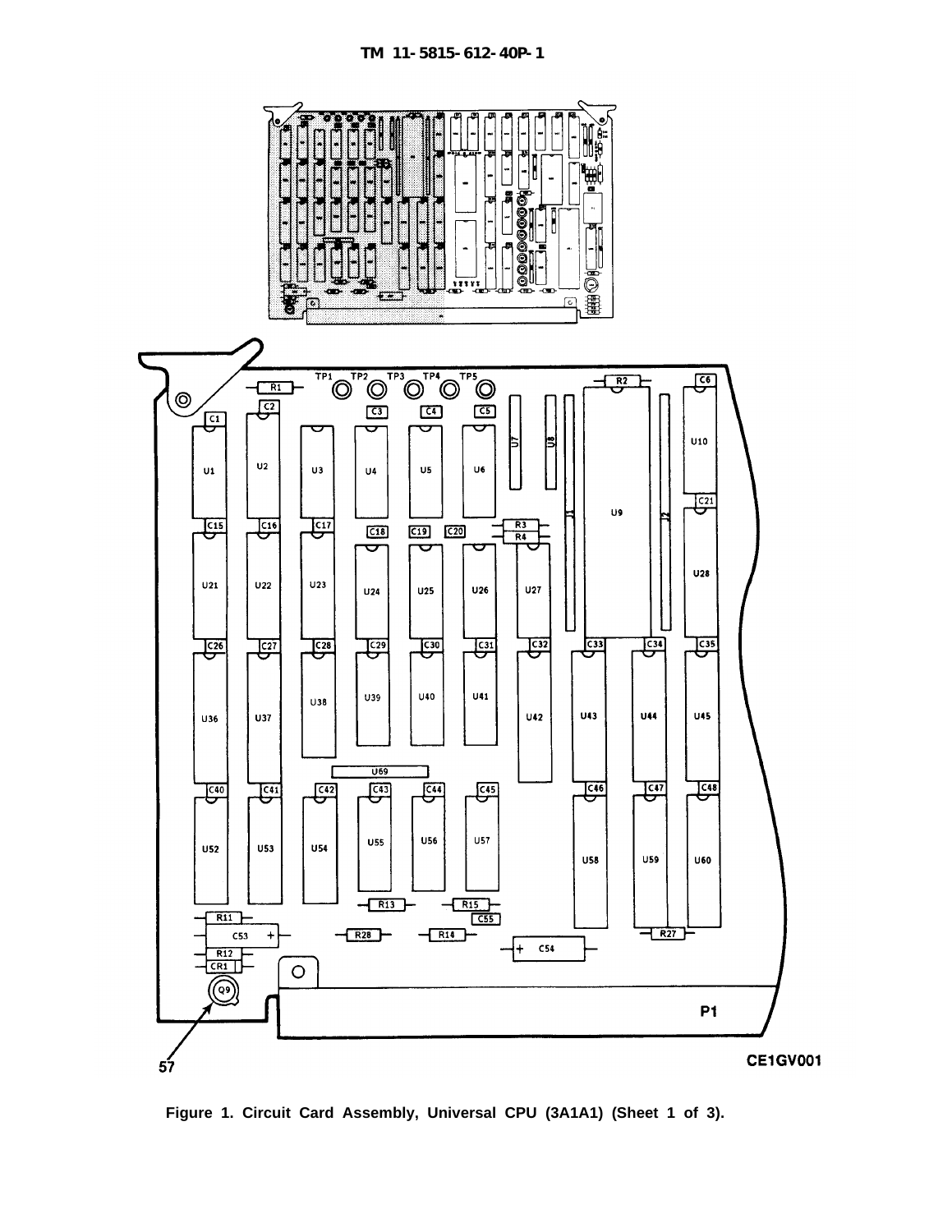

**Figure 1. Circuit Card Assembly, Universal CPU (3A1A1) (Sheet 2 of 3).**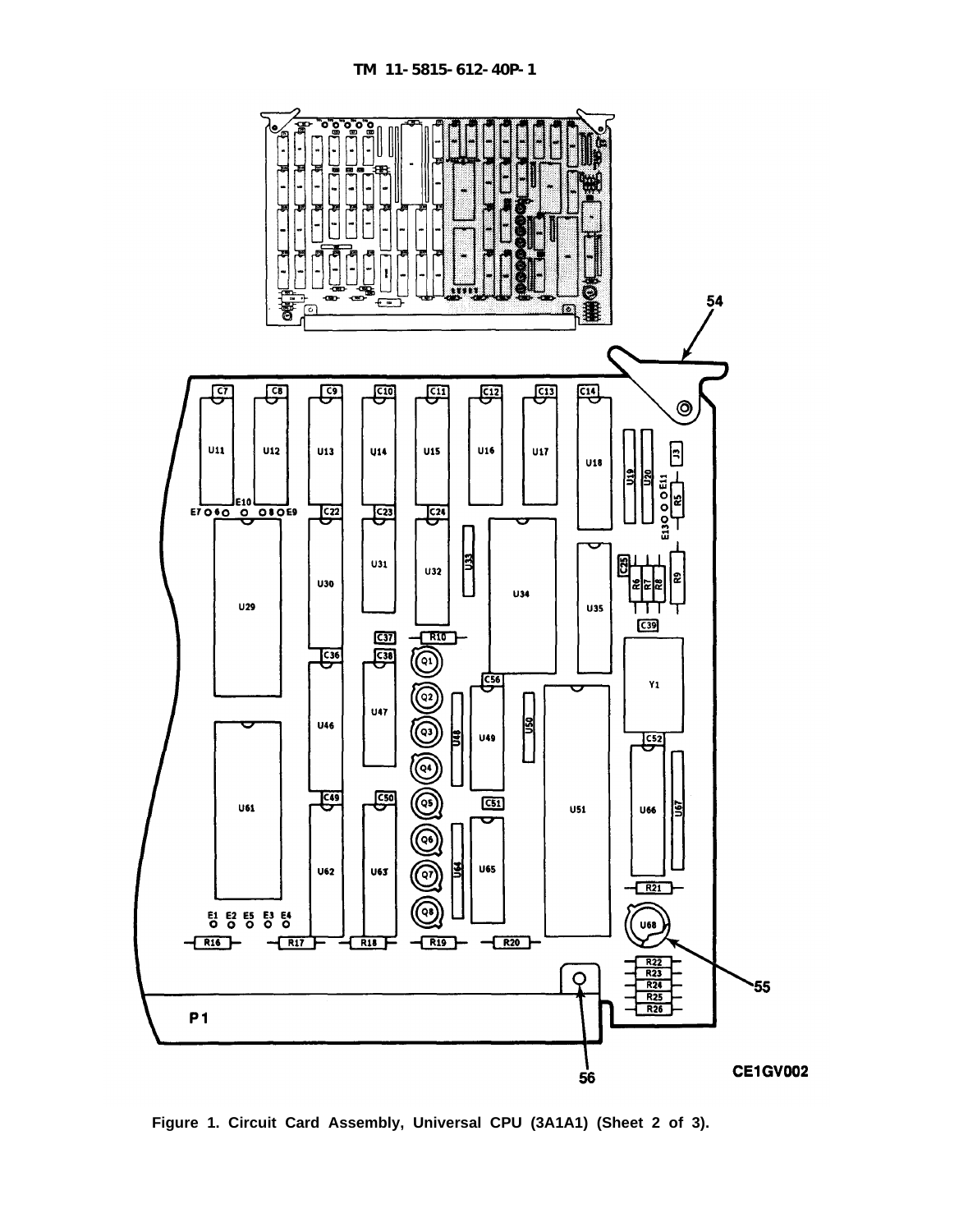**LEGEND** 

| <b>REF</b><br><b>DES</b> | <b>ITEM</b><br>NO.      | <b>REF</b><br><b>DES</b> | <b>ITEM</b><br>NO.      | <b>REF</b><br><b>DES</b> | <b>ITEM</b><br>NO. | <b>REF</b><br><b>DES</b> | <b>ITEM</b><br>NO. | <b>REF</b><br><b>DES</b> | <b>ITEM</b><br>NO. |
|--------------------------|-------------------------|--------------------------|-------------------------|--------------------------|--------------------|--------------------------|--------------------|--------------------------|--------------------|
| CR1                      | 1                       | C35                      | $\overline{\mathbf{2}}$ | R1                       | 8                  | U3                       | 20                 | <b>U38</b>               | 28                 |
| C <sub>1</sub>           | $\mathbf{2}$            | C36                      | $\overline{\mathbf{c}}$ | R <sub>2</sub>           | 9                  | U4                       | 21                 | U39                      | 39                 |
| C <sub>2</sub>           | $\mathbf{2}$            | C37                      | $\overline{\mathbf{2}}$ | R <sub>3</sub>           | 10                 | U5                       | 22                 | <b>U40</b>               | 23                 |
| C <sub>3</sub>           | $\mathbf 2$             | C38                      | $\mathbf 2$             | R4                       | 11                 | U6                       | 23                 | <b>U41</b>               | 40                 |
| C <sub>4</sub>           | $\mathbf 2$             | C39                      | $\mathbf 2$             | R <sub>5</sub>           | 9                  | U7                       | 24                 | U42                      | 27                 |
| C <sub>5</sub>           | $\mathbf{2}$            | C40                      | $\mathbf 2$             | R <sub>6</sub>           | 9                  | U8                       | 24                 | <b>U43</b>               | 27                 |
| C <sub>6</sub>           | $\mathbf{2}$            | C41                      | 2                       | R7                       | 11                 | U9                       | 25                 | U44                      | 27                 |
| C7                       | $\mathbf{2}$            | C42                      | $\mathbf{2}$            | R8                       | 9                  | <b>U10</b>               | 26                 | U45                      | 27                 |
| C8                       | $\overline{2}$          | C43                      | $\mathbf 2$             | R <sub>9</sub>           | 12                 | <b>U11</b>               | 26                 | <b>U46</b>               | 27                 |
| C9                       | $\mathbf{2}$            | C44                      | $\mathbf{2}$            | R <sub>10</sub>          | 11                 | U12                      | 26                 | <b>U47</b>               | 41                 |
| C10                      | $\mathbf 2$             | C45                      | $\overline{2}$          | R <sub>11</sub>          | 9                  | U <sub>13</sub>          | 26                 | <b>U48</b>               | 24                 |
| C11                      | $\mathbf{2}$            | C46                      | $\mathbf{2}$            | R <sub>12</sub>          | 13                 | <b>U14</b>               | 26                 | <b>U49</b>               | 42                 |
| C12                      | $\mathbf{2}$            | C47                      | $\mathbf{2}$            | R <sub>13</sub>          | 8                  | U <sub>15</sub>          | 26                 | <b>U50</b>               | 35                 |
| C13                      | $\mathbf{2}$            | C48                      | $\overline{2}$          | R <sub>14</sub>          | $\mathbf{9}$       | U16                      | 26                 | <b>U51</b>               | 43                 |
| C14                      | $\overline{\mathbf{2}}$ | C49                      | $\mathbf{2}$            | R <sub>15</sub>          | 8                  | <b>U17</b>               | 26                 | <b>U52</b>               | 44                 |
| C15                      | $\mathbf{2}$            | <b>C50</b>               | $\mathbf{2}$            | R <sub>16</sub>          | 8                  | U18                      | 27                 | U53                      | 28                 |
| C16                      | $\overline{\mathbf{2}}$ | C51                      | $\mathbf{2}$            | R17                      | 14                 | U19                      | 24                 | U54                      | 45                 |
| C <sub>17</sub>          | $\overline{\mathbf{2}}$ | C <sub>52</sub>          | $\mathbf{2}$            | R <sub>18</sub>          | 8                  | <b>U20</b>               | 24                 | <b>U55</b>               | 21                 |
| C18                      | $\overline{\mathbf{2}}$ | C53                      | 3                       | R <sub>19</sub>          | 14                 | U <sub>21</sub>          | 19                 | <b>U56</b>               | 29                 |
| C19                      | $\overline{\mathbf{2}}$ | C <sub>54</sub>          | $\mathbf{3}$            | <b>R20</b>               | 8                  | U22                      | 19                 | <b>U57</b>               | 46                 |
| C <sub>20</sub>          | $\overline{\mathbf{2}}$ | C <sub>55</sub>          | $\mathbf 2$             | R <sub>21</sub>          | 9                  | U23                      | 28                 | <b>U58</b>               | 27                 |
| C <sub>21</sub>          | $\overline{\mathbf{2}}$ | C56                      | $\overline{\mathbf{2}}$ | R <sub>22</sub>          | 9                  | U24                      | 20                 | U59                      | 27                 |
| C <sub>22</sub>          | $\boldsymbol{2}$        | J1                       | 4                       | R23                      | 15                 | U25                      | 23                 | <b>U60</b>               | 47                 |
| C <sub>23</sub>          | $\mathbf{2}$            | J2                       | 4                       | R <sub>24</sub>          | 16                 | <b>U26</b>               | 29                 | <b>U61</b>               | 48                 |
| C <sub>24</sub>          | $\overline{\mathbf{2}}$ | J3                       | 5                       | R <sub>25</sub>          | 16                 | <b>U27</b>               | 30                 | U62                      | 49                 |
| C <sub>25</sub>          | $\mathbf{2}$            | P1                       | 6                       | R <sub>26</sub>          | 15                 | U28                      | 27                 | U63                      | 27                 |
| C <sub>26</sub>          | $\mathbf{2}$            | Q1                       | $\mathbf{7}$            | <b>R27</b>               | 9                  | U29                      | 31                 | U64                      | 24                 |
| C27                      | $\mathbf{2}$            | Q2                       | $\overline{\mathbf{7}}$ | R <sub>28</sub>          | 8                  | <b>U30</b>               | 32                 | U65                      | 42                 |
| C28                      | $\mathbf{2}$            | Q3                       | $\overline{\mathbf{7}}$ | TP1                      | 17                 | U31                      | 33                 | <b>U66</b>               | 27                 |
| C29                      | $\mathbf 2$             | Q <sub>4</sub>           | $\overline{\mathbf{z}}$ | TP <sub>2</sub>          | 17                 | U32                      | 34                 | <b>U67</b>               | 50                 |
| C30                      | $\mathbf{2}$            | Q <sub>5</sub>           | $\overline{\mathbf{7}}$ | TP3                      | 17                 | U33                      | 35                 | <b>U68</b>               | 51                 |
| C31                      | $\overline{\mathbf{2}}$ | Q6                       | $\mathbf{7}$            | TP4                      | 17                 | <b>U34</b>               | 36                 | <b>U69</b>               | 52                 |
| C32                      | $\mathbf{2}$            | Q7                       | $\overline{7}$          | TP5                      | 17                 | <b>U35</b>               | 27                 | <b>Y1</b>                | 53                 |
| C33                      | $\mathbf{2}$            | Q8                       | $\mathbf{7}$            | U1                       | 18                 | <b>U36</b>               | 37                 |                          |                    |
| C <sub>34</sub>          | $\overline{\mathbf{2}}$ | Q9                       | $\mathbf{7}$            | U <sub>2</sub>           | 19                 | <b>U37</b>               | 38                 |                          |                    |

Figure 1. Circuit Card Assembly, Universal CPU (3A1A1) (Sheet 3 of 3).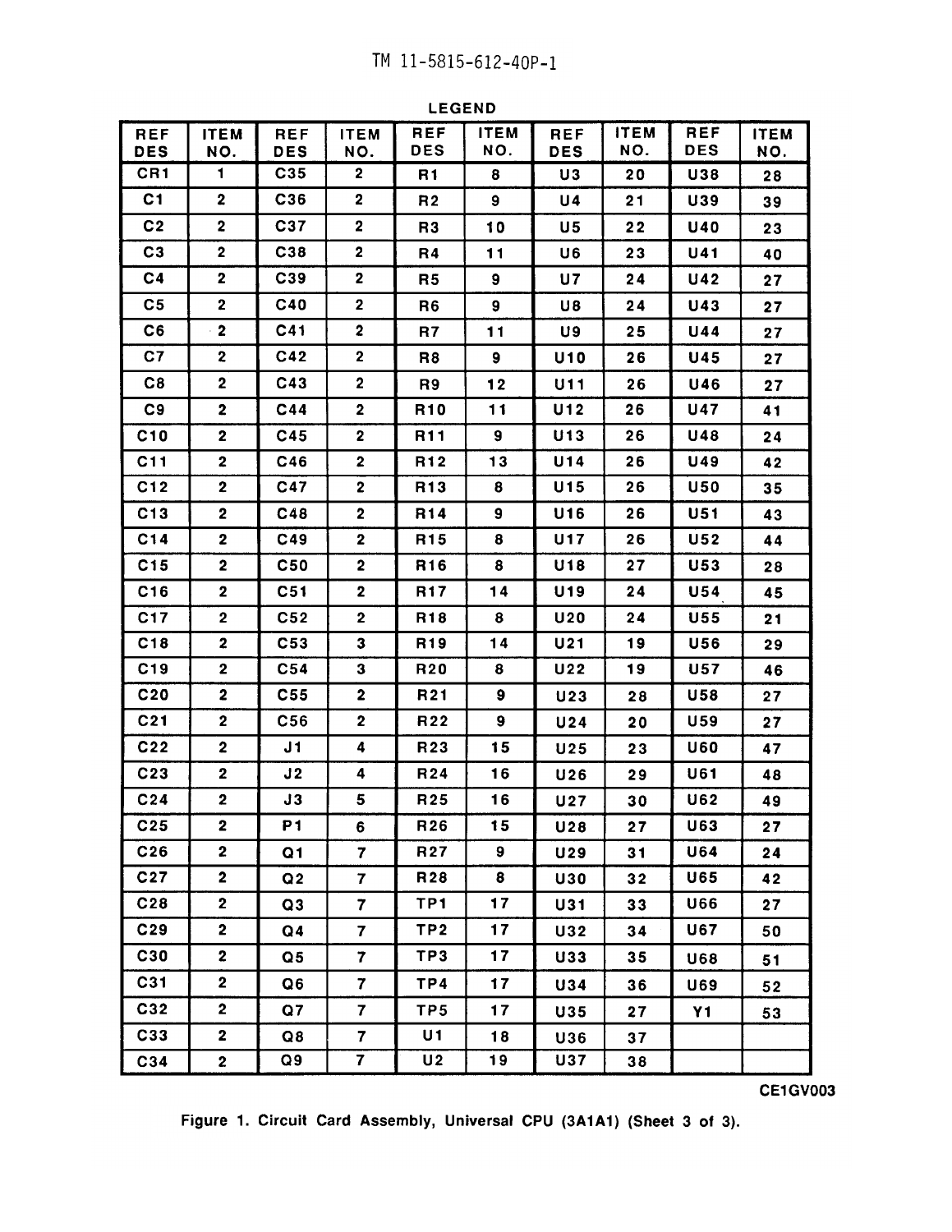<span id="page-11-0"></span>

|      | (2)        | (3)         | (4)           | ъ.                                   | (6)        |
|------|------------|-------------|---------------|--------------------------------------|------------|
| ITEM | <b>SMR</b> |             | PART          |                                      |            |
| NO.  | CODE       | <b>FSCM</b> | <b>NUMBER</b> | DESCRIPTION AND USABLE ON CODE (UOC) | <b>OTY</b> |

GROUP 01 CIRCUIT CARD ASSEMBLY, UNIVERSAL CPU (3A1A1)

#### FIGURE 1

| 1              | PAHZZ | 81349 | JAN1N914         | SEMICONDUCTOR DEVIC   | 1              |
|----------------|-------|-------|------------------|-----------------------|----------------|
| $\overline{a}$ | PAHZZ | 81349 | M39014/22-1094   | CAPACITOR, FIXED, CER | 54             |
| 3              | PAHZZ | 81349 | M39003-01-2991   | CAPACITOR, FIXED, ELE | 2              |
| 4              | PAHZZ | 52072 | CA-520SLP-30T-SD | CONNECTOR, RECEPTICA  | 2              |
| 5              | PAHZZ | 80063 | A3042146-6       | CONNECTOR, RECEPTICA  | $\mathbf{1}$   |
| 6              | PAHZZ | 80063 | $SM-A-915748-3$  | CONNECTOR, RECEPTACL  | $\mathbf{1}$   |
| 7              | PAHZZ | 81349 | JAN2N2222A       | TRANSISTOR            | 9              |
| 8              | PAHZZ | 81349 | RLR07C1001GS     | RESISTOR, FIXED, FILM | $\sqrt{ }$     |
| 9              | PAHZZ | 81349 | RLR07C1002GS     | RESISTOR, FIXED, FILM | 9              |
| 10             | PAHZZ | 81349 | RLR07C2050GP     | RESISTOR, FIXED, FILM | $\mathbf 1$    |
| 11             | PAHZZ | 81349 | RLR07C1820FP     | RESISTOR, FIXED, FILM | 3              |
| 12             | PAHZZ | 81349 | RWR80SR100FS     | RESISTOR, FIXED, WIRE | $\mathbf{1}$   |
| 13             | PAHZZ | 81349 | RLR07C7502GS     | RESISTOR, FIXED, FILM | $\mathbf{1}$   |
| 14             | PAHZZ | 81349 | RLR07C2201GS     | RESISTOR, FIXED, FILM | $\overline{a}$ |
| 15             | PAHZZ | 81349 | RLR07C1005GR     | RESISTOR, FIXED, FILM | $\overline{a}$ |
| 16             | PAHZZ | 81349 | RLR07C3001GS     | RESISTOR, FIXED, FILM | $\overline{a}$ |
| 17             | PAHZZ | 81349 | M55155/16-1      | TERMINAL, STUD        | 5              |
| 18             | PAHZZ | 81349 | M38510/30301BCB  | MICROCIRCUIT, DIGITA  | $\mathbf{1}$   |
| 19             | PAHZZ | 81349 | M38510/31504BEB  | MICROCIRCUIT, DIGITA  | 3              |
| 20             | PAHZZ | 81349 | M38510/30102BCB  | MICROCIRCUIT, DIGITA  | $\overline{a}$ |
| 21             | PAHZZ | 81349 | M38510/31003BCB  | MICROCIRCUIT, DIGITA  | $\overline{a}$ |
| 22             | PAHZZ | 81349 | M38510/30005BCB  | MICROCIRCUIT, DIGITA  | $\mathbf{1}$   |
| 23             | PAHZZ | 81349 | M38510/30003BCB  | MICROCIRCUIT, DIGITA  | 3              |
| 24             | PAHZZ | 81349 | M8340108M1000GG  | RESISTOR NETWORK      | 6              |
| 25             | PAHZZ | 81349 | M38510/40001BQC  | MICROCIRCUIT, DIGITA  | $\mathbf{1}$   |
| 26             | PAHZZ | 01295 | SMJ4164-15JDS    | MICROCIRCUIT, DIGITA  | 8              |
| 27             | PAHZZ | 80063 | SM-A-915710      | MICROCIRCUIT, DIGITA  | 12             |
| 28             | PAHZZ | 81349 | M38510/30107BEB  | MICROCIRCUIT, DIGITA  | 3              |
| 29             | PAHZZ | 81349 | M38510-30001BCB  | MICROCIRCUIT, DIGITA  | $\overline{a}$ |
| 30             | PAHZZ | 81349 | M38510-00303BCB  | MICROCIRCUIT, DIGITA  | $\mathbf{1}$   |
| 31             | PAHZZ | 80063 | A3041387-3       | MICROCIRCUIT, DIGITA  | $\mathbf{1}$   |
| 32             | PAHZZ | 81349 | M38510/32803BRB  | MICROCIRCUIT, DIGITA  | $\mathbf{1}$   |
| 33             | PAHZZ | 01295 | SNJ54LS393J      | MICROCIRCUIT, DIGITA  | $\mathbf{1}$   |
| 34             | PAHZZ | 81349 | M38510/31602BEB  | MICROCIRCUIT, DIGITA  | $\mathbf{1}$   |
| 35             | PAHZZ | 81349 | M8340107M1002GC  | RESISTOR NETWORK      | $\overline{2}$ |
| 36             | PAHZZ | 34649 | MD8254/B         | MICROCIRCUIT, DIGITA  | $\mathbf{1}$   |
| 37             | PAHZZ | 80063 | A3041379-1       | MICROCIRCUIT, DIGITA  | $\mathbf{1}$   |
| 38             | PAHZZ | 80063 | A3041379-2       | MICROCIRCUIT, DIGITA  | $\mathbf{1}$   |
| 39             | PAHZZ | 81349 | M38510/30302BCB  | MICROCIRCUIT, DIGITA  | $\mathbf{1}$   |
| 40             | PAHZZ | 81349 | M38510/30501BCB  | MICROCIRCUIT, DIGITA  | $\mathbf{1}$   |
| 41             | PAHZZ | 81349 | M38510/30701BEB  | MICROCIRCUIT, DIGITA  | $\mathbf{1}$   |
| 42             | PAHZZ | 81349 | M38510/30903BEB  | MICROCIRCUIT, DIGITA  | $\overline{a}$ |
| 43             | PAHZZ | 04713 | 6821/BQCJC       | MICROCIRCUIT, DIGITA  | $\mathbf{1}$   |
| 44             | PAHZZ | 81349 | M38510-30106BEB  | MICROCIRCUIT, DIGITA  | $\mathbf{1}$   |
| 45             | PAHZZ | 01295 | SNJ54LS147J      | MICROCIRCUIT, DIGITA  | $\mathbf{1}$   |
| 46             | PAHZZ | 81349 | M38510/32301BCB  | MICROCIRCUIT, DIGITA  | $\mathbf{1}$   |
| 47             | PAHZZ | 80063 | A3041379-3       | MICROCIRCUIT, DIGITA  | $\mathbf{1}$   |
|                |       |       |                  |                       |                |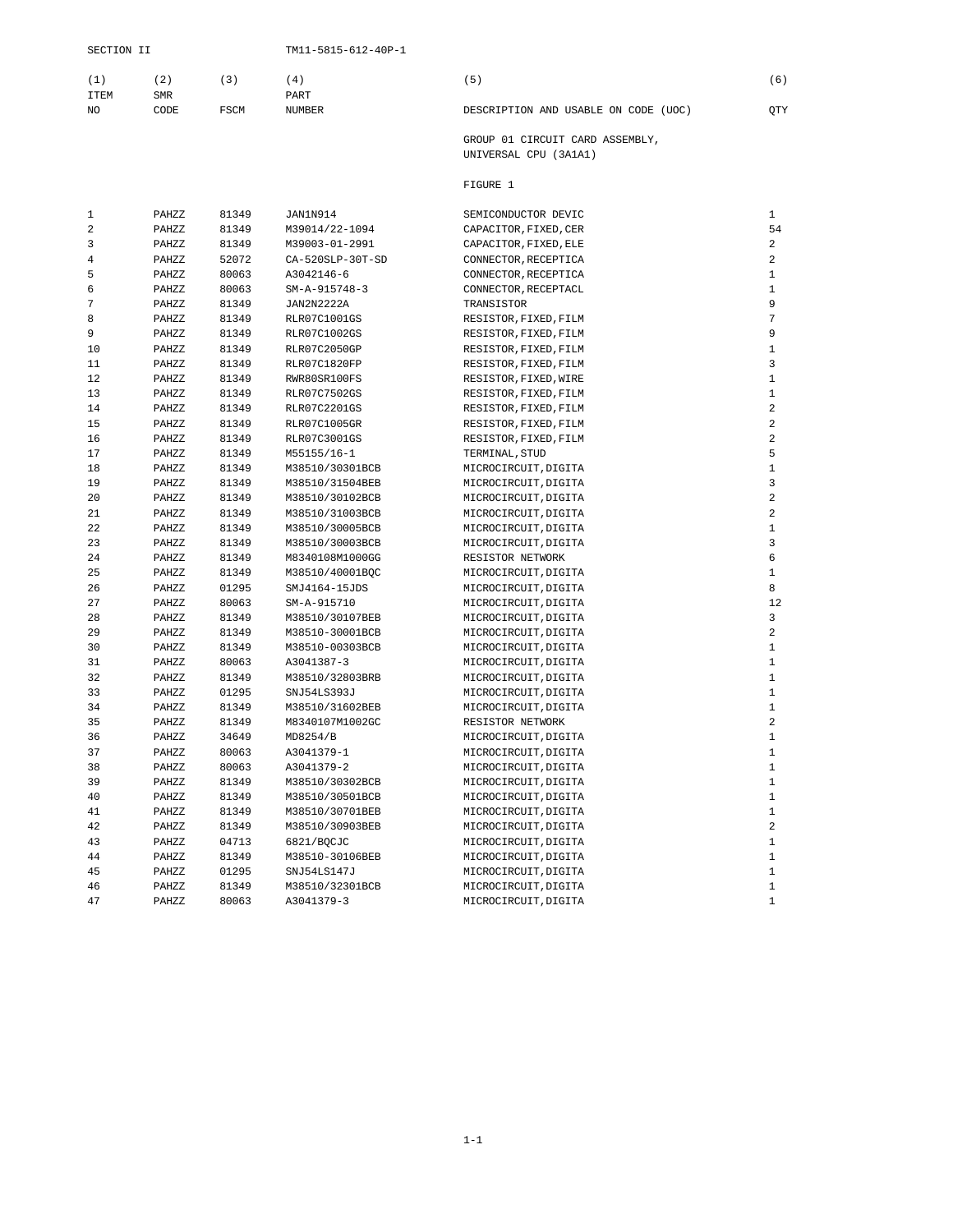| SECTION II |            |             | TM11-5815-612-40P-1 |                                      |                |
|------------|------------|-------------|---------------------|--------------------------------------|----------------|
| (1)        | (2)        | (3)         | (4)                 | (5)                                  | (6)            |
| ITEM       | <b>SMR</b> |             | PART                |                                      |                |
| NO.        | CODE       | <b>FSCM</b> | <b>NUMBER</b>       | DESCRIPTION AND USABLE ON CODE (UOC) | <b>OTY</b>     |
|            |            |             |                     |                                      |                |
| 48         | PAHZZ      | 80063       | A3041387-2          | MICROCIRCUIT, DIGITA                 |                |
| 49         | PAHZZ      | 81349       | M38510/32503BRB     | MICROCIRCUIT, DIGITA                 |                |
| 50         | PAHZZ      | 81349       | M8340109M2001GC     | RESISTOR NETWORK                     |                |
| 51         | PAHZZ      | 80063       | A3041729            | MICROCIRCUIT, LINEAR                 |                |
| 52         | PAHZZ      | 81349       | M8340108M1002GC     | RESISTOR NETWORK, FI                 |                |
| 53         | PAHZZ      | 80063       | SM-A-915736         | OSCILLATOR, CRYSTAL                  |                |
| 54         | XBHZZ      | 80063       | SM-C-915749         | EXTRACTOR, CKT CD                    | $\mathfrak{D}$ |
| 55         | PAHZZ      | 81349       | M38527/05-002D      | MOUNTING PAD, ELECTR                 |                |
| 56         | PAHZZ      | 96906       | MS16535-8           | RIVET, TUBULAR                       | 2.             |
| 57         | PAHZZ      | 81349       | M38527/03-006D      | MOUNTING PAD. ELECTR                 | 9              |
|            |            |             |                     |                                      |                |

END OF FIGURE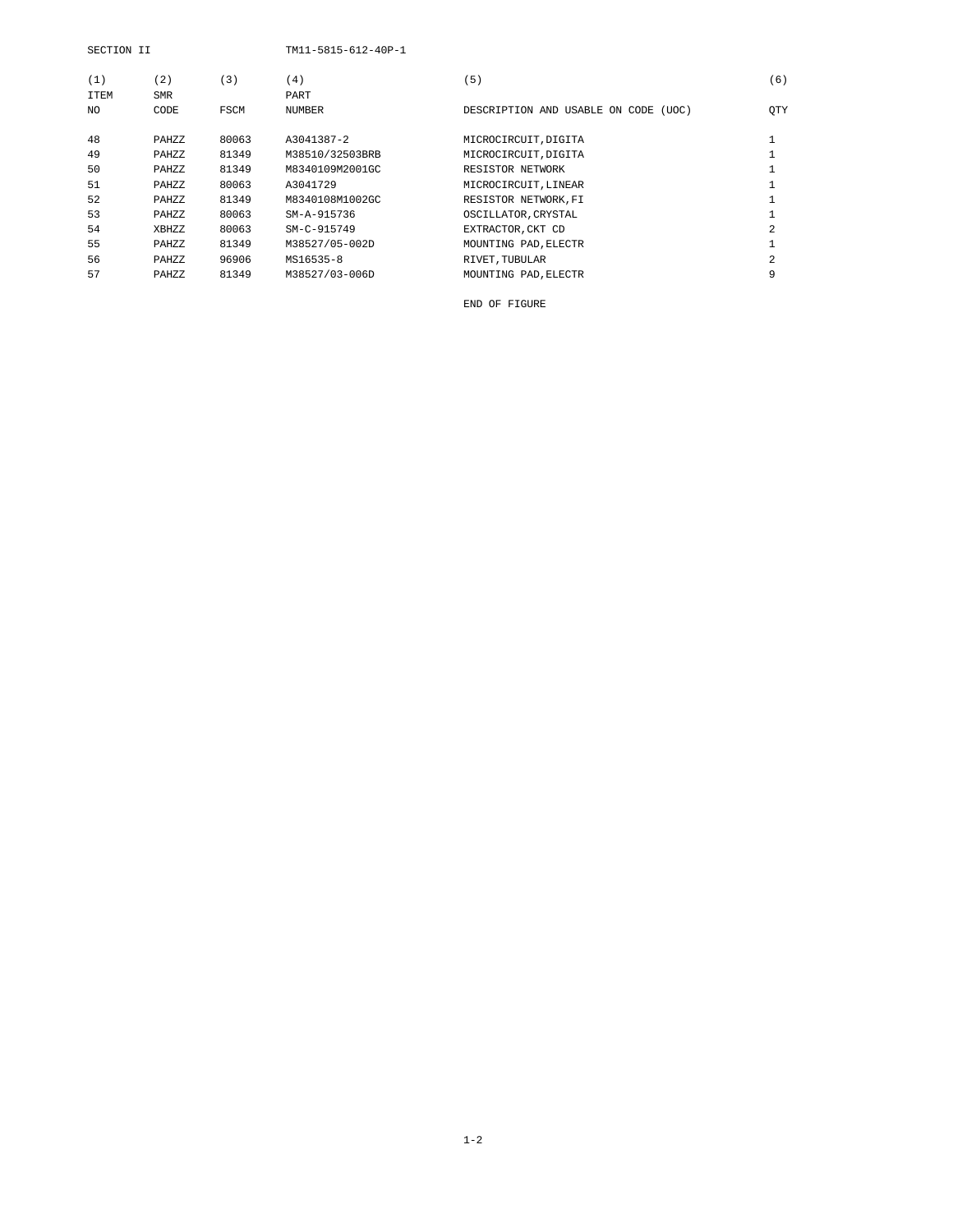<span id="page-13-0"></span>

**Figure 2. Circuit Card Assembly, Auxiliary Interface (3A1A2) (Sheet 1 of 2).**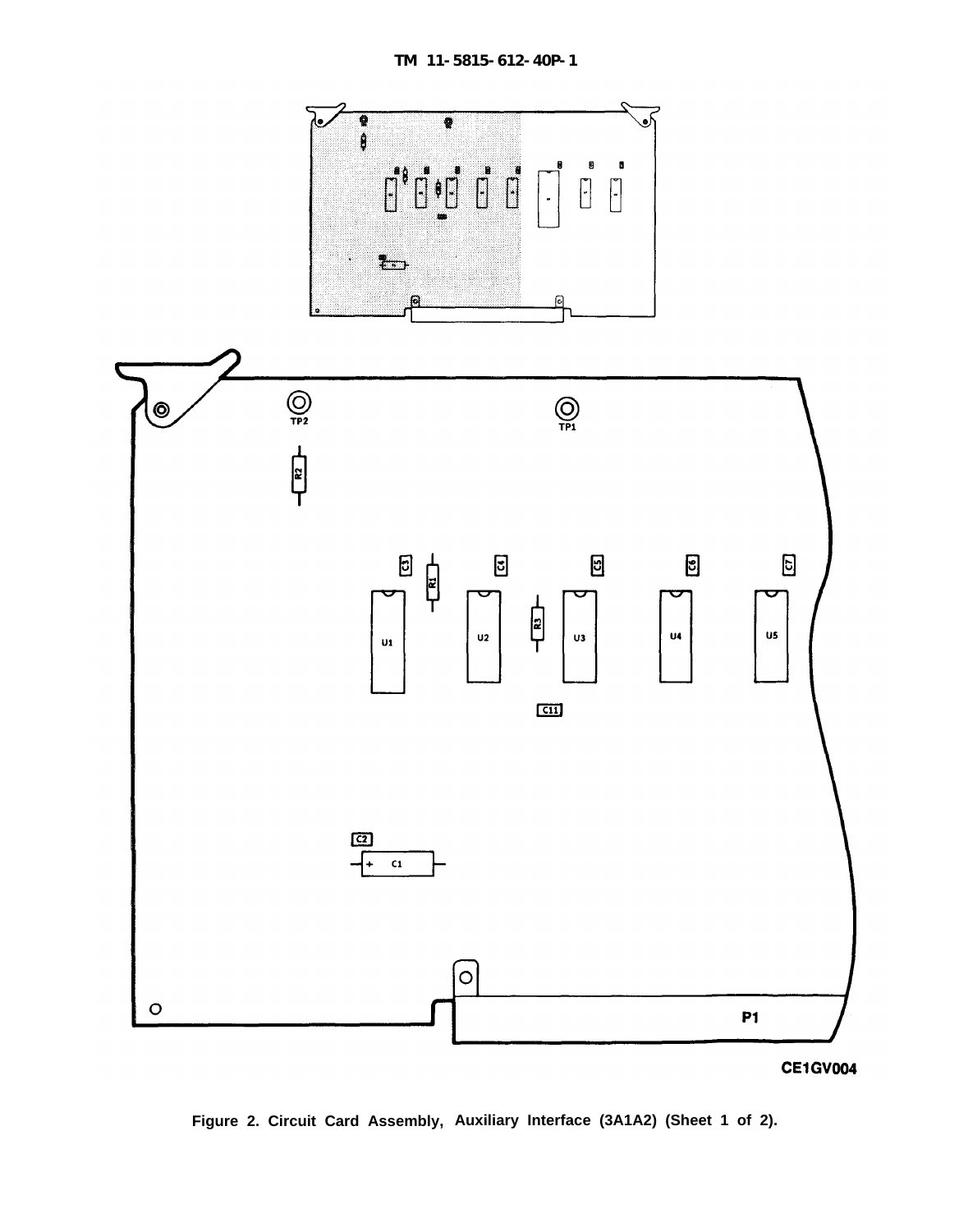

**Figure 2. Circuit Card Assembly, Auxiliary Interface (3A1A2) (Sheet 2 of 2).**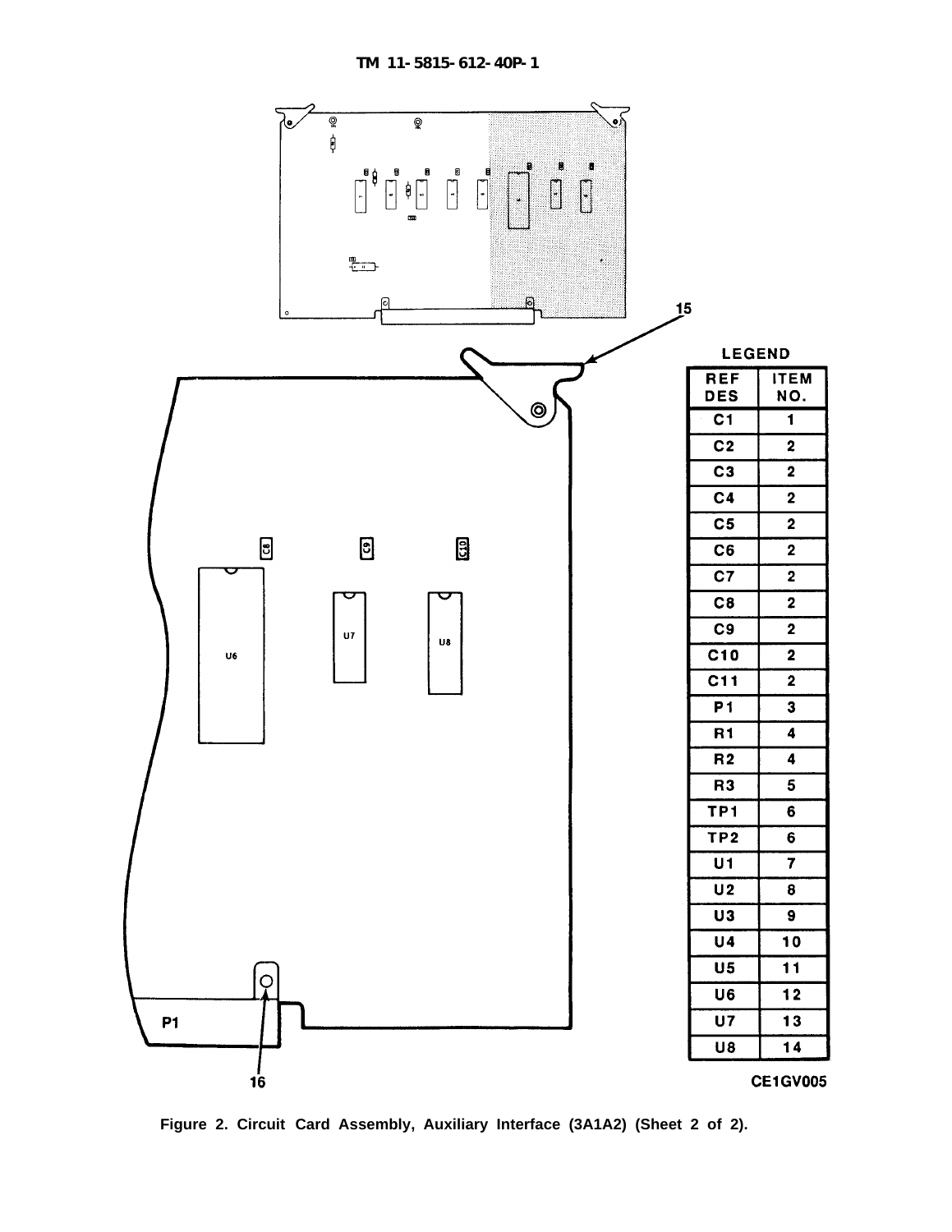<span id="page-15-0"></span>

| SECTION II     |                   |             | TM11-5815-612-40P-1 |                                      |                |
|----------------|-------------------|-------------|---------------------|--------------------------------------|----------------|
| (1)<br>ITEM    | (2)<br><b>SMR</b> | (3)         | (4)<br>PART         | (5)                                  | (6)            |
| NO.            | CODE              | <b>FSCM</b> | <b>NUMBER</b>       | DESCRIPTION AND USABLE ON CODE (UOC) | <b>OTY</b>     |
|                |                   |             |                     | GROUP 02 CIRCUIT CARD ASSEMBLY,      |                |
|                |                   |             |                     | AUXILIARY INTERFACE                  |                |
|                |                   |             |                     | (3A1A2)                              |                |
|                |                   |             |                     | FIGURE 2                             |                |
| $\mathbf 1$    | PAHZZ             | 81349       | M39003-01-2991      | CAPACITOR, FIXED, ELE                | $\mathbf{1}$   |
|                |                   |             |                     | UOC: HDY                             |                |
| $\overline{a}$ | PAHZZ             | 81349       | M39014/01-1593      | CAPACITOR, FIXED, CER                | 10             |
|                |                   |             |                     | UOC: HDY                             |                |
| 3              | PAHZZ             | 09922       | ML2B70P-21          | CONNECTOR, RECEPTACL                 | $\mathbf{1}$   |
|                |                   |             |                     | UOC: HDY                             |                |
| $\overline{4}$ | PAHZZ             | 81349       | RLR07C1001GS        | RESISTOR, FIXED, FILM                | $\overline{a}$ |
|                |                   |             |                     | UOC: HDY                             |                |
| 5              | PAHZZ             | 81349       | RLR07C1000GS        | RESISTOR, FIXED, FILM                | $\mathbf{1}$   |
|                |                   |             |                     | UOC: HDY                             |                |
| 6              | PAHZZ             | 81349       | M55155/16-1         | TERMINAL, STUD                       | $\overline{a}$ |
|                |                   |             |                     | UOC: HDY                             |                |
| $\overline{7}$ | PAHZZ             | 81349       | M38510-3090BEB      | MICROCIRCUIT, DIGITA                 | $\mathbf{1}$   |
|                |                   |             |                     | UOC: HDY                             |                |
| 8              | PAHZZ             | 81349       | M38510/30102BCB     | MICROCIRCUIT, DIGITA                 | $\mathbf{1}$   |
|                |                   |             |                     | UOC: HDY                             |                |
| 9              | PAHZZ             | 81349       | M38510/30003BCB     | MICROCIRCUIT, DIGITA                 | $\mathbf{1}$   |
|                |                   |             |                     | UOC: HDY                             |                |
| 10             | PAHZZ             | 81349       | M38510/30302BCB     | MICROCIRCUIT, DIGITA                 | $\mathbf{1}$   |
|                |                   |             |                     | UOC: HDY                             |                |
| 11             | PAHZZ             | 81349       | M38510/30501BCB     | MICROCIRCUIT, DIGITA                 | $\mathbf{1}$   |
|                |                   |             |                     | UOC: HDY                             |                |
| 12             | PAHZZ             | 34649       | MD8251A/B           | MICROCIRCUIT, DIGITA                 | $\mathbf{1}$   |
|                |                   |             |                     | UOC: HDY                             |                |
| 13             | PAHZZ             | 81349       | M38510-30001BCB     | MICROCIRCUIT, DIGITA                 | $\mathbf{1}$   |
|                |                   |             |                     | UOC: HDY                             |                |
| 14             | PAHZZ             | 81349       | M38510-32203BEB     | MICROCIRCUIT, DIGITA                 | 1              |
|                |                   | 80063       |                     | UOC: HDY                             | 2              |
| 15             | XBHZZ             |             | SM-C-915749         | EXTRACTOR, CKT CD<br>UOC: HDY        |                |
| 16             | PAHZZ             | 96906       | MS16535-8           | RIVET, TUBULAR                       | $\overline{a}$ |
|                |                   |             |                     | UOC: HDY                             |                |
|                |                   |             |                     |                                      |                |

END OF FIGURE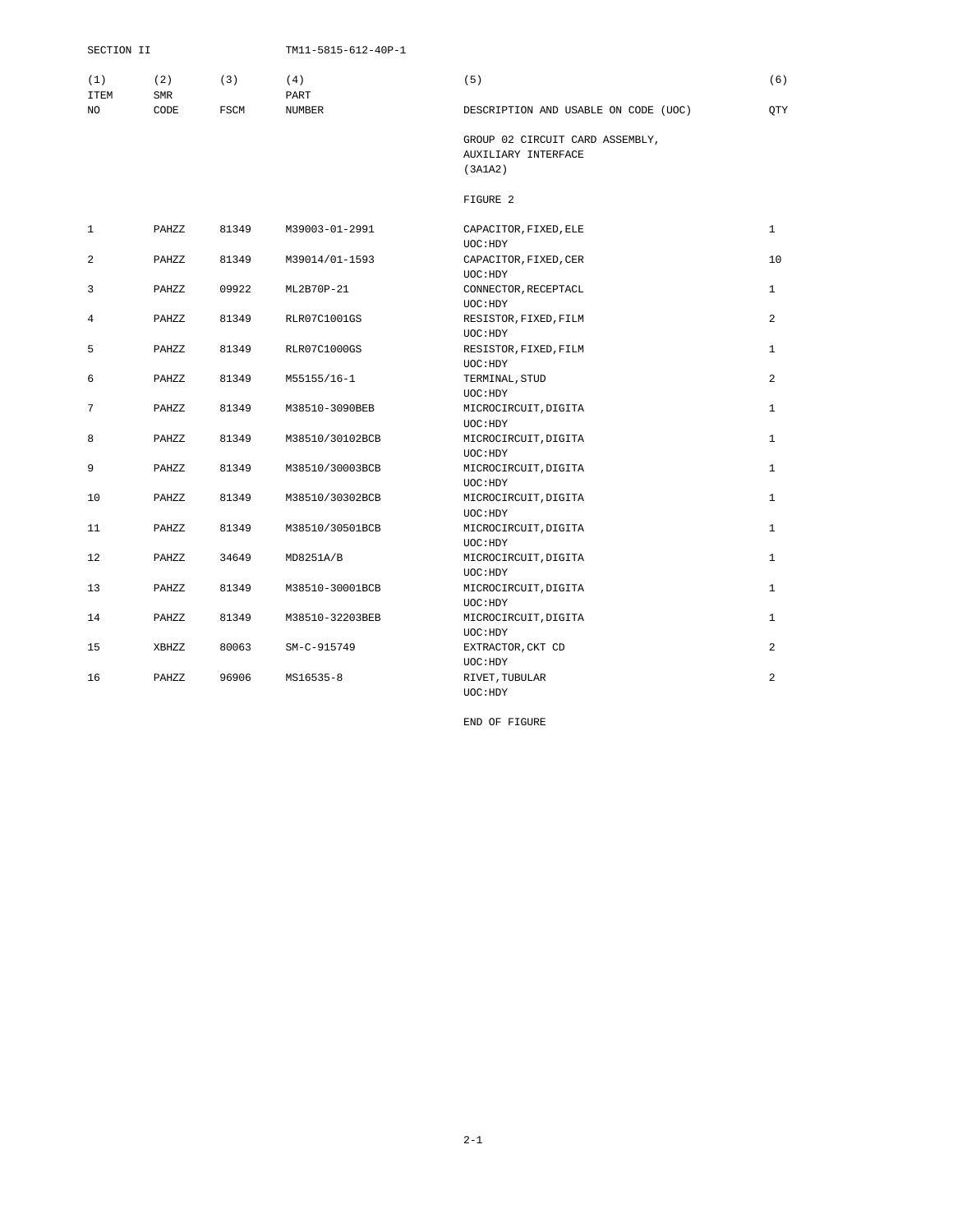<span id="page-16-0"></span>

**Figure 3. Circuit Card Assembly, Communications (3A1A3) (Sheet 1 of 3).**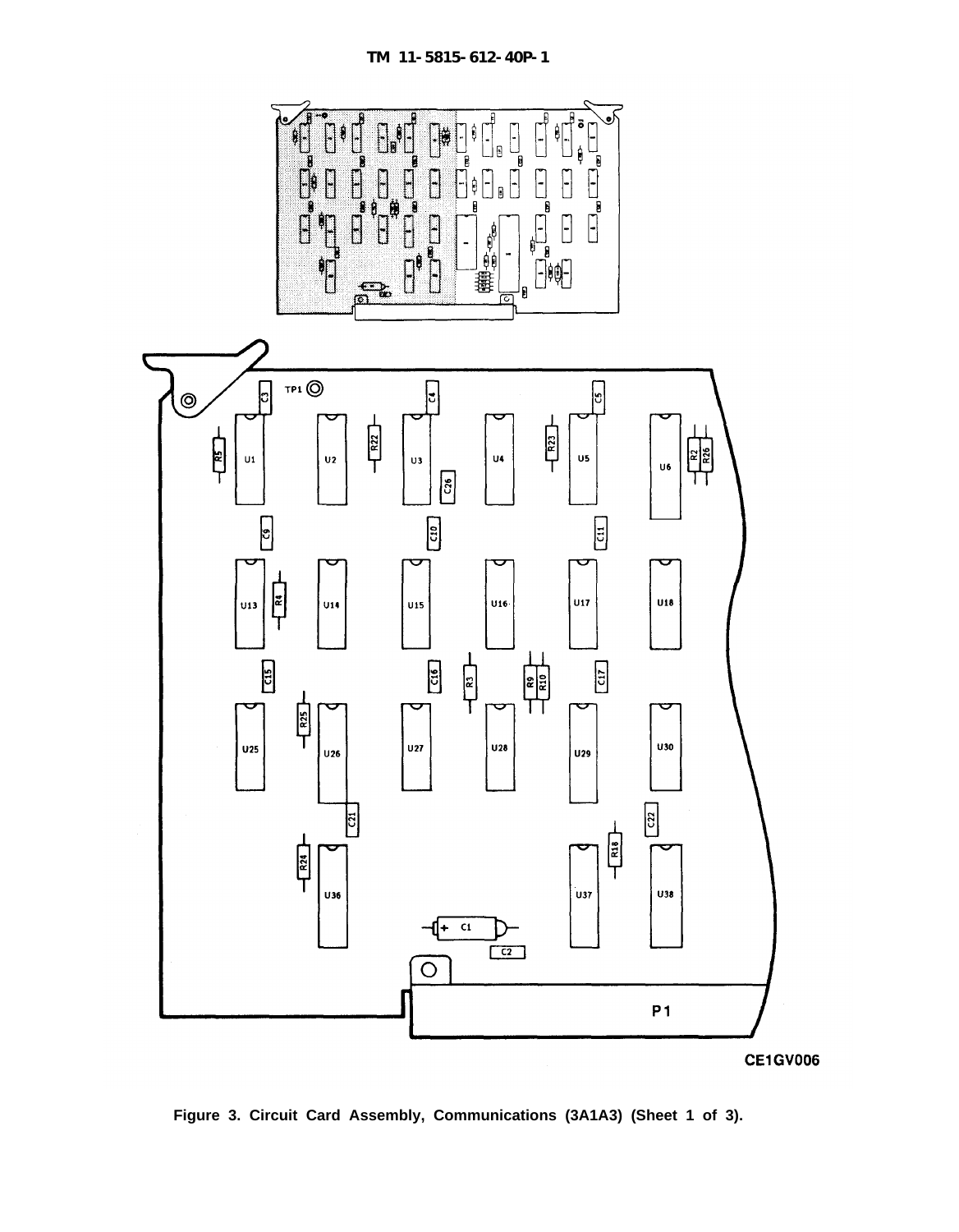

Figure 3. Circuit Card Assembly, Communications (3A1A3) (Sheet 2 of 3).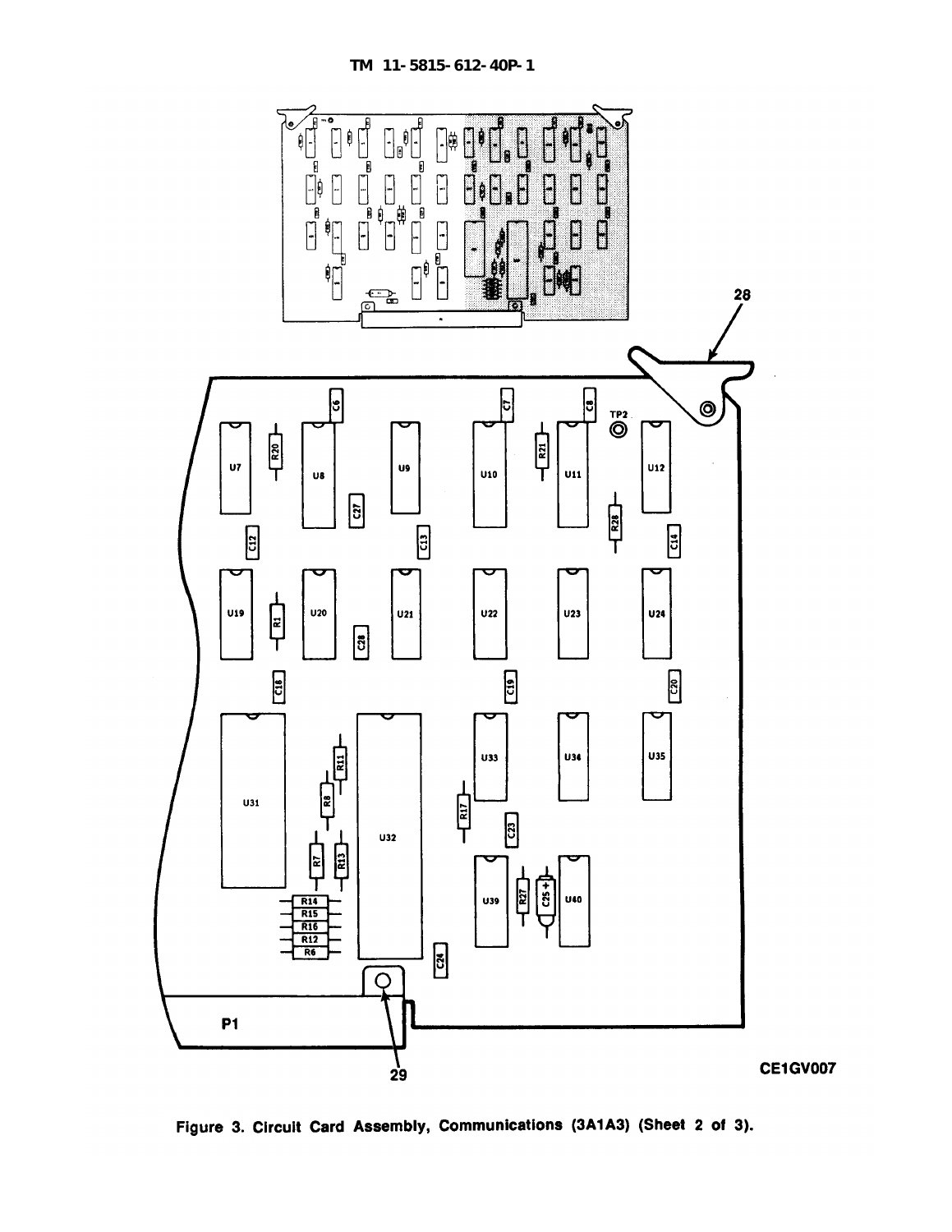| <b>REF</b>      | <b>ITEM</b>             | <b>REF</b>      | <b>ITEM</b>             | <b>REF</b>      | <b>ITEM</b> |
|-----------------|-------------------------|-----------------|-------------------------|-----------------|-------------|
| <b>DES</b>      | NO.                     | <b>DES</b>      | NO.                     | <b>DES</b>      | NO.         |
| C <sub>1</sub>  | 1                       | R7              | 6.                      | U13             | 13          |
| C <sub>2</sub>  | $\mathbf 2$             | R <sub>8</sub>  | 6                       | U14             | 18          |
| C <sub>3</sub>  | $\overline{\mathbf{c}}$ | R9              | 6                       | U15             | 12          |
| C <sub>4</sub>  | $\mathbf 2$             | R <sub>10</sub> | 6                       | U16             | 19          |
| C <sub>5</sub>  | $\mathbf 2$             | R <sub>11</sub> | 6                       | <b>U17</b>      | 16          |
| C6              | $\mathbf 2$             | R <sub>12</sub> | 6                       | U18             | 10          |
| C7              | $\mathbf{2}$            | R <sub>13</sub> | 6                       | U19             | 11          |
| C8              | 2                       | R <sub>14</sub> | 6                       | <b>U20</b>      | 11          |
| C9              | 2                       | R <sub>15</sub> | 6                       | U21             | 19          |
| C10             | 2                       | R <sub>16</sub> | 6                       | U22             | 11          |
| C11             | $\mathbf 2$             | <b>R17</b>      | $\overline{7}$          | U23             | 19          |
| C12             | 2                       | R <sub>18</sub> | $\overline{\mathbf{z}}$ | U <sub>24</sub> | 20          |
| C13             | $\mathbf{2}$            | R <sub>20</sub> | $\overline{\mathbf{7}}$ | U25             | 21          |
| C14             | $\mathbf 2$             | R <sub>21</sub> | $\overline{\mathbf{7}}$ | U26             | 17          |
| C15             | 2                       | R <sub>22</sub> | $\overline{\mathbf{7}}$ | <b>U27</b>      | 12          |
| C16             | 2                       | R <sub>23</sub> | 7                       | U28             | 18          |
| C <sub>17</sub> | 2                       | R <sub>24</sub> | 7                       | U29             | 22          |
| C18             | 2                       | R <sub>25</sub> | $\overline{7}$          | <b>U30</b>      | 17          |
| C19             | $\overline{\mathbf{2}}$ | R <sub>26</sub> | 6                       | U31             | 23          |
| C <sub>20</sub> | $\mathbf 2$             | R <sub>27</sub> | 8                       | U32             | 24          |
| C <sub>21</sub> | 2                       | R28             | 7                       | U33             | 12          |
| C <sub>22</sub> | $\mathbf 2$             | TP1             | 9                       | U34             | 16          |
| C <sub>23</sub> | $\mathbf 2$             | TP <sub>2</sub> | 9                       | U35             | 25          |
| C <sub>24</sub> | $\mathbf 2$             | U1              | 10                      | U36             | 17          |
| C <sub>25</sub> | 3                       | U <sub>2</sub>  | 11                      | <b>U37</b>      | 22          |
| C <sub>26</sub> | 4                       | U3              | 12                      | <b>U38</b>      | 17          |
| C <sub>27</sub> | 4                       | U4              | 13                      | U39             | 26          |
| C <sub>28</sub> | 4                       | U5              | $12$                    | <b>U40</b>      | 27          |
| <b>P1</b>       | 5                       | U6              | 14                      |                 |             |
| R <sub>1</sub>  | 6                       | <b>U7</b>       | 12                      |                 |             |
| R <sub>2</sub>  | 6                       | U8              | 15                      |                 |             |
| R <sub>3</sub>  | 6                       | U9              | 16                      |                 |             |
| R4              | 6                       | U10             | 17                      |                 |             |
| R <sub>5</sub>  | 6                       | U11             | 17                      |                 |             |
| R6              | 6                       | U12             | 16                      |                 |             |

**LEGEND** 

 $\hat{\mathcal{A}}$ 

**Figure 3. Circuit Card Assembly, Communications (3A1A3) (Sheet 3 of 3).**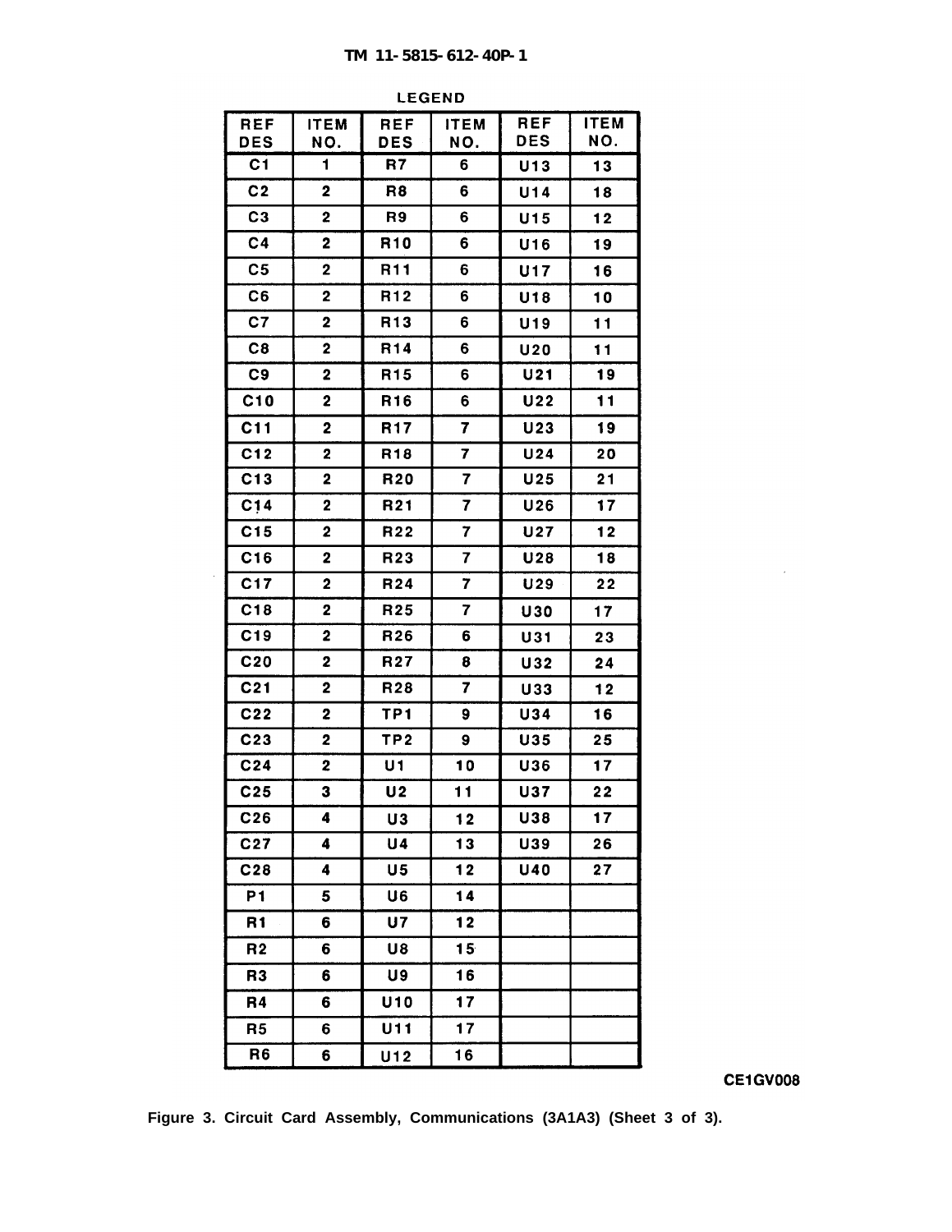<span id="page-19-0"></span>

| (2)<br>(1)<br><b>ITEM</b><br><b>SMR</b> | (3)  | 4)<br>PART | [5]                                                       | (6)        |
|-----------------------------------------|------|------------|-----------------------------------------------------------|------------|
| NO.<br>CODE                             | FSCM | NUMBER     | DESCRIPTION AND USABLE ON CODE (UOC)                      | <b>OTY</b> |
|                                         |      |            | GROUP 03 CIRCUIT CARD ASSEMBLY,<br>COMMUNICATIONS (3A1A3) |            |

FIGURE 3

| 1  | PAHZZ | 81349 | M39003/01-2991  | CAPACITOR, FIXED, ELE | $\mathbf{1}$   |
|----|-------|-------|-----------------|-----------------------|----------------|
| 2  | PAHZZ | 81349 | M39014-01-1593  | CAPACITOR, FIXED, CER | 23             |
| 3  | PAHZZ | 81349 | M39003/01-3006  | CAPACITOR, FIXED, ELE | 1              |
| 4  | PAHZZ | 81349 | M39014/01-1348  | CAPACITOR, FIXED, CER | 3              |
| 5  | PAHZZ | 09922 | ML2B70P-21      | CONNECTOR, RECEPTACL  | $\mathbf{1}$   |
| 6  | PAHZZ | 81349 | RLR07C5101GR    | RESISTOR, FIXED, FILM | 17             |
| 7  | PAHZZ | 81349 | RLR07C1001GS    | RESISTOR, FIXED, FILM | 9              |
| 8  | PAHZZ | 81349 | RLR07C9102GS    | RESISTOR, FIXED, FILM | $\mathbf{1}$   |
| 9  | PAHZZ | 82423 | 43435           | TERMINAL, STUD        | $\overline{a}$ |
| 10 | PAHZZ | 81349 | M38510/30301BCB | MICROCIRCUIT, DIGITA  | $\overline{a}$ |
| 11 | PAHZZ | 81349 | M38510/30001BCB | MICROCIRCUIT, DIGITA  | 4              |
| 12 | PAHZZ | 81349 | M38510/30102BCB | MICROCIRCUIT, DIGITA  | 6              |
| 13 | PAHZZ | 81349 | M38510/30502BCB | MICROCIRCUIT, DIGITA  | 2              |
| 14 | PAHZZ | 80063 | $SM-A-915707-2$ | MICROCIRCUIT, DIGITA  | 1              |
| 15 | PAHZZ | 81349 | M38510/30902BEB | MICROCIRCUIT, DIGITA  | $\mathbf{1}$   |
| 16 | PAHZZ | 81349 | M38510-30003BCB | MICROCIRCUIT, DIGITA  | 4              |
| 17 | PAHZZ | 81349 | M38510/31504BEB | MICROCIRCUIT, DIGITA  | 6              |
| 18 | PAHZZ | 81349 | M38510/30901BEB | MICROCIRCUIT, DIGITA  | 2              |
| 19 | PAHZZ | 81349 | M38510/31004BCB | MICROCIRCUIT, DIGITA  | 3              |
| 20 | PAHZZ | 81349 | M38510/30007BCB | MICROCIRCUIT, DIGITA  | $\mathbf{1}$   |
| 21 | XBHZZ | 81349 | M38510/30108BCB | MICROCIRCUIT, DIGITA  | 1              |
| 22 | XBHZZ | 80063 | SM-A-915715     | MICROCIRCUIT, DIGITA  | 2              |
| 23 | PAHZZ | 34649 | MD8251A/B       | MICROCIRCUIT, DIGITA  | 1              |
| 24 | PAHZZ | 04713 | 6821/BOCJC      | MICROCIRCUIT, DIGITA  | 1              |
| 25 | XBHZZ | 77068 | 3183847-1-3B1   | MICROCUIT LINEAR      | 1              |
| 26 | PAHZZ | 80063 | SM-A-915703     | MICROCIRCUIT, DIGITA  | 1              |
| 27 | PAHZZ | 81349 | M38510/30601BEB | MICROCIRCUIT, DIGITA  | 1              |
| 28 | XBHZZ | 80063 | SM-C-915749     | EXTRACTOR.CKT CD      | 2              |
| 29 | PAHZZ | 96906 | MS16535-8       | RIVET, TUBULAR        | $\overline{a}$ |
|    |       |       |                 |                       |                |

END OF FIGURE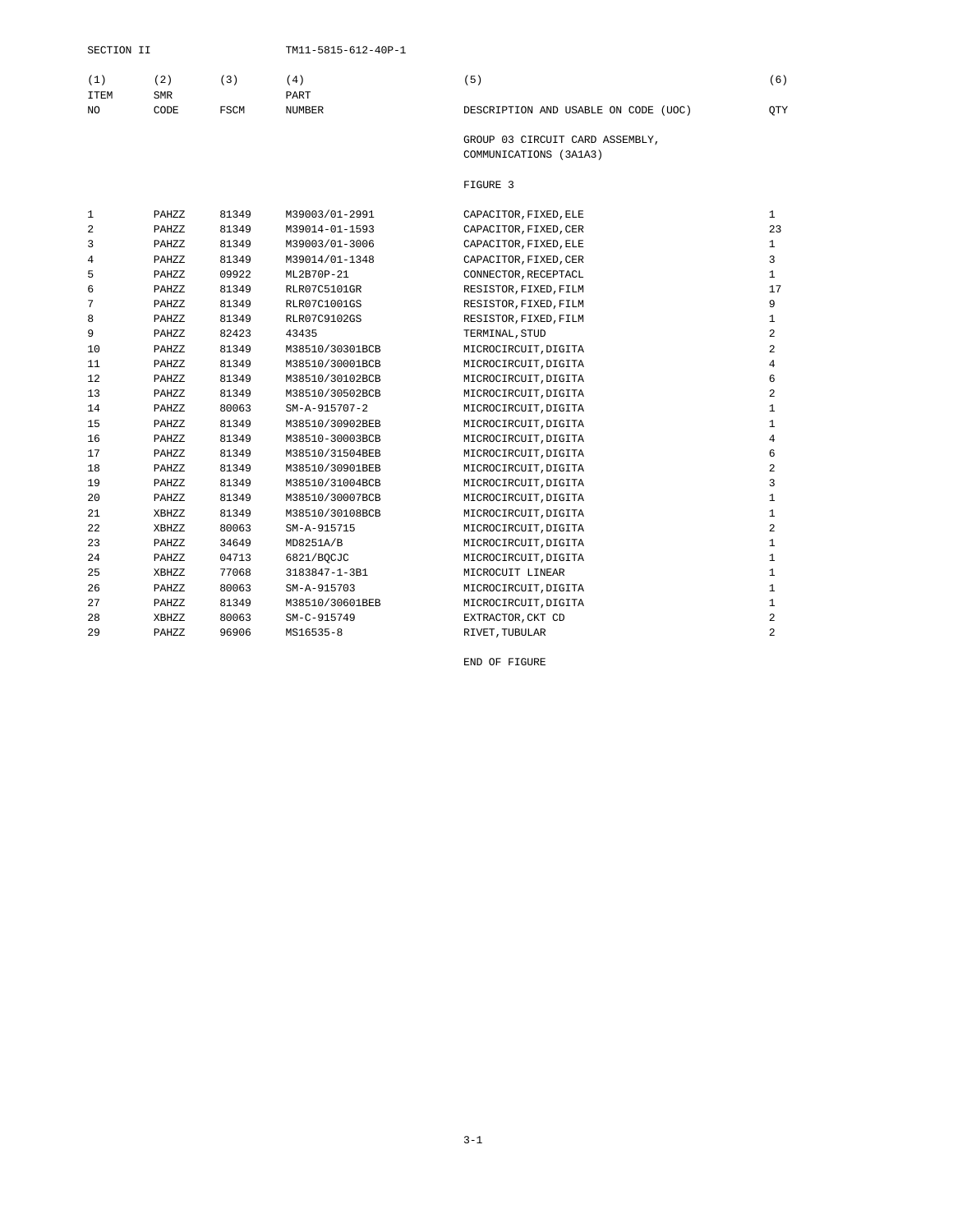

<span id="page-20-0"></span>

**Figure 4. Circuit Card Assembly, Printer Control (3A1A4) (Sheet 1 of 3).**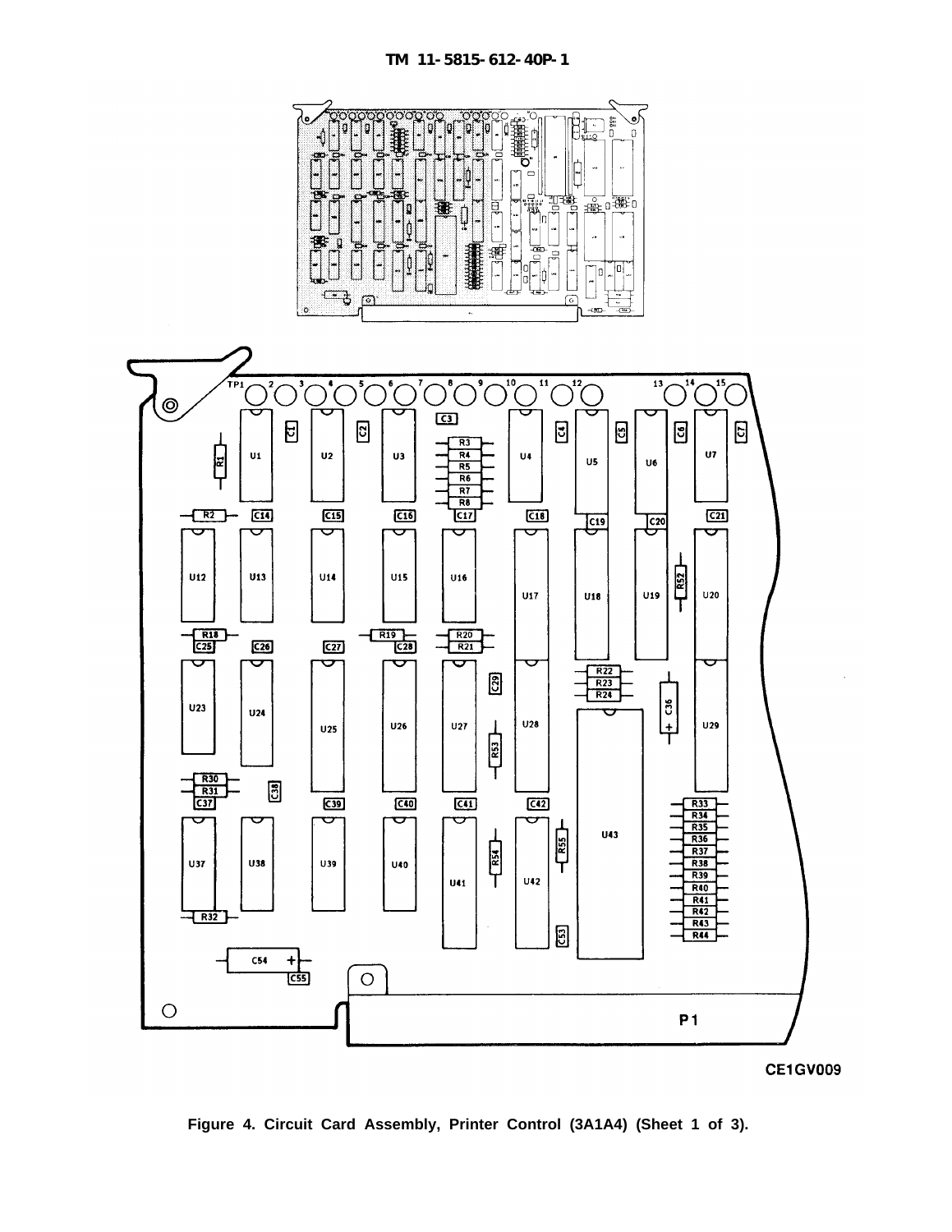

**Figure 4. Circuit Card Assembly, Printer Control (3A1A4) (Sheet 2 of 3).**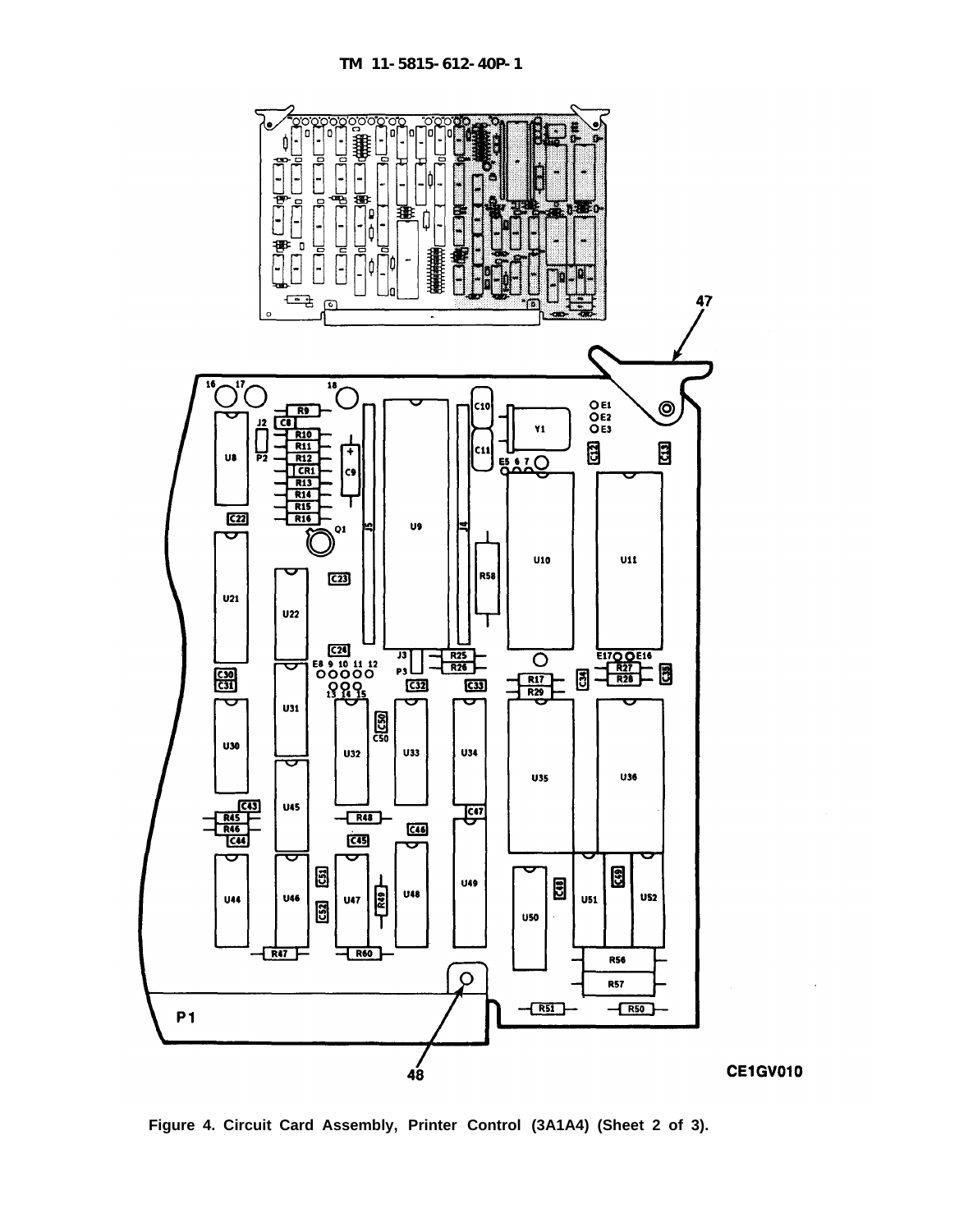**LEGEND** 

| <b>REF</b><br><b>DES</b> | <b>ITEM</b><br>NO.      | <b>REF</b><br><b>DES</b> | <b>ITEM</b><br>NO.      | <b>REF</b><br><b>DES</b> | <b>ITEM</b><br>NO. | <b>REF</b><br><b>DES</b> | <b>ITEM</b><br>NO. | <b>REF</b><br><b>DES</b> | <b>ITEM</b><br>NO. | <b>REF</b><br><b>DES</b> | <b>ITEM</b><br>NO. |
|--------------------------|-------------------------|--------------------------|-------------------------|--------------------------|--------------------|--------------------------|--------------------|--------------------------|--------------------|--------------------------|--------------------|
| CR <sub>1</sub>          | 1                       | C35                      | $\mathbf{2}$            | R7                       | 11                 | R42                      | 13                 | TP18                     | 21                 | <b>U35</b>               | 41                 |
| C1                       | $\mathbf{2}$            | C36                      | 3                       | R8                       | $12$               | R43                      | 13                 | U1                       | 22                 | U36                      | 41                 |
| C <sub>2</sub>           | $\mathbf{2}$            | C37                      | $\mathbf{2}$            | R9                       | 13                 | <b>R44</b>               | 17                 | U <sub>2</sub>           | 23                 | <b>U37</b>               | 42                 |
| C <sub>3</sub>           | $\mathbf 2$             | C38                      | $\mathbf{2}$            | R <sub>10</sub>          | 14                 |                          |                    | U3                       | 24                 | <b>U38</b>               | 43                 |
| C <sub>4</sub>           | $\overline{2}$          | C39                      | $\mathbf{2}$            | <b>R11</b>               | 13                 | R45<br>R46               | 16<br>13           | U4                       | 23                 | <b>U39</b>               | 43                 |
| C5                       | $\overline{2}$          | C40                      | $\mathbf{2}$            | R <sub>12</sub>          | 13                 |                          |                    | U5                       | 25                 | <b>U40</b>               | 42                 |
| C6                       | $\overline{2}$          | C <sub>41</sub>          | $\overline{2}$          | R <sub>13</sub>          | 15                 | <b>R47</b>               | 18                 | U6                       | 25                 | U41                      | 33                 |
| C7                       | $\mathbf{2}$            | C42                      | $\mathbf{2}$            | <b>R14</b>               | $13$               | R48                      | 11                 | U7                       | 23                 | <b>U42</b>               | 33                 |
|                          |                         |                          |                         |                          |                    | R49                      | 19                 | U8                       |                    |                          |                    |
| C8                       | $\mathbf{2}$            | C43                      | $\mathbf{2}$            | R <sub>15</sub>          | 13                 | <b>R50</b>               | 11                 |                          | 23                 | U43                      | 44                 |
| C9                       | 3                       | C44                      | $\mathbf{2}$            | R <sub>16</sub>          | 16                 | <b>R51</b>               | 11                 | U9<br>$\overline{U}$ 10  | 26                 | <b>U44</b>               | 30                 |
| C10                      | 4                       | C45                      | $\mathbf{2}$            | <b>R17</b>               | 11                 | <b>R52</b>               | 13                 |                          | 27                 | <b>U45</b>               | 45                 |
| C11                      | 4                       | C46                      | $\mathbf{2}$            | R <sub>18</sub>          | 11                 | R53                      | 13                 | U11                      | 28                 | <b>U46</b>               | 42                 |
| C12                      | $\overline{\mathbf{2}}$ | C47                      | $\overline{\mathbf{2}}$ | R <sub>19</sub>          | 11                 | R54                      | 13                 | U12                      | 29                 | <b>U47</b>               | 31                 |
| C13                      | $\mathbf 2$             | C48                      | $\mathbf{2}$            | R <sub>20</sub>          | 13                 | <b>R55</b>               | 13                 | U <sub>13</sub>          | 30                 | <b>U48</b>               | 25                 |
| C14                      | $\mathbf{2}$            | C49                      | $\mathbf{2}$            | R <sub>21</sub>          | 11                 | <b>R56</b>               | 20                 | <b>U14</b>               | 29                 | <b>U49</b>               | 37                 |
| C15                      | $\mathbf{2}$            | <b>C50</b>               | $\mathbf{2}$            | R <sub>22</sub>          | 14                 | <b>R57</b>               | 20                 | U15                      | 31                 | <b>U50</b>               | 25                 |
| C16                      | $\mathbf{2}$            | C <sub>51</sub>          | $\mathbf{2}$            | R <sub>23</sub>          | 13                 | <b>R58</b>               | 20                 | U16                      | 23                 | U51                      | 23                 |
| C <sub>17</sub>          | $\mathbf{2}$            | C <sub>52</sub>          | $\overline{\mathbf{2}}$ | R <sub>24</sub>          | 13                 | <b>R60</b>               | 19                 | U17                      | 32.                | U <sub>52</sub>          | 23                 |
| C18                      | $\overline{\mathbf{c}}$ | C53                      | $\overline{2}$          | R <sub>25</sub>          | 13                 | TP <sub>1</sub>          | 21                 | U18                      | 32                 | <b>Y1</b>                | 46                 |
| C19                      | $\overline{\mathbf{2}}$ | C <sub>54</sub>          | 5                       | R <sub>26</sub>          | 13                 | TP <sub>2</sub>          | 21                 | U <sub>19</sub>          | 33                 |                          |                    |
| C20                      | $\overline{\mathbf{2}}$ | C55                      | $\mathbf{2}$            | <b>R27</b>               | 13                 | TP3                      | 21                 | <b>U20</b>               | 33                 |                          |                    |
| C <sub>21</sub>          | $\mathbf{2}$            | J2                       | 6                       | R <sub>28</sub>          | 13                 | TP4                      | 21                 | U21                      | 34                 |                          |                    |
| C22                      | $\boldsymbol{2}$        | J3                       | 6                       | R <sub>29</sub>          | 13                 | TP5                      | 21                 | U22                      | 35                 |                          |                    |
| C <sub>23</sub>          | $\mathbf{2}$            | J4                       | $\overline{7}$          | <b>R30</b>               | 11                 | TP <sub>6</sub>          | 21                 | U23                      | 23                 |                          |                    |
| C <sub>24</sub>          | $\mathbf{2}$            | J5                       | $\mathbf{7}$            | R31                      | 11                 | TP7                      | 21                 | U <sub>24</sub>          | 36                 |                          |                    |
| C <sub>25</sub>          | $\overline{\mathbf{2}}$ | P1                       | $\bf{8}$                | R32                      | 11                 | TP8                      | 21                 | U25                      | 37                 |                          |                    |
| C26                      | $\overline{\mathbf{2}}$ | P <sub>2</sub>           | $\mathbf{9}$            | R33                      | 17                 | TP9                      | 21                 | U26                      | 37                 |                          |                    |
| C <sub>27</sub>          | $\boldsymbol{2}$        | P <sub>3</sub>           | 9                       | R34                      | 17                 | <b>TP10</b>              | 21                 | U27                      | 37                 |                          |                    |
| C28                      | $\mathbf{2}$            | Q1                       | 10                      | R35                      | 17                 | <b>TP11</b>              | 21                 | $\overline{U}$ 28        | 37                 |                          |                    |
| C29                      | $\mathbf{2}$            | <b>R1</b>                | 11                      | R36                      | 17                 | <b>TP12</b>              | 21                 | U29                      | 33                 |                          |                    |
| C30                      | $\overline{2}$          | R <sub>2</sub>           | 11                      | <b>R37</b>               | 17                 | <b>TP13</b>              | 21                 | U30                      | 30                 |                          |                    |
| C31                      | $\overline{\mathbf{2}}$ | R <sub>3</sub>           | 12                      | R38                      | $13$               | <b>TP14</b>              | 21                 | U31                      | 38                 |                          |                    |
| C32                      | $\mathbf{2}$            | R4                       | 12                      | R39                      | 13                 | <b>TP15</b>              | 21                 | U32                      | 25                 |                          |                    |
| C33                      | $\mathbf{2}$            | R5                       | $12$                    | R40                      | 17                 | <b>TP16</b>              | 21                 | <b>U33</b>               | 39                 |                          |                    |
| C34                      | $\overline{\mathbf{2}}$ | R <sub>6</sub>           | 12                      | <b>R41</b>               | 17                 | <b>TP17</b>              | 21                 | U34                      | 40                 |                          |                    |

Figure 4. Circuit Card Assembly, Printer Control (3A1A4) (Sheet 3 of 3).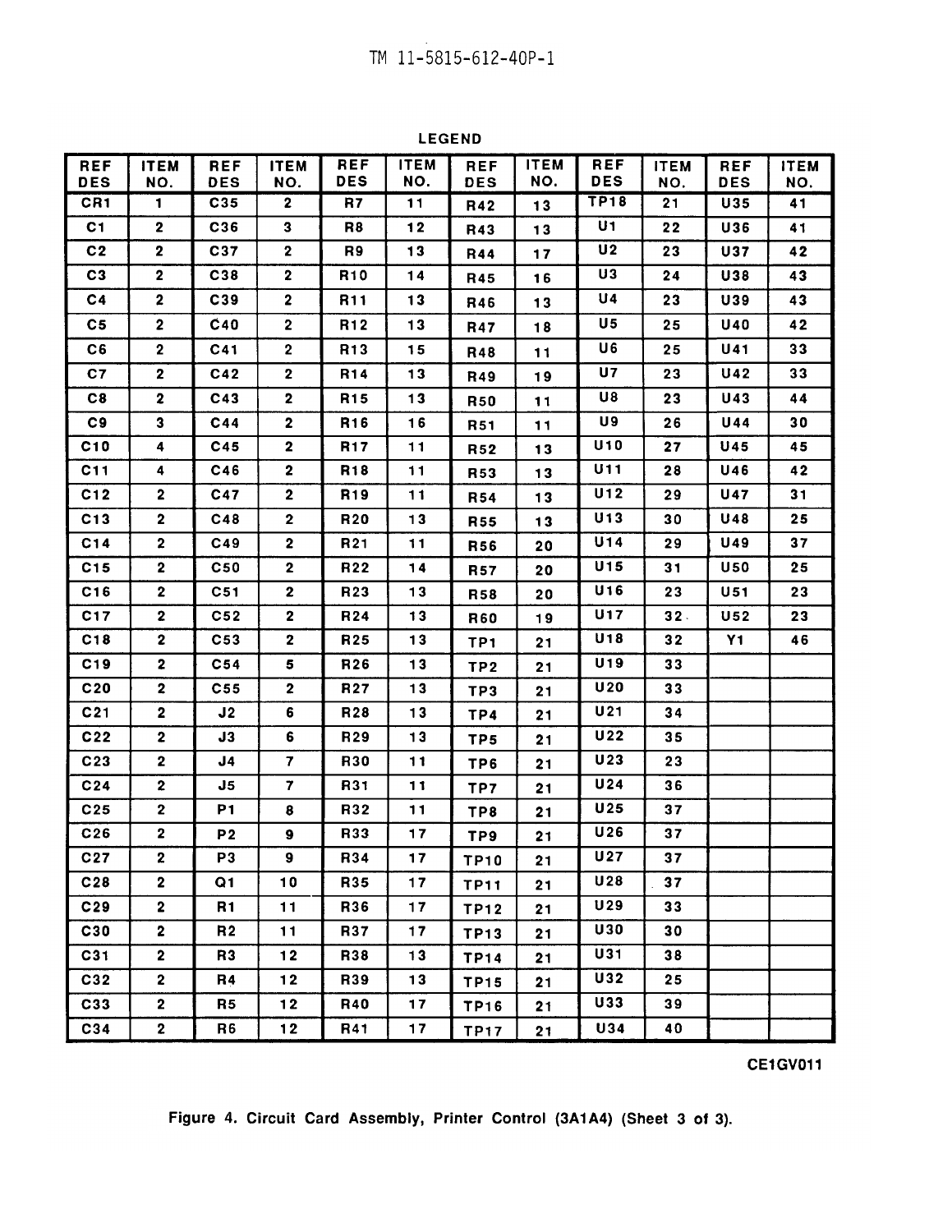<span id="page-23-0"></span>

| (1)         | (2)        |      |               | 5                                    | (6) |
|-------------|------------|------|---------------|--------------------------------------|-----|
| <b>ITEM</b> | <b>SMR</b> |      | PART          |                                      |     |
| NO          | CODE       | FSCM | <b>NUMBER</b> | DESCRIPTION AND USABLE ON CODE (UOC) | OTY |

GROUP 04 CIRCUIT CARD ASSEMBLY, PRINTER CONTROL (3A1A4)

#### FIGURE 4

| $\mathbf{1}$   | PAHZZ | 81349 | JAN1N914         | SEMICONDUCTOR DEVIC   | 1              |
|----------------|-------|-------|------------------|-----------------------|----------------|
| $\overline{a}$ | PAHZZ | 81349 | M39014/01-1593   | CAPACITOR, FIXED, CER | 50             |
| 3              | PAHZZ | 81349 | M39003/01-3003   | CAPACITOR, FIXED, ELE | $\overline{a}$ |
| 4              | PAHZZ | 81349 | CMR04E240JPYR    | CAPACITOR, FIXED, MIC | $\overline{a}$ |
| 5              | PAHZZ | 81349 | M39003-01-2991   | CAPACITOR, FIXED, ELE | $\mathbf{1}$   |
| 6              | PAHZZ | 80063 | A3042146-6       | CONNECTOR, RECEPTICA  | 2              |
| 7              | PAHZZ | 52072 | CA-520SLP-30T-SD | CONNECTOR, RECEPTICA  | $\overline{a}$ |
| 8              | PAHZZ | 09922 | ML2B100P-21      | CONNECTOR, RECEPTACL  | $\mathbf{1}$   |
| 9              | PAHZZ | 22526 | 76264-101        | DUMMY CONNECTOR, PLU  | $\overline{a}$ |
| 10             | PAHZZ | 81349 | JAN2N2222A       | TRANSISTOR            | $\mathbf{1}$   |
| 11             | PAHZZ | 81349 | RLR07C1001GS     | RESISTOR, FIXED, FILM | 13             |
| 12             | PAHZZ | 81349 | RLR07C5600GS     | RESISTOR, FIXED, FILM | 5              |
| 13             | PAHZZ | 81349 | RLR07C1002GS     | RESISTOR, FIXED, FILM | 22             |
| 14             | PAHZZ | 81349 | RLR07C5112FS     | RESISTOR, FIXED, FILM | 2              |
| 15             | PAHZZ | 81349 | RLR07C10R0GS     | RESISTOR, FIXED, FILM | $\mathbf{1}$   |
| 16             | PAHZZ | 81349 | RLR07C5101GS     | RESISTOR, FIXED, FILM | $\overline{a}$ |
| 17             | PAHZZ | 81349 | RLR07C2002GS     | RESISTOR, FIXED, FILM | 8              |
| 18             | PAHZZ | 81349 | RLR07C51R0GS     | RESISTOR, FIXED, FILM | $\mathbf{1}$   |
| 19             | PAHZZ | 81349 | RLR07C1000GS     | RESISTOR, FIXED, FILM | 2              |
| 20             | PAHZZ | 80063 | A3041409         | RESISTOR, FIXED, FILM | 3              |
| 21             | PAHZZ | 81349 | M55155/16-1      | TERMINAL, STUD        | 18             |
| 22             | PAHZZ | 81349 | M38510/33001BCB  | MICROCIRCUIT, DIGITA  | $\mathbf{1}$   |
| 23             | PAHZZ | 81349 | M38510/30102BCB  | MICROCIRCUIT, DIGITA  | 8              |
| 24             | PAHZZ | 81349 | M38510/33301BCB  | MICROCIRCUIT, DIGITA  | $1\,$          |
| 25             | PAHZZ | 81349 | M38510/30701BEB  | MICROCIRCUIT, DIGITA  | 5              |
| 26             | PAHZZ | 04713 | 6809BOCJC        | MICROCIRCUIT, DIGITA  | $\mathbf{1}$   |
| 27             | PAHZZ | 80063 | A3041387-4       | MICROCIRCUIT, DIGITA  | $\mathbf{1}$   |
| 28             | PAHZZ | 80063 | A3041372         | MICROCIRCUIT, DIGITA  | $\mathbf{1}$   |
| 29             | PAHZZ | 81349 | M38510/31004BCB  | MICROCIRCUIT, DIGITA  | $\overline{a}$ |
| 30             | PAHZZ | 81349 | M38510-30001BCB  | MICROCIRCUIT, DIGITA  | 3              |
| 31             | PAHZZ | 81349 | M38510/31302BCB  | MICROCIRCUIT, DIGITA  | $\overline{a}$ |
| 32             | PAHZZ | 81349 | M38510/32503BRB  | MICROCIRCUIT, DIGITA  | $\overline{a}$ |
| 33             | PAHZZ | 80063 | SM-A-915710      | MICROCIRCUIT, DIGITA  | 5              |
| 34             | PAHZZ | 81349 | M38510/32803BRB  | MICROCIRCUIT, DIGITA  | $\mathbf{1}$   |
| 35             | PAHZZ | 81349 | M38510/31003BCB  | MICROCIRCUIT, DIGITA  | $\mathbf{1}$   |
| 36             | PAHZZ | 81349 | M38510/30601BEB  | MICROCIRCUIT, DIGITA  | $\mathbf{1}$   |
| 37             | PAHZZ | 81349 | M38510/32501BRB  | MICROCIRCUIT, DIGITA  | 5              |
| 38             | PAHZZ | 81349 | M38510/30502BCB  | MICROCIRCUIT, DIGITA  | $\mathbf{1}$   |
| 39             | PAHZZ | 81349 | M38510/30903BEB  | MICROCIRCUIT, DIGITA  | $\mathbf{1}$   |
| 40             | PAHZZ | 81349 | M38510/36001BEB  | MICROCIRCUIT, DIGITA  | $1\,$          |
| 41             | PAHZZ | 34649 | MD8254/B         | MICROCIRCUIT, DIGITA  | $\overline{a}$ |
| 42             | PAHZZ | 81349 | M38510/00801BCB  | MICROCIRCUIT, DIGITA  | 3              |
| 43             | PAHZZ | 81349 | M38510/30004BCB  | MICROCIRCUIT, DIGITA  | 2              |
| 44             | PAHZZ | 04713 | 6821/BOCJC       | MICROCIRCUIT, DIGITA  | $\mathbf{1}$   |
| 45             | PAHZZ | 81349 | M38510/30003BCB  | MICROCIRCUIT, DIGITA  | $1\,$          |
| 46             | PAHZZ | 80063 | A3041799         | CRYSTAL UNIT, QUARTZ  | $\mathbf{1}$   |
| 47             | XBHZZ | 80063 | SM-C-915749      | EXTRACTOR, CKT CD     | $\overline{a}$ |
|                |       |       |                  |                       |                |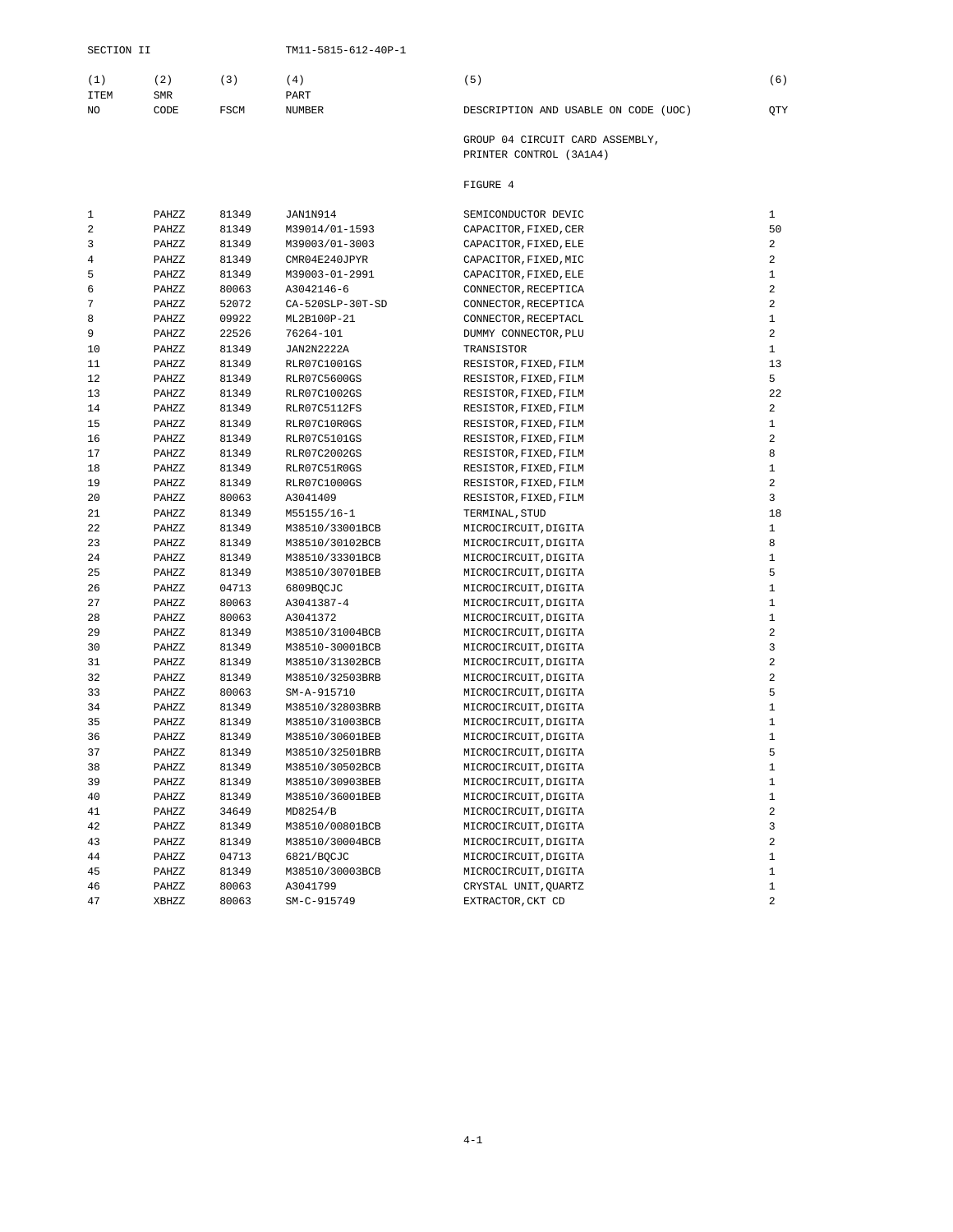| SECTION II  |            |       | TM11-5815-612-40P-1 |                                         |                |
|-------------|------------|-------|---------------------|-----------------------------------------|----------------|
| (1)         | 2)         | 〔3〕   | (4)                 | (5)                                     | (6)            |
| <b>ITEM</b> | <b>SMR</b> |       | PART                |                                         |                |
| NO.         | CODE       | FSCM  | <b>NUMBER</b>       | DESCRIPTION AND USABLE ON CODE<br>(UOC) | QTY            |
| 48          | PAHZZ      | 96906 | MS16535-8           | RIVET, TUBULAR                          | $\mathfrak{D}$ |
|             |            |       |                     | END OF FIGURE                           |                |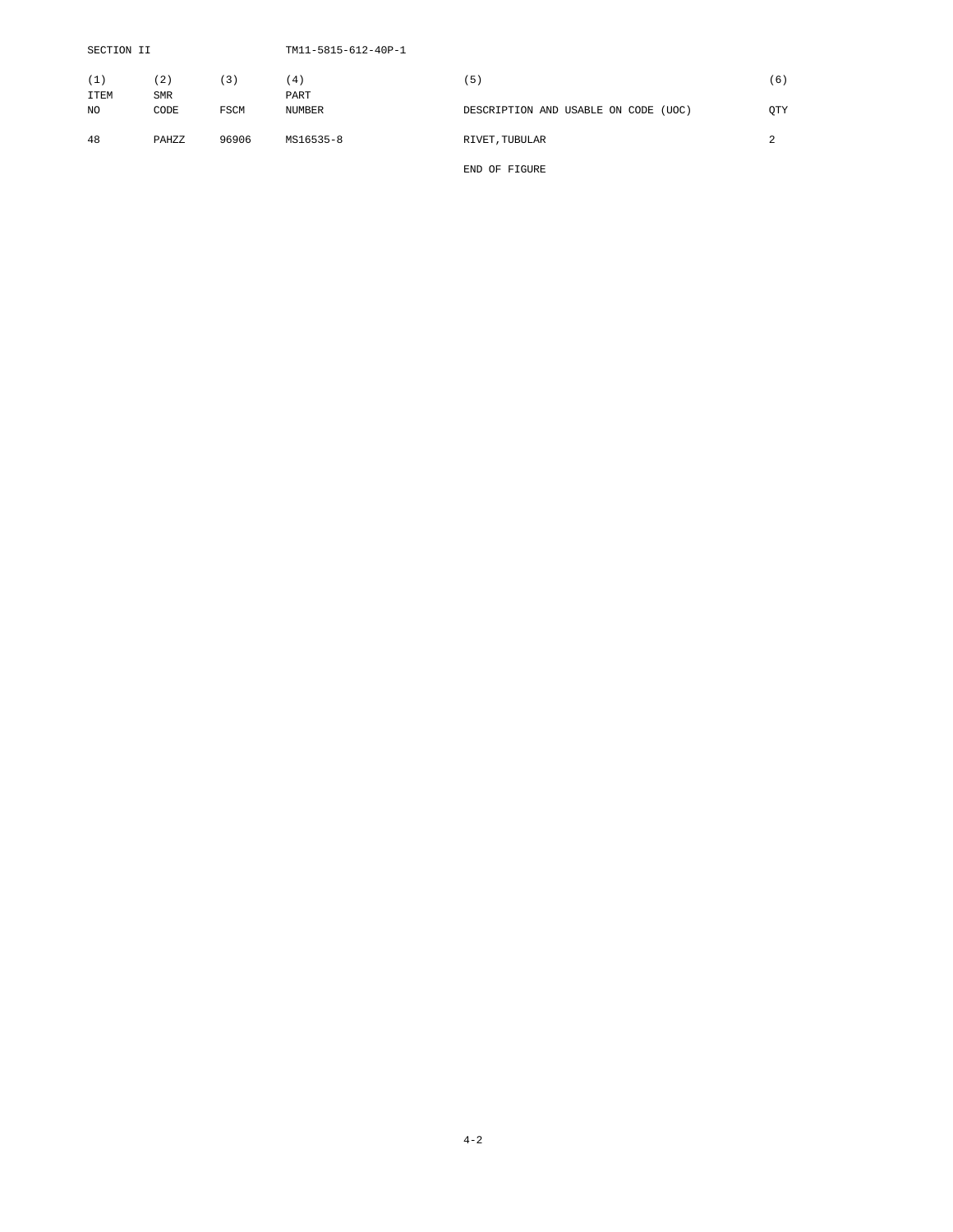<span id="page-25-0"></span>



**Figure 5. Circuit Card Assembly, Auxiliary Memory / Relay Control (3A2A3) (Sheet 1 of 3).**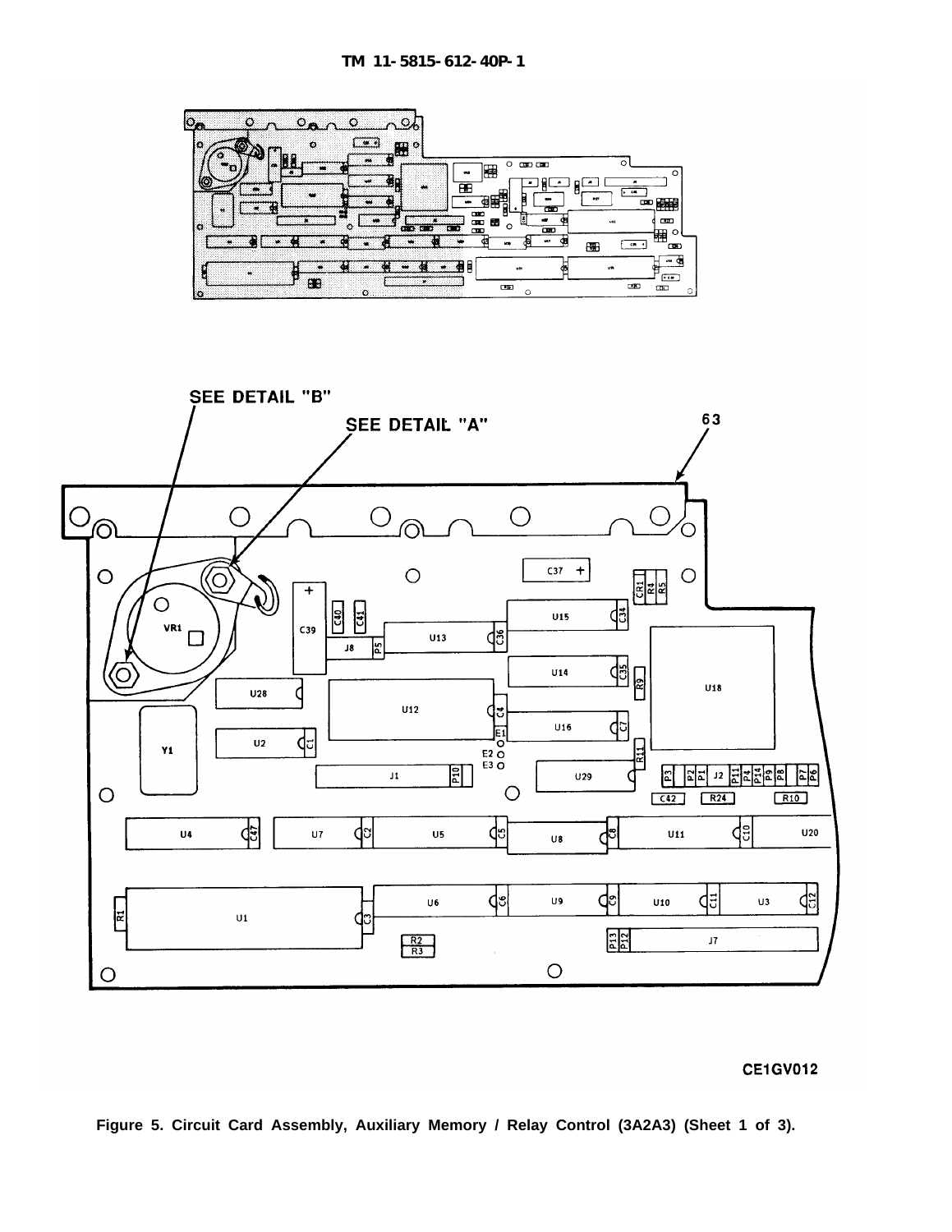

**Figure 5. Circuit Card Assembly, Auxiliary Memory / Relay Control (3A2A3) (Sheet 2 of 3).**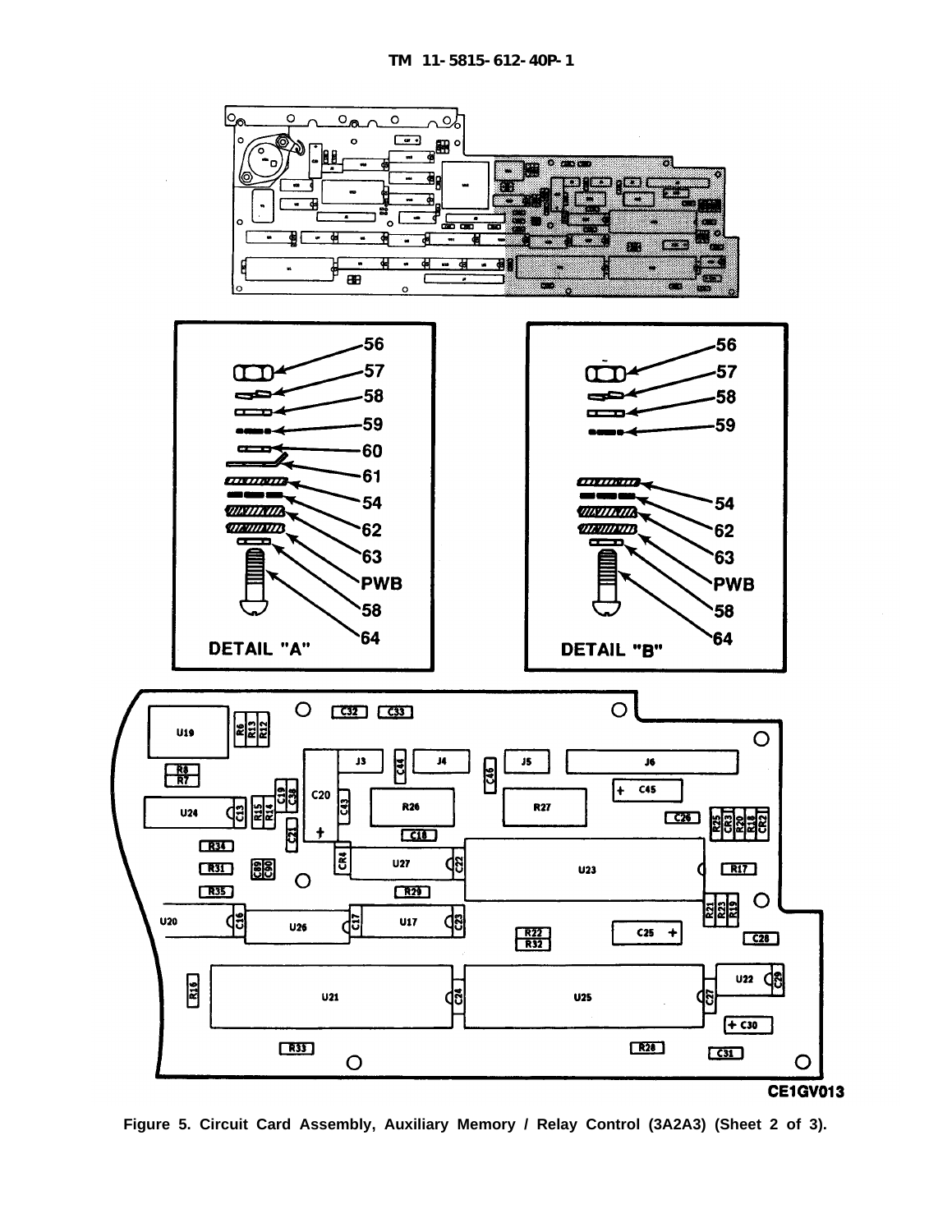**REF ITEM REF REF ITEM ITEM ITEM REF DES** NO. **DES** NO. **DES** NO. **DES** NO.  $CR1$  $C<sub>34</sub>$  $\blacksquare$ 4 P<sub>12</sub>  $21$ R34 24 CR<sub>2</sub>  $\mathbf{1}$ C35 4 P<sub>13</sub>  $21$ R35  $22$ CR<sub>3</sub>  $\blacksquare$ C36 4 **P14**  $21$  $U1$ 33 CR4  $\overline{2}$ C37 10  $22$ **R1**  $U<sub>2</sub>$ 34  $C<sub>1</sub>$  $\overline{\mathbf{3}}$ C38  $\overline{\mathbf{3}}$  $R<sub>2</sub>$ 23 U3  $35$  $C<sub>2</sub>$  $\overline{\mathbf{3}}$  $C39$  $11$  $U<sub>4</sub>$ R<sub>3</sub> 23 36  $C<sub>3</sub>$  $\overline{\mathbf{3}}$  $C40$  $12$  $R4$  $24$ **U5**  $37$  $C<sub>4</sub>$  $\mathbf{3}$  $C<sub>41</sub>$  $13$  $R<sub>5</sub>$ 25 U6  $37$  $C<sub>5</sub>$  $\mathbf{3}$  $C42$  $\overline{\mathbf{4}}$ R<sub>6</sub>  $25$ **U7** 38  $C6$  $\overline{\mathbf{3}}$ C43  $\overline{\mathbf{3}}$ R7 25 U8 39  $C<sub>7</sub>$ 4  $C44$ 3 25 U9 R<sub>8</sub> 39 C<sub>8</sub>  $\overline{\mathbf{3}}$  $C45$ 14 **U10** 40 R9 23 C<sub>9</sub>  $\overline{\mathbf{3}}$ C46  $\overline{\mathbf{3}}$ **R10**  $U$ 11  $37$ 23  $C10$  $\mathbf{3}$ C47  $\overline{\mathbf{3}}$ **R11** 23 **U12** 41  $C11$  $\overline{\mathbf{3}}$ C89 15 42 R<sub>12</sub> 24 U13  $C12$  $\overline{\mathbf{3}}$ C90  $15$ **R13**  $U14$  $24$ 42  $C13$  $\overline{\mathbf{3}}$  $J1$ 16 R<sub>14</sub> **U15**  $24$ 42  $C16$  $\overline{\mathbf{3}}$  $J2$ 16 R<sub>15</sub>  $24$ U16 42 C17  $\overline{\mathbf{3}}$  $J3$  $17$ R16 **U17** 26 43  $C18$ 5  $J4$ **R17** 18  $24$ U18 44 C<sub>19</sub>  $\overline{\mathbf{3}}$  $J<sub>5</sub>$  $17$ R<sub>18</sub>  $24$ **U19** 45  $C<sub>20</sub>$ 6 J6 19 R<sub>19</sub>  $22$  $U20$  $37$  $C<sub>21</sub>$ 3  $J7$  $20$ R20  $27$  $U21$ 46  $C<sub>22</sub>$ 3  $J8$ 18 R<sub>21</sub> 26 **U22** 47  $C<sub>23</sub>$  $\overline{\mathbf{3}}$ **P1**  $21$ R22  $22$ **U23** 48  $C<sub>24</sub>$  $\mathbf{3}$  $P<sub>2</sub>$ R<sub>23</sub>  $21$ 28  $U24$ 35  $\overline{\mathbf{z}}$  $C<sub>25</sub>$ R24 29 P<sub>3</sub>  $21$  $U<sub>25</sub>$ 49  $C<sub>26</sub>$  $\mathbf{3}$ **P4** 21 R<sub>25</sub>  $22$  $U26$ 50 C<sub>27</sub> 3 P<sub>5</sub> R<sub>26</sub> 30  $21$ **U27**  $51$  $C<sub>28</sub>$ 8 **P6** R<sub>27</sub> 30 **U28**  $21$ 52 C<sub>29</sub> 3 R28 25 P7  $21$ **U29** 53 C30 9 P<sub>8</sub>  $21$ R<sub>29</sub>  $31$ VR<sub>1</sub> 54 C31 8 P<sub>9</sub>  $21$ R31  $31$  $Y1$ 55 C32 3 P10 R32  $21$ 25  $P11$  $\overline{21}$ R33 32 C33  $\overline{\mathbf{3}}$ 

**LEGEND** 

Figure 5. Circuit Card Assembly, Auxiliary Memory / Relay Control (3A2A3) (Sheet 3 of 3).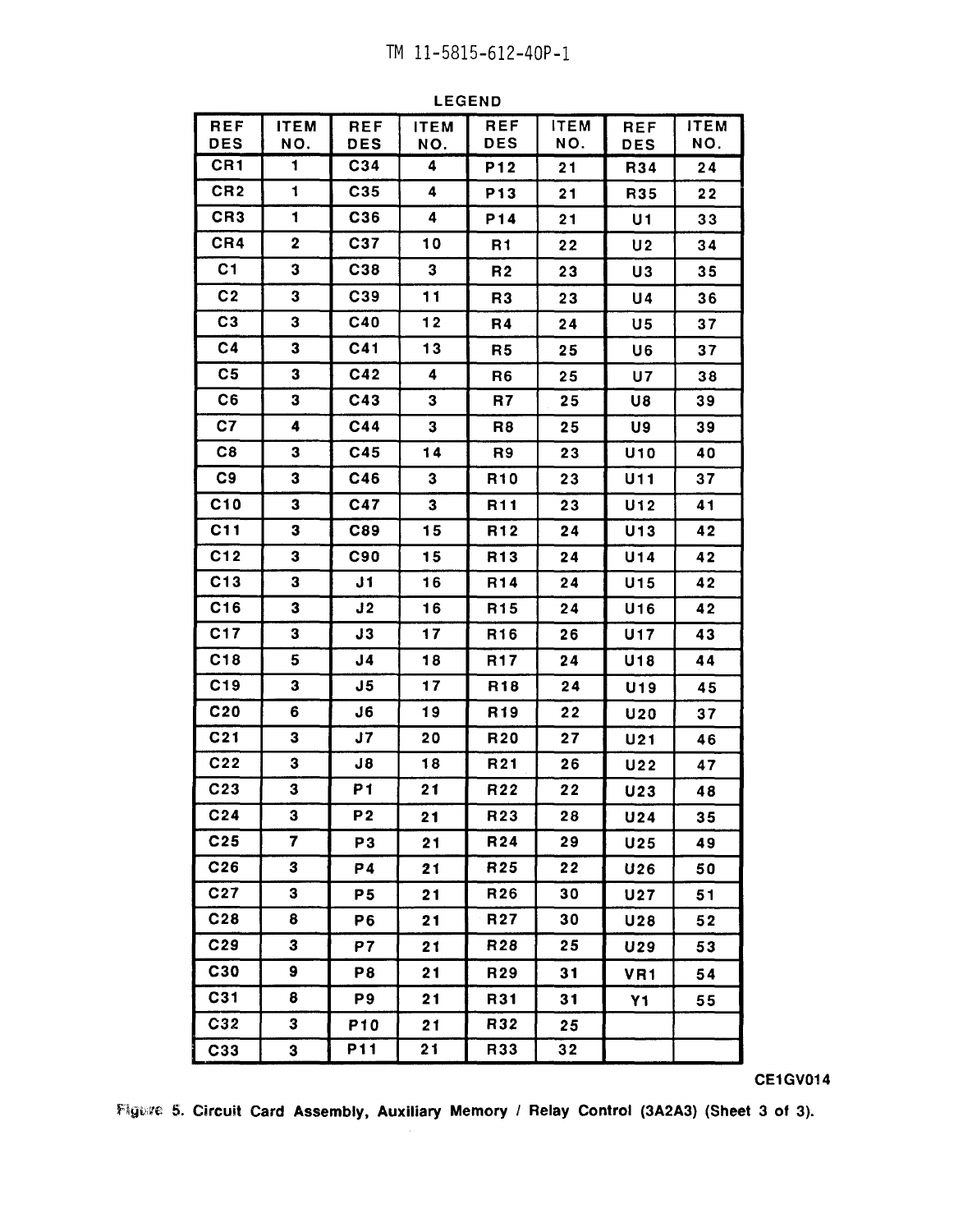<span id="page-28-0"></span>

| SECTION II         |                   |             | TM11-5815-612-40P-1 |                                                                              |                |
|--------------------|-------------------|-------------|---------------------|------------------------------------------------------------------------------|----------------|
| (1)<br><b>ITEM</b> | (2)<br><b>SMR</b> | (3)         | (4)<br>PART         | (5)                                                                          | (6)            |
| NO                 | CODE              | <b>FSCM</b> | <b>NUMBER</b>       | DESCRIPTION AND USABLE ON CODE (UOC)                                         | QTY            |
|                    |                   |             |                     | GROUP 05 CIRCUIT CARD ASSEMBLY,<br>AUXILIARY MEMORY/RELAY<br>CONTROL (3A2A3) |                |
|                    |                   |             |                     | FIGURE 5                                                                     |                |
| 1                  | PAHZZ             | 81349       | JAN1N914            | SEMICONDUCTOR DEVIC<br>UOC: HDY                                              | 3              |
| 2                  | PAHZZ             | 81349       | <b>JAN1N5968</b>    | SEMICONDUCTOR DEVIC<br>UOC: HDY                                              | 1              |
| 3                  | PAHZZ             | 81349       | M39014/22-1094      | CAPACITOR, FIXED, CER<br>UOC: HDY                                            | 29             |
| $\overline{4}$     | PAHZZ             | 81349       | M39014/02-1358      | CAPACITOR, FIXED, CER<br>UOC: HDY                                            | 5              |
| 5                  | PAHZZ             | 81349       | M39014/01-1357      | CAPACITOR, FIXED, CER<br>UOC: HDY                                            | $\mathbf{1}$   |
| 6                  | PAHZZ             | 81349       | M39003/01-2983      | CAPACITOR, FIXED, ELE<br>UOC: HDY                                            | $\mathbf{1}$   |
| 7                  | PAHZZ             | 81349       | M39003/01-3005      | CAPACITOR, FIXED, ELE<br>UOC: HDY                                            | 1              |
| 8                  | PAHZZ             | 81349       | M39014/02-1338      | CAPACITOR, FIXED, CER<br>UOC: HDY                                            | $\overline{a}$ |
| 9                  | PAHZZ             | 81349       | M39003/01-3003      | CAPACITOR, FIXED, ELE<br>UOC: HDY                                            | 1              |
| 10                 | PAHZZ             | 81349       | M39003/01-3006      | CAPACITOR, FIXED, ELE<br>UOC: HDY                                            | $\mathbf{1}$   |
| 11                 | PAHZZ             | 81349       | M39003/03-0384      | CAPACITOR, FIXED, ELE<br>UOC: HDY                                            | $\mathbf{1}$   |
| 12                 | PAHZZ             | 81349       | M39014/02-1356      | CAPACITOR, FIXED, CER<br>UOC: HDY                                            | $\mathbf{1}$   |
| 13                 | PAHZZ             | 81349       | M39014-01-1575      | CAPACITOR, FIXED, CER<br>UOC: HDY                                            | $\mathbf{1}$   |
| 14                 | PAHZZ             | 81349       | M39003/01-2976      | CAPACITOR, FIXED, ELE<br>UOC: HDY                                            | 1              |
| 15                 | PAHZZ             | 81349       | M39014/01-1335      | CAPACITOR, FIXED, CER<br>UOC: HDY                                            | 2              |
| 16                 | PAHZZ             | 80063       | A3042146-4          | CONNECTOR, RECEPTACL<br>UOC: HDY                                             | $\overline{a}$ |
| 17                 | PAHZZ             | 80063       | A3042146-2          | CONNECTOR, RECEPTACL<br>UOC: HDY                                             | $\overline{a}$ |
| 18                 | PAHZZ             | 80063       | A3042146-3          | CONNECTOR, RECEPTACL<br>UOC: HDY                                             | 2              |
| 19                 | PAHZZ             | 80063       | A3042146-5          | CONNECTOR, RECEPTACL<br>UOC: HDY                                             | $\mathbf{1}$   |
| 20                 | PAHZZ             | 80063       | A3042146-7          | CONNECTOR, RECEPTACL<br>UOC: HDY                                             | $\mathbf{1}$   |
| 21                 | PAHZZ             | 22526       | 76264-101           | DUMMY CONNECTOR, PLU<br>UOC: HDY                                             | 14             |
| 22                 | PAHZZ             | 81349       | RLR07C5101GS        | RESISTOR, FIXED, FILM<br>UOC: HDY                                            | 5              |
| 23                 | PAHZZ             | 81349       | RLR07C1000GS        | RESISTOR, FIXED, FILM<br>UOC: HDY                                            | 5              |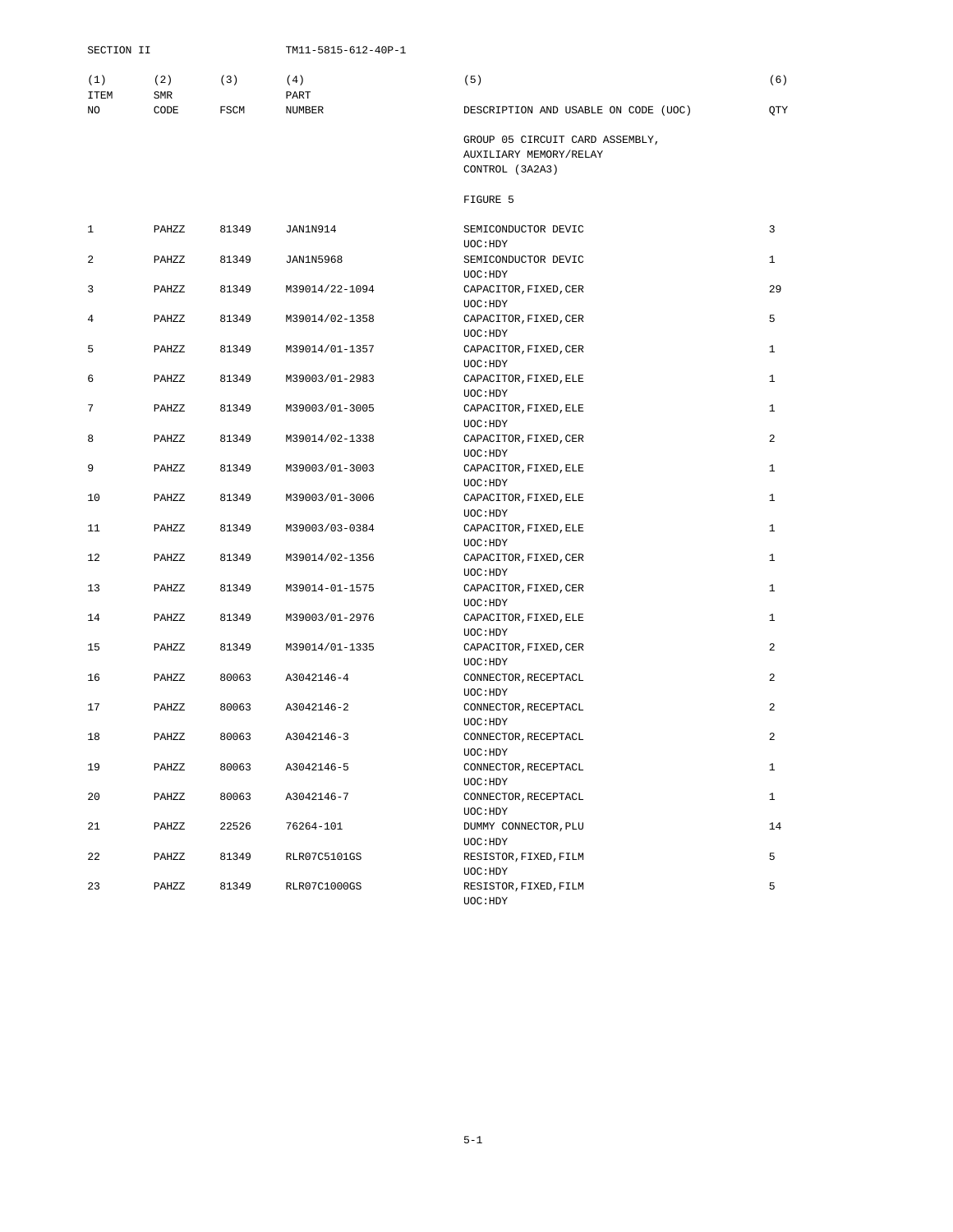| SECTION II         |                    |                | TM11-5815-612-40P-1                |                                                          |                              |
|--------------------|--------------------|----------------|------------------------------------|----------------------------------------------------------|------------------------------|
| (1)<br><b>ITEM</b> | (2)<br>${\tt SMR}$ | (3)            | (4)<br>PART                        | (5)                                                      | (6)                          |
| NO                 | CODE               | FSCM           | <b>NUMBER</b>                      | DESCRIPTION AND USABLE ON CODE (UOC)                     | QTY                          |
| 24                 | PAHZZ              | 81349          | RLR07C1001GS                       | RESISTOR, FIXED, FILM<br>UOC: HDY                        | 8                            |
| 25                 | PAHZZ              | 81349          | RLR07C1002GS                       | RESISTOR, FIXED, FILM<br>UOC: HDY                        | 6                            |
| 26                 | PAHZZ              | 81349          | RLR07C5601GS                       | RESISTOR, FIXED, FILM<br>UOC: HDY                        | 2                            |
| 27                 | PAHZZ              | 81349          | RLR07C3901GS                       | RESISTOR, FIXED, FILM<br>UOC: HDY                        | 1                            |
| 28                 | PAHZZ              | 81349          | RLR07C3302GS                       | RESISTOR, FIXED, FILM<br>UOC: HDY                        | $\mathbf{1}$                 |
| 29                 | PAHZZ              | 81349          | RNR55C1212FP                       | RESISTOR, FIXED, FILM<br>UOC: HDY                        | $\mathbf{1}$                 |
| 30                 | PAHZZ              | 81349          | RWR80S12R0DP                       | RESISTOR, FIXED, WIRE<br>UOC: HDY                        | 2                            |
| 31                 | PAHZZ              | 80063          | A3041409                           | RESISTOR, FIXED, FILM<br>UOC: HDY                        | 2                            |
| 32                 | PAHZZ              | 81349          | RLR07C2700GS                       | RESISTOR, FIXED, FILM<br>UOC: HDY                        | $\mathbf{1}$                 |
| 33<br>34           | PAHZZ              | 04713<br>81349 | 6809BQCJC                          | MICROCIRCUIT, DIGITA<br>UOC: HDY                         | $\mathbf{1}$<br>$\mathbf{1}$ |
| 35                 | PAHZZ<br>PAHZZ     | 81349          | M38510/32301BCB<br>M38510/30102BCB | MICROCIRCUIT, DIGITA<br>UOC: HDY                         | 2                            |
| 36                 | PAHZZ              | 81349          | M38510/32803BRB                    | MICROCIRCUIT, DIGITA<br>UOC: HDY<br>MICROCIRCUIT, DIGITA | 1                            |
| 37                 | PAHZZ              | 80063          | SM-A-915710                        | UOC: HDY<br>MICROCIRCUIT, DIGITA                         | $\overline{4}$               |
| 38                 | PAHZZ              | 81349          | M38510/30009BCB                    | UOC: HDY<br>MICROCIRCUIT, DIGITA                         | $\mathbf{1}$                 |
| 39                 | PAHZZ              | 81349          | M38510/30906BEB                    | UOC: HDY<br>MICROCIRCUIT, DIGITA                         | 2                            |
| 40                 | PAHZZ              | 01295          | SNJ54LS393J                        | UOC: HDY<br>MICROCIRCUIT, DIGITA                         | 1                            |
| 41                 | PAHZZ              | 80063          | A3041387-1                         | UOC: HDY<br>MICROCIRCUIT, DIGITA                         | 1                            |
| 42                 | PAHZZ              | 80063          | A3042205                           | UOC: HDY<br>MICROCIRCUIT, DIGITA                         | $\overline{4}$               |
| 43                 | PAHZZ              | 81349          | M38510/30003BCB                    | UOC: HDY<br>MICROCIRCUIT, DIGITA                         | $\mathbf{1}$                 |
| 44                 | PAHZZ              | 80063          | A3042204                           | UOC: HDY<br>MICROCIRCUIT, DIGITA                         | 1                            |
| 45                 | PAHZZ              | 80063          | A3042124                           | UOC: HDY<br>MICROCIRCUIT, DIGITA                         | $\mathbf{1}$                 |
| 46                 | PAHZZ              | 80063          | A3042117                           | UOC: HDY<br>MICROCIRCUIT, DIGITA                         | $\mathbf{1}$                 |
| 47                 | PAHZZ              | 01295          | SNJ55463JG                         | UOC: HDY<br>MICROCIRCUIT, DIGITA                         | $\mathbf{1}$                 |
| 48                 | PAHZZ              | 34649          | D7220-5                            | UOC: HDY<br>MICROCIRCUIT, DGTL                           | $\mathbf{1}$                 |
| 49                 | PAHZZ              | 80063          | A3042120                           | UOC: HDY<br>MICROCIRCUIT, DIGITA<br>UOC: HDY             | $\mathbf{1}$                 |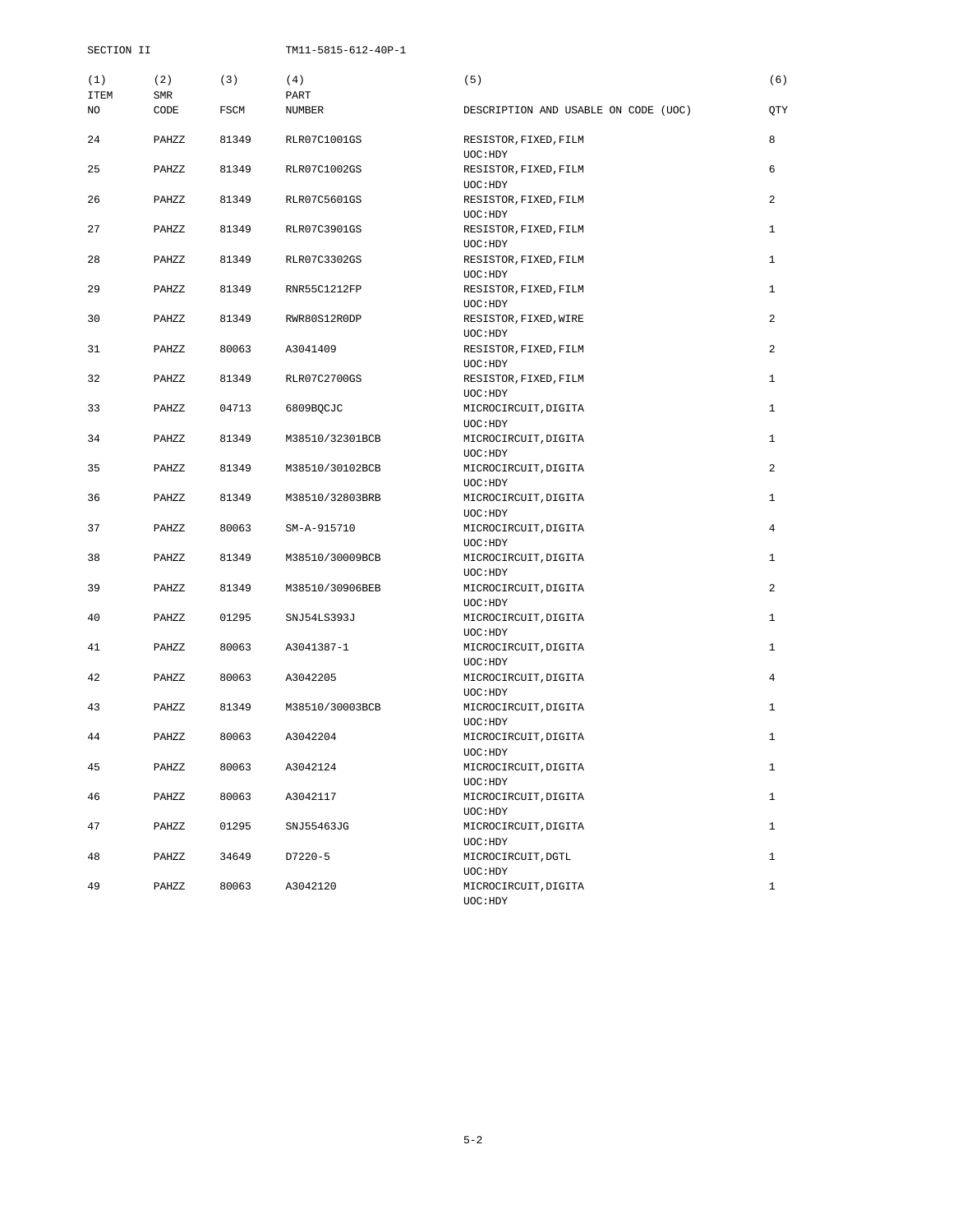| SECTION II         |            |       | TM11-5815-612-40P-1 |                                        |                |
|--------------------|------------|-------|---------------------|----------------------------------------|----------------|
| (1)<br><b>ITEM</b> | (2)<br>SMR | (3)   | (4)<br>PART         | (5)                                    | (6)            |
| NO.                | CODE       | FSCM  | NUMBER              | DESCRIPTION AND USABLE ON CODE (UOC)   | QTY            |
| 50                 | PAHZZ      | 80063 | SM-A-915732         | MICROCIRCUIT, DIGITA<br>UOC: HDY       | $\mathbf{1}$   |
| 51                 | PAHZZ      | 14933 | 7802001EB           | MICROCIRCUIT, LINEAR<br>UOC: HDY       | $\mathbf{1}$   |
| 52                 | PAHZZ      | 81349 | M38510/30501BCB     | MICROCIRCUIT, DIGITA<br>UOC: HDY       | $\mathbf{1}$   |
| 53                 | PAHZZ      | 81349 | M8340102K1000FA     | RESISTOR NETWORK<br>UOC: HDY           | $\mathbf{1}$   |
| 54                 | PAHZZ      | 81349 | M38510/10707BYC     | MICROCIRCUIT, LINEAR<br>UOC: HDY       | $\mathbf{1}$   |
| 55                 | PAHZZ      | 80063 | A3042119            | OSCILLATOR, CRYSTAL<br>UOC: HDY        | $\mathbf{1}$   |
| 56                 | PAHZZ      | 96906 | MS35649-244         | NUT, PLAIN, HEXAGON<br>UOC: HDY        | 2              |
| 57                 | PAHZZ      | 96906 | MS35338-135         | WASHER, LOCK<br>UOC: HDY               | 2              |
| 58                 | PAHZZ      | 80205 | NAS620C4L           | WASHER, FLAT<br>UOC: HDY               | $\overline{4}$ |
| 59                 | PAHZZ      | 80063 | A3041766            | INSULATOR, SCREW<br>UOC: HDY           | 2              |
| 60                 | PAHZZ      | 81349 | REW620C6L           | WASHER, FLAT                           | $\mathbf{1}$   |
| 61                 | PAHZZ      | 96906 | MS77068-2           | UOC: HDY<br>TERMINAL, LUG              | $\mathbf{1}$   |
| 62                 | PAHZZ      | 80063 | A3042133            | UOC: HDY<br>GASKET                     | $\mathbf{1}$   |
| 63                 | XBHZZ      | 80063 | A3042206            | UOC: HDY<br>HEATSINK                   | $\mathbf{1}$   |
| 64                 | PAHZZ      | 96906 | MS51957-17          | UOC: HDY<br>SCREW, MACHINE<br>UOC: HDY | $\overline{a}$ |

END OF FIGURE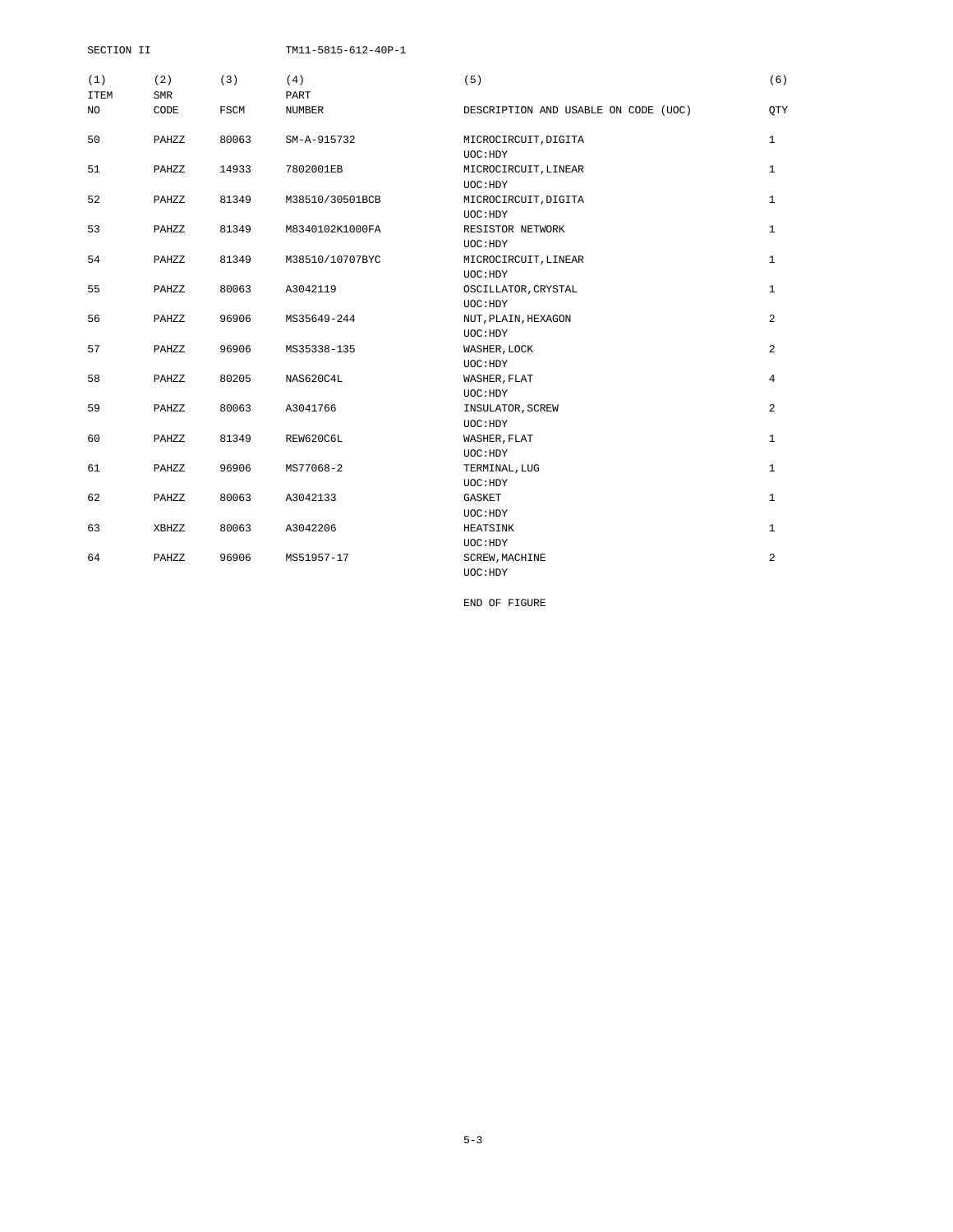<span id="page-31-0"></span>

**Figure 6. Memory Module, Auxiliary (3A3) (Sheet 1 of 2).**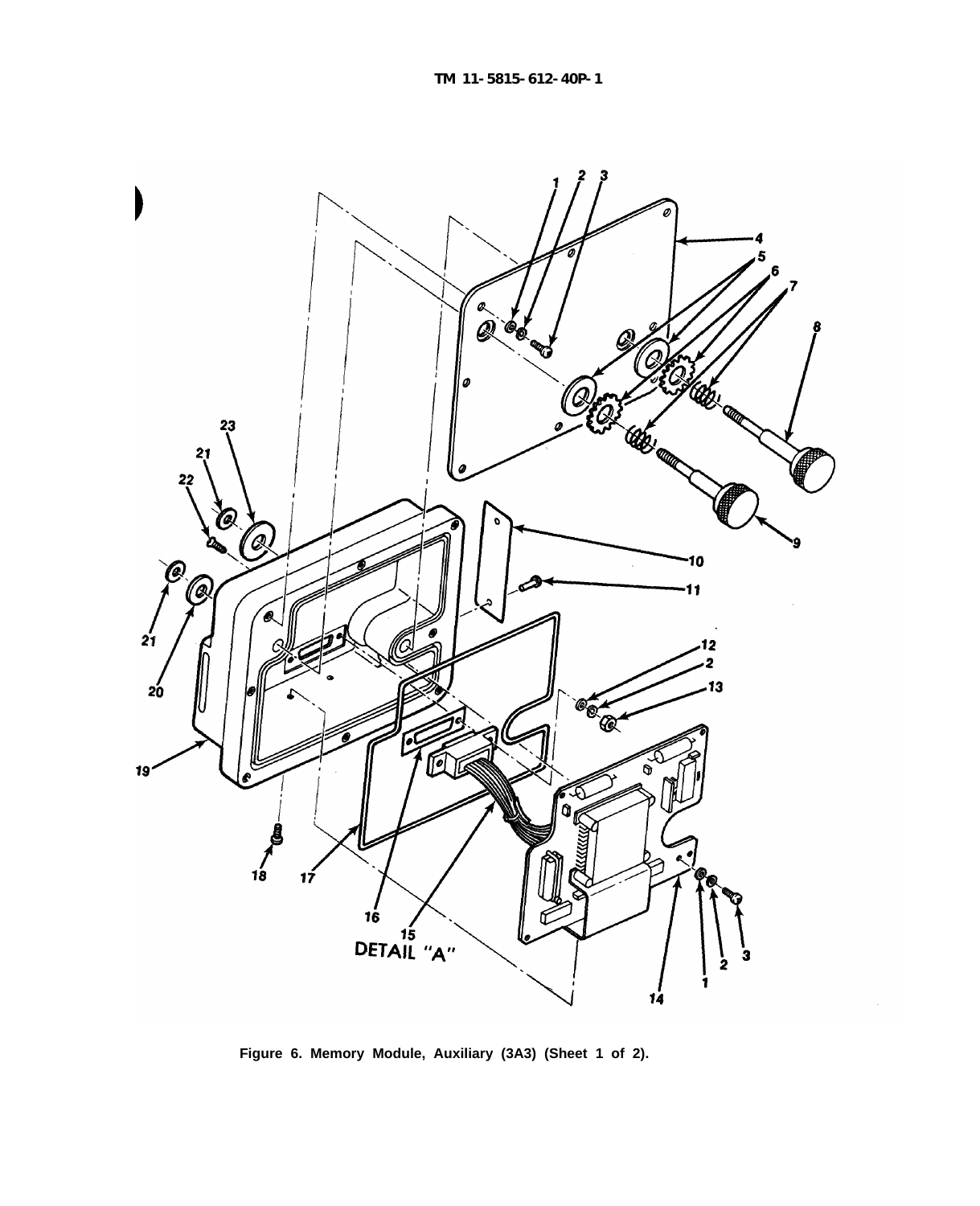

**Figure 6. Memory Module, Auxiliary (3A3) (Sheet 2 of 2).**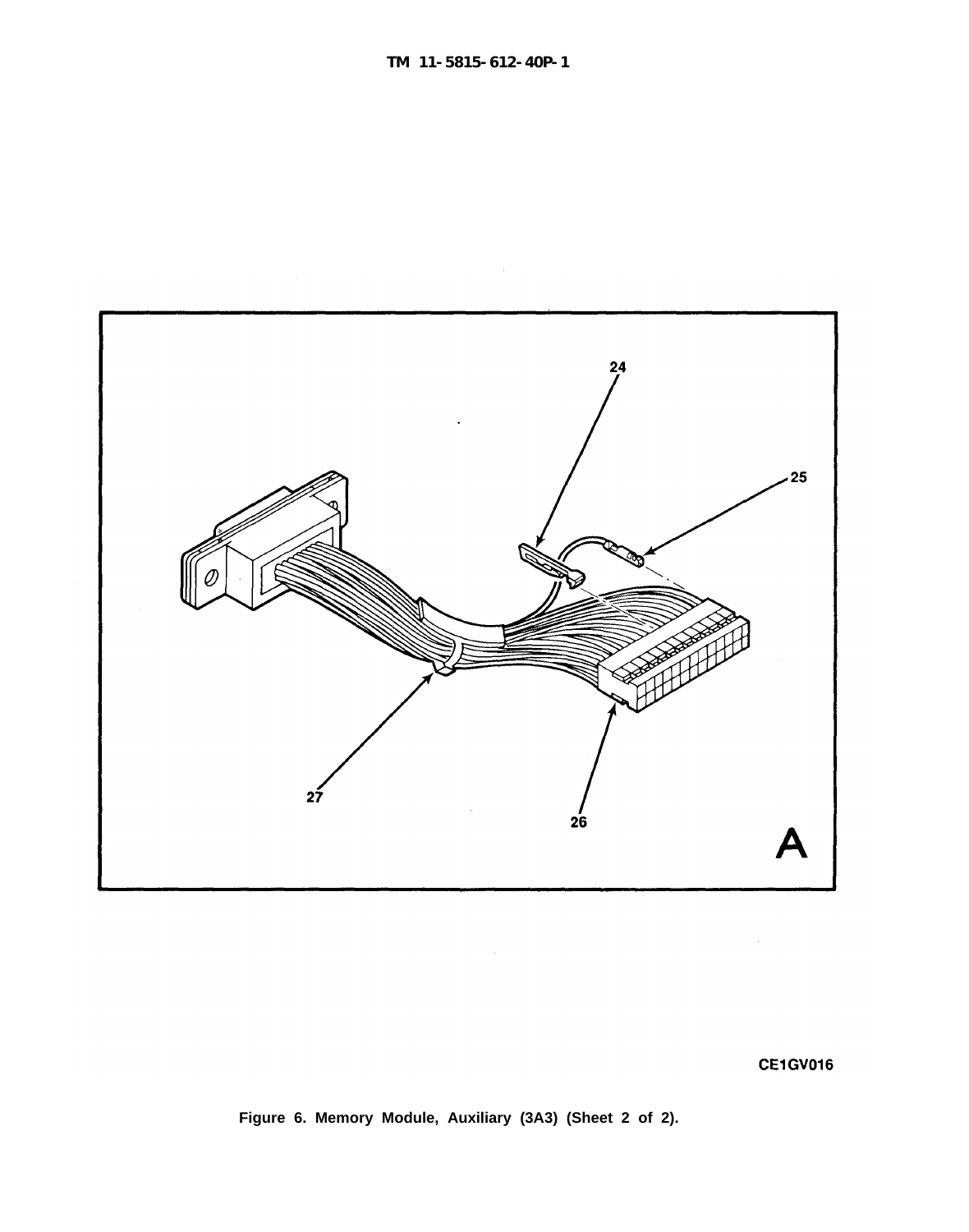<span id="page-33-0"></span>

| SECTION II     |                   |             | TM11-5815-612-40P-1 |                                                                       |                |
|----------------|-------------------|-------------|---------------------|-----------------------------------------------------------------------|----------------|
| (1)<br>ITEM    | (2)<br><b>SMR</b> | (3)         | (4)<br>PART         | (5)                                                                   | (6)            |
| NO             | CODE              | <b>FSCM</b> | <b>NUMBER</b>       | DESCRIPTION AND USABLE ON CODE (UOC)                                  | QTY            |
|                |                   |             |                     | GROUP 06 MEMORY MODULE, AUXILIARY<br>(3A3)                            |                |
|                |                   |             |                     | FIGURE 6                                                              |                |
| 1              | PAHZZ             | 96906       | MS15795-803         | WASHER, FLAT<br>UOC: HDY                                              | 12             |
| 2              | PAHZZ             | 96906       | MS35338-135         | WASHER, LOCK<br>UOC: HDY                                              | 14             |
| 3              | PAHZZ             | 96906       | MS51957-15          | SCREW, MACHINE<br>UOC: HDY                                            | 12             |
| 4              | XBHZZ             | 80063       | A3042145            | COVER PANEL, AMM<br>UOC: HDY                                          | 1              |
| 5              | PAHZZ             | 88044       | AN960C516L          | WASHER, FLAT<br>UOC: HDY                                              | 2              |
| 6              | PAHZZ             | 96906       | MS35335-62          | WASHER, LOCK<br>UOC: HDY                                              | 2              |
| $\overline{7}$ | PAHZZ             | 96906       | MS24585C142         | SPRING, HELICAL, COMP                                                 | $\overline{a}$ |
| 8              | PAHZZ             | 80063       | A3042144            | UOC: HDY<br>SCREW, CAPTIVE-INTER                                      | 1              |
| 9              | PAHZZ             | 80063       | A3042140            | UOC: HDY<br>SCREW, CAPTIVE<br>UOC: HDY                                | 1              |
| 10             | MDHZZ             | 80063       | A3042174            | PLATE, IDENT FOR INSTRUCTIONS SEE<br>SB11-631                         | $\mathbf{1}$   |
| 11             | XBHZZ             | 80063       | SM-B-766929         | UOC: HDY<br>SCREW-DRIVE                                               | 2              |
| 12             | PAHZZ             | 80205       | NAS620C4            | UOC: HDY<br>WASHER, FLAT<br>UOC: HDY                                  | 2              |
| 13             | PAHZZ             | 80205       | NAS671C4            | NUT, PLAIN, HEXAGON<br>UOC: HDY                                       | 2              |
| 14             | PAHLL             | 80063       | A3042101            | CIRCUIT CARD ASSEMB FOR BREAKDOWN<br>SEE FIGURE 7                     | $\mathbf{1}$   |
| 15             | XBHHH             | 80063       | A3042157            | UOC: HDY<br>WIRING HARNESS, AMM FOR BREAKDOWN<br>SEE FIGURE 6 SHEET 2 | 1              |
| 16             | PAHZZ             | 18565       | 19-11-B384-1285     | UOC: HDY<br>GASKET, SHIELDING                                         | $\mathbf{1}$   |
| 17             | PAHZZ             | 80063       | A3042235            | UOC: HDY<br>O-RING, AMM SEAL                                          | $\mathbf 1$    |
| 18             | PAHZZ             | 96906       | MS3212-5            | UOC:HDY<br>SCREW, MACHINE                                             | 2              |
| 19             | XBHZZ             | 80063       | A3042126            | UOC: HDY<br>CHASSIS, AMM                                              | $\mathbf{1}$   |
| 20             | PAHZZ             | 80205       | NAS620C416          | UOC: HDY<br>WASHER, FLAT                                              | $\mathbf{1}$   |
| 21             | PAHZZ             | 72794       | GP4                 | UOC: HDY<br>GROMMET, NONMETALLIC                                      | 2              |
| 22             | PAHZZ             | 97539       | SFS-0440-AA-08      | UOC: HDY<br>SCREW, MACHINE, SLFSE<br>UOC: HDY                         | 2              |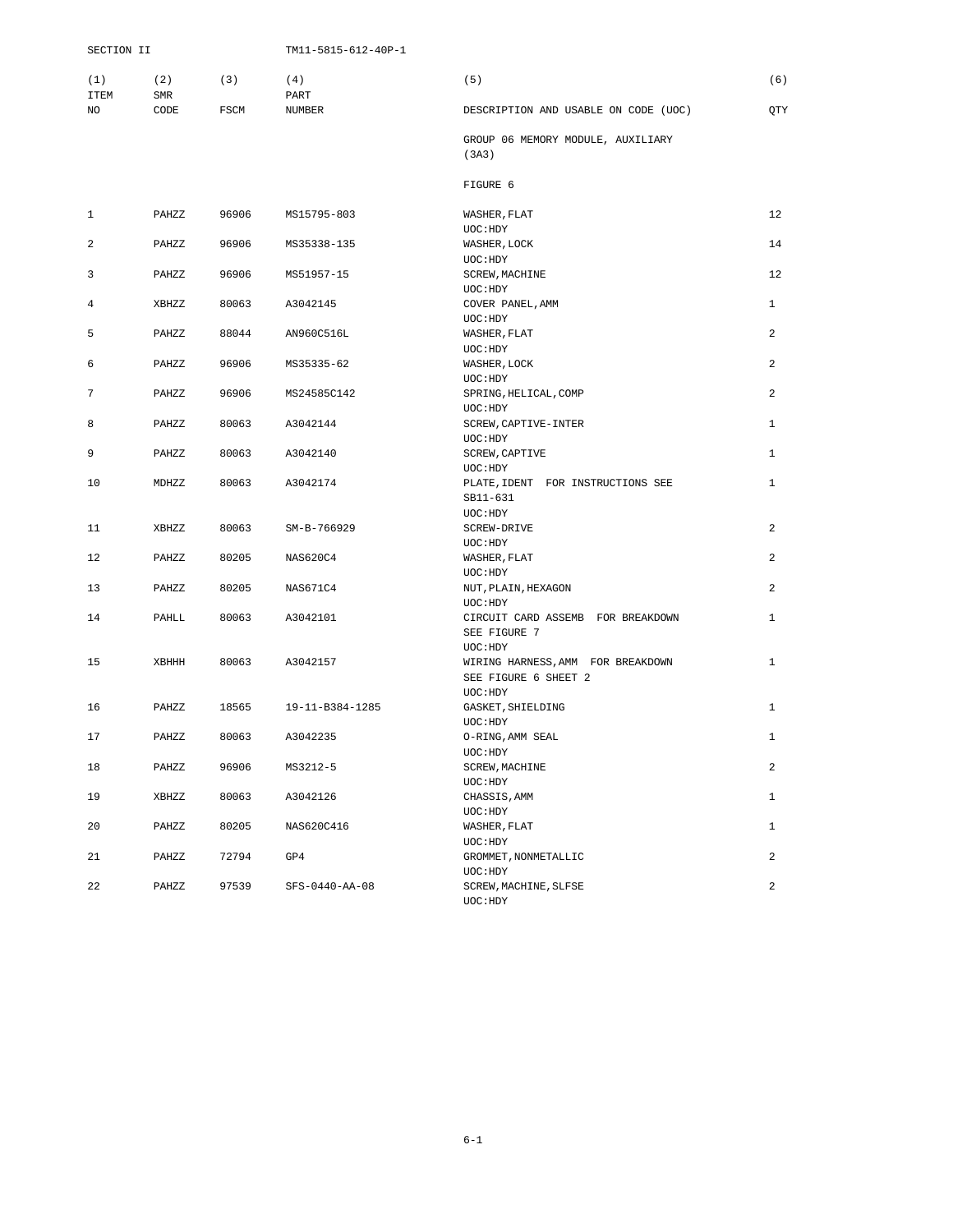| SECTION II         |                   |       | TM11-5815-612-40P-1 |                                      |              |
|--------------------|-------------------|-------|---------------------|--------------------------------------|--------------|
| (1)<br><b>ITEM</b> | (2)<br><b>SMR</b> | (3)   | (4)<br>PART         | (5)                                  | (6)          |
| NO.                | CODE              | FSCM  | <b>NUMBER</b>       | DESCRIPTION AND USABLE ON CODE (UOC) | <b>OTY</b>   |
| 23                 | PAHZZ             | 96906 | MS15795-810         | WASHER, FLAT<br>UOC: HDY             | $\mathbf{1}$ |
| 24                 | PAHZZ             | 80063 | A3042152            | CATCH, CLAMPING<br>UOC: HDY          | $\mathbf{1}$ |
| 25                 | PAHZZ             | 22526 | 47439-000 REELED    | CONTACT, ELECTRICAL<br>UOC: HDY      | 24           |
| 26                 | PAHZZ             | 80063 | A3042142-1          | CONNECTOR BODY, PLUG<br>UOC: HDY     | $\mathbf{1}$ |
| 27                 | XBHZZ             | 80063 | A3042199-1          | STRAP, TIEDOWN, IDENT<br>UOC: HDY    | $\mathbf{1}$ |

END OF FIGURE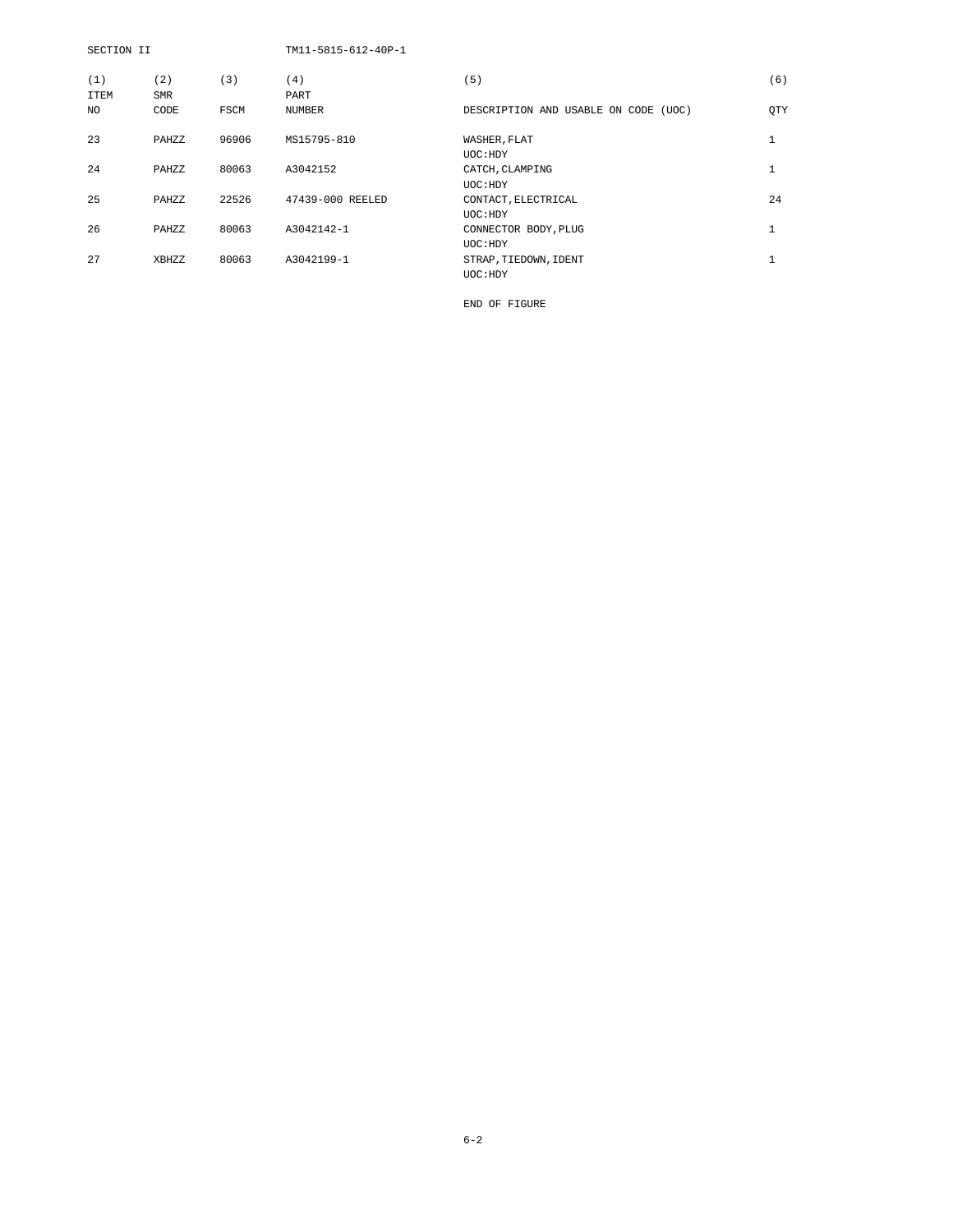<span id="page-35-0"></span>

| <b>REF</b><br><b>DES</b> | <b>ITEM</b><br>NO. | <b>REF</b><br><b>DES</b> | <b>ITEM</b><br>NO. | <b>REF</b><br><b>DES</b> | <b>ITEM</b><br>NO. | <b>REF</b><br><b>DES</b> | <b>ITEM</b><br>NO. |
|--------------------------|--------------------|--------------------------|--------------------|--------------------------|--------------------|--------------------------|--------------------|
| C1                       |                    | C9                       | $\mathbf{2}$       | C <sub>19</sub>          |                    | U1                       | 11                 |
| C <sub>2</sub>           | $\mathbf 2$        | C10                      | $\mathbf{2}$       | J1                       | 5                  | U <sub>2</sub>           | 12                 |
| C <sub>3</sub>           | 1                  | C11                      | $\mathbf{2}$       | Q <sub>1</sub>           | 6                  | U3                       | 11                 |
| C <sub>4</sub>           | $\mathbf 2$        | C12                      | $\mathbf 2$        | R <sub>3</sub>           | 7                  | <b>U4</b>                | 13                 |
| C <sub>5</sub>           | 3                  | C13                      |                    | R4                       | 7                  | U <sub>5</sub>           | 14                 |
| C6                       | 3                  | C15                      | 4                  | R7                       | 8                  | U6                       | 15                 |
| C <sub>7</sub>           | $\mathbf 2$        | C16                      | 4                  | R <sub>9</sub>           | 9                  | <b>U7</b>                | 16                 |
| C8                       | 1                  | C <sub>17</sub>          |                    | R <sub>11</sub>          | 10                 |                          |                    |





**Figure 7. Circuit Card Assembly, Auxiliary Memory Module (3A3A1).**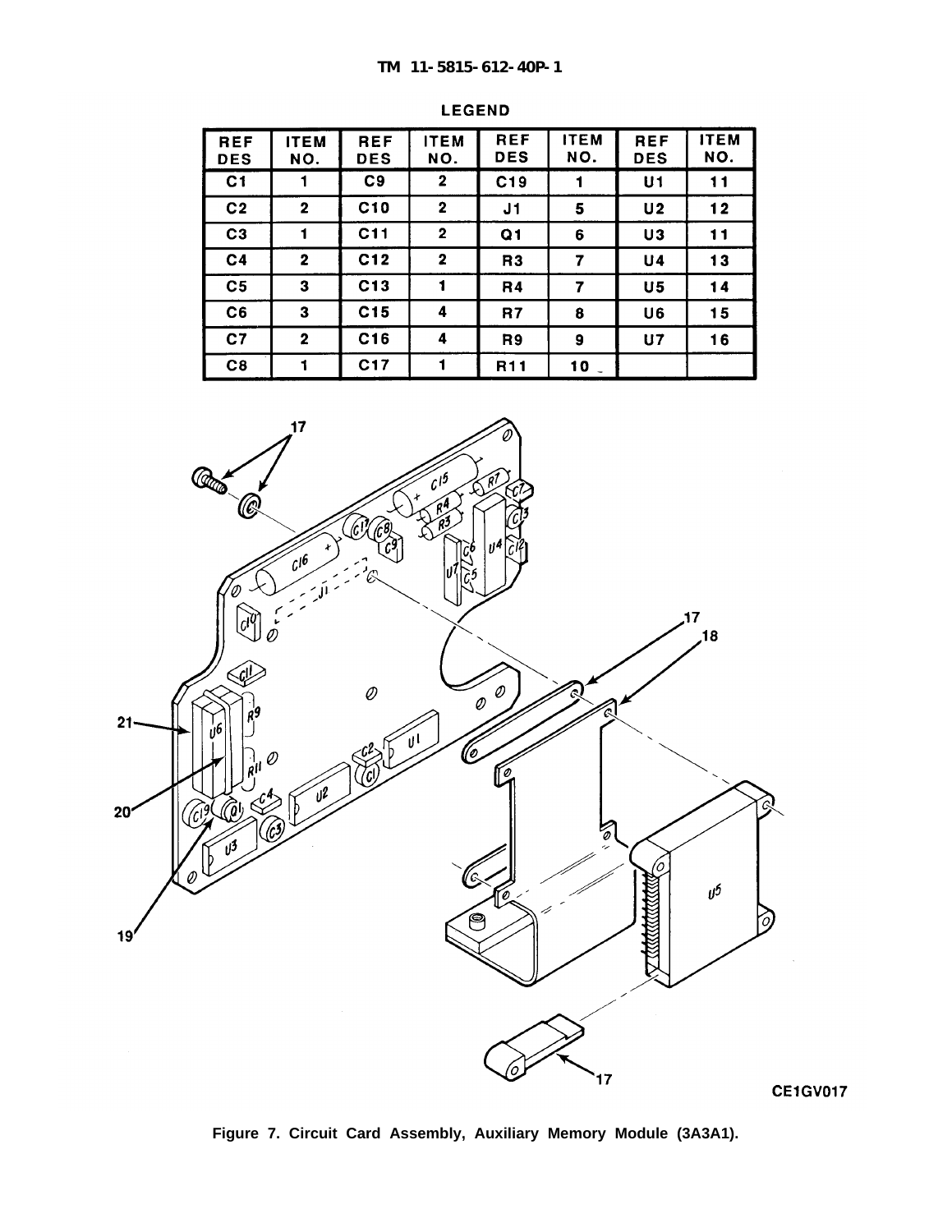<span id="page-36-0"></span>

| SECTION II         |                    |             | TM11-5815-612-40P-1 |                                                              |                |
|--------------------|--------------------|-------------|---------------------|--------------------------------------------------------------|----------------|
| (1)<br><b>ITEM</b> | (2)<br>${\tt SMR}$ | (3)         | (4)<br>PART         | (5)                                                          | (6)            |
| NO.                | CODE               | <b>FSCM</b> | <b>NUMBER</b>       | DESCRIPTION AND USABLE ON CODE (UOC)                         | <b>OTY</b>     |
|                    |                    |             |                     | GROUP 0601 CIRCUIT CARD ASSEMBLY,<br>AUXILIARY MEMORY MODULE |                |
|                    |                    |             |                     | (3A3A1)                                                      |                |
|                    |                    |             |                     | FIGURE 7                                                     |                |
| $\mathbf{1}$       | PAHZZ              | 81349       | CX02J156K           | CAPACITOR, FIXED, ELE<br>UOC: HDY                            | 6              |
| 2                  | PAHZZ              | 81349       | M39014/22-1094      | CAPACITOR, FIXED, CER                                        | 7              |
|                    |                    |             |                     | UOC: HDY                                                     |                |
| 3                  | PAHZZ              | 81349       | CMR03F121J0AP       | CAPACITOR, FIXED, CER<br>UOC: HDY                            | 2              |
| $\overline{4}$     | PAHZZ              | 81349       | M39003/01-3015      | CAPACITOR, FIXED, ELE                                        | 2              |
|                    |                    |             |                     | UOC: HDY                                                     |                |
| 5                  | PAHZZ              | 22526       | 68020-126           | CONNECTOR, RECEPTACL<br>UOC: HDY                             | $\mathbf{1}$   |
| 6                  | PAHZZ              | 80063       | A3042115            | SEMICONDUCTOR DEVIC                                          | $\mathbf{1}$   |
|                    |                    |             |                     | UOC: HDY                                                     |                |
| 7                  | PAHZZ              | 81349       | RCR07G5R1JS         | RESISTOR, FIXED, COMP                                        | 2              |
| 8                  | PAHZZ              | 81349       | RLR07C10R0GS        | UOC: HDY<br>RESISTOR, FIXED, FILM                            | $\mathbf{1}$   |
|                    |                    |             |                     | UOC: HDY                                                     |                |
| 9                  | PAHZZ              | 81349       | RLR07C3481GP        | RESISTOR, FIXED, FILM                                        | $\mathbf{1}$   |
|                    |                    |             |                     | UOC: HDY                                                     |                |
| 10                 | PAHZZ              | 81349       | RLR07C47R0GS        | RESISTOR, FIXED, FILM<br>UOC: HDY                            | $\mathbf{1}$   |
| 11                 | PAHZZ              | 80063       | A3042113            | MICROCIRCUIT, LINEAR                                         | $\overline{a}$ |
|                    |                    |             |                     | UOC: HDY                                                     |                |
| 12                 | PAHZZ              | 80063       | A3042112            | MICROCIRCUIT, LINEAR<br>UOC: HDY                             | $\mathbf{1}$   |
| 13                 | PAHZZ              | 80063       | A3042111            | MICROCIRCUIT, LINEAR                                         | $\mathbf{1}$   |
|                    |                    |             |                     | UOC: HDY                                                     |                |
| 14                 | PAHZZ              | 80063       | A3042114            | MICROCIRCUIT, LINEAR                                         | $\mathbf{1}$   |
| 15                 | PAHZZ              | 80063       | A3042110            | UOC: HDY<br>MICROCIRCUIT, LINEAR                             | 1              |
|                    |                    |             |                     | UOC: HDY                                                     |                |
| 16                 | PAHZZ              | 81349       | M8340105K1001GG     | RESISTOR NETWORK, FI                                         | $\mathbf{1}$   |
|                    |                    |             |                     | UOC: HDY                                                     |                |
| 17                 | XBHZZ              | 80063       | A3042128            | HARDWARE KIT                                                 | $\mathbf{1}$   |
| 18                 | XBHZZ              | 80063       | A3042130            | UOC: HDY<br>HEAT SINK ASSY                                   | $\mathbf{1}$   |
|                    |                    |             |                     | UOC: HDY                                                     |                |
| 19                 | PAHZZ              | 81349       | M38527/03-001D      | MOUNTING PAD, ELECTR                                         | $\mathbf{1}$   |
|                    |                    |             |                     | UOC: HDY                                                     |                |
| 20                 | XBHZZ              | 80063       | A3042129            | STRAP, TIEDOWN                                               | $\mathbf{1}$   |

21 PAHZZ 81349 M83734/6-013 SOCKET,PLUG-IN ELEC 1

END OF FIGURE

UOC:HDY

UOC:HDY<br>SOCKET,PLUG-IN ELEC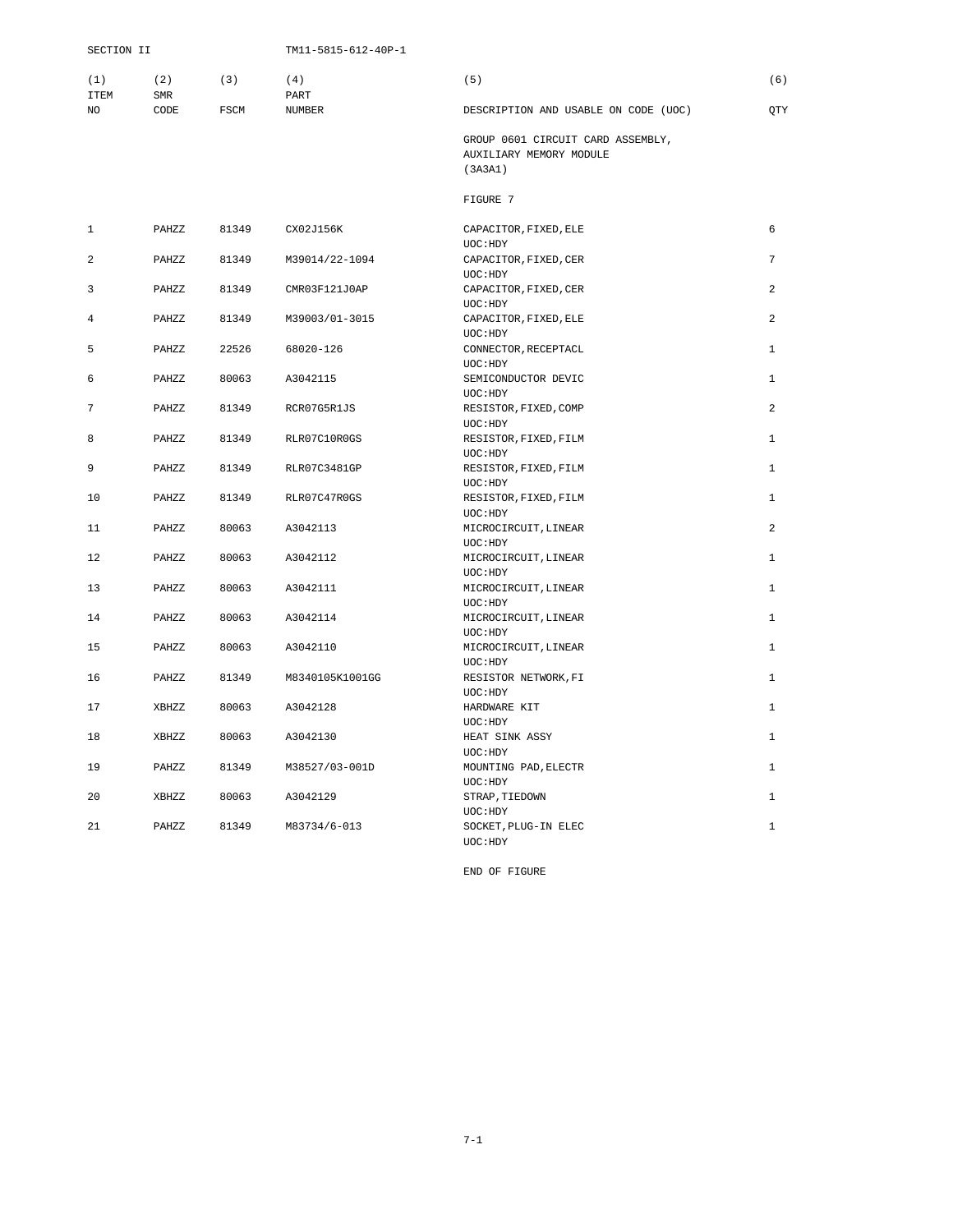#### <span id="page-37-0"></span>SECTION IV TM11-5815-612-40P-1

#### CROSS-REFERENCE INDEXES

NATIONAL STOCK NUMBER INDEX

| STOCK NUMBER             | FIG.                    | ITEM           | STOCK NUMBER             | FIG.           | ITEM     |
|--------------------------|-------------------------|----------------|--------------------------|----------------|----------|
| $5305 - 00 - 006 - 9408$ | 6                       | 18             | $5961 - 00 - 951 - 8757$ | $\overline{4}$ | 10       |
| 5910-00-007-2002         | $\overline{4}$          | 3              | 5310-00-952-0309         | 6              | 20       |
|                          | 5                       | 9              | 5360-00-957-5042         | 6              | 7        |
| 5910-00-007-3973         | 5                       | 14             | $5962 - 01 - 026 - 2493$ | 3              | 20       |
| 5910-00-007-3974         | $\mathbf{1}$            | 3              | $5962 - 01 - 026 - 6055$ | 5              | 38       |
|                          | $\overline{2}$          | 1              | $5962 - 01 - 027 - 6863$ | 1              | 23       |
|                          | 3                       | 1              |                          | $\overline{a}$ | 9        |
|                          | $\overline{4}$          | 5              |                          | 3              | 16       |
| 5910-00-007-7471         | 5                       | 6              |                          | $\overline{4}$ | 45       |
| 5910-00-010-8666         | 5                       | 5              |                          | 5              | 43       |
| 5910-00-010-8717         | $\overline{2}$          | $\overline{a}$ | 5962-01-030-6352         | 1              | 22       |
|                          | $\overline{\mathbf{3}}$ | $\overline{a}$ | 5962-01-031-1918         | 1              | 40       |
|                          | $\overline{4}$          | $\overline{a}$ |                          | $\overline{a}$ | 11       |
| 5910-00-010-8718         | 5                       | 8              |                          | 5              | 52       |
| 5310-00-054-0041         | 5                       | 60             | 5962-01-031-7030         | 1              | 29       |
| $5305 - 00 - 054 - 5649$ | 6                       | 3              |                          | $\overline{a}$ | 13       |
| $5305 - 00 - 054 - 5651$ | 5                       | 64             |                          | 3              | 11       |
| 5310-00-057-0573         | 6                       | 12             |                          | 4              | 30       |
| $5320 - 00 - 080 - 4402$ | $\mathbf{1}$            | 56             | 5962-01-034-9830         | 1              | 21       |
|                          | $\overline{2}$          | 16             |                          | $\overline{4}$ | 35       |
|                          | $\overline{\mathbf{3}}$ | 29             | 5962-01-034-9832         | 3              | 19       |
|                          | $\overline{4}$          | 48             |                          | 4              | 29       |
| $5905 - 00 - 104 - 8366$ | $\overline{7}$          | 7              | 5962-01-035-7478         | 1              | 39       |
| 5910-00-113-5284         | 5                       | 4              |                          | $\overline{a}$ | 10       |
| $5910 - 00 - 113 - 5286$ | 5                       | 12             | $5962 - 01 - 039 - 6395$ | 1              | 18       |
| 5910-00-113-5470         | 5                       | 15             |                          | 3              | 10       |
| 5910-00-113-5475         | 3                       | 3              | 5962-01-041-3214         | 3              | 13       |
|                          | 5                       | 10             |                          | $\overline{4}$ | 38       |
| $5910 - 00 - 113 - 5689$ | $\overline{7}$          | $\overline{4}$ | $5962 - 01 - 042 - 0369$ | $\overline{4}$ | 43       |
| 5910-00-124-0659         | 5                       | 13             | $5962 - 01 - 043 - 3940$ | 1              | 44       |
| 5910-00-156-5999         | 3                       | $\overline{4}$ | $5962 - 01 - 050 - 0918$ | 1              | 41       |
| $5310 - 00 - 167 - 0814$ | 6                       | 5              |                          | $\overline{4}$ | 25       |
| $5310 - 00 - 184 - 9562$ | 6                       | 6              | $5962 - 01 - 050 - 0919$ | 3              | 15       |
| 5310-00-208-3786         | 6                       | 13             | 5962-01-050-0920         | 3              | 18       |
| 5962-00-361-8732         | 4                       | 42             | 5962-01-050-0921         | 1              | 42       |
| $5962 - 00 - 378 - 0216$ | 1                       | 30             |                          | $\overline{a}$ | 7        |
| 5325-00-400-0117         | 6                       | 21             |                          | 4              | 39       |
| $5905 - 00 - 438 - 0506$ | 3                       | 6              | 5905-01-053-5786         | 4              | 12       |
| 5910-00-481-0470         | 5                       | 7              | $5905 - 01 - 053 - 5788$ | 7              | 10       |
| $5310 - 00 - 582 - 5677$ | 6                       | 23             | $5999 - 01 - 054 - 6449$ | 7              | 19       |
| 5310-00-595-6211         | 6                       | 1              | $5962 - 01 - 057 - 3455$ | 1              | 28       |
| 5310-00-723-9676         | 5                       | 58             | 5962-01-057-7054         | 3              | 27       |
| 5940-00-827-2653         | 5                       | 61             |                          | $\overline{4}$ | 36       |
| $5961 - 00 - 842 - 9864$ | 1                       | $1\,$          | $5962 - 01 - 058 - 1539$ | 1              | 20       |
|                          |                         |                |                          |                |          |
|                          | $\overline{4}$<br>5     | 1              |                          | 2              | 8        |
|                          |                         | 1              |                          | 3<br>4         | 12       |
| 5310-00-933-8118         | 5                       | 57             |                          |                | 23       |
|                          | 6                       | $\overline{a}$ |                          | 5              | 35       |
| 5310-00-934-9748         | 5<br>$\mathbf{1}$       | 56<br>7        | $5962 - 01 - 061 - 6583$ | 4<br>1         | 31<br>19 |
| 5961-00-951-8757         |                         |                | 5962-01-065-7026         |                |          |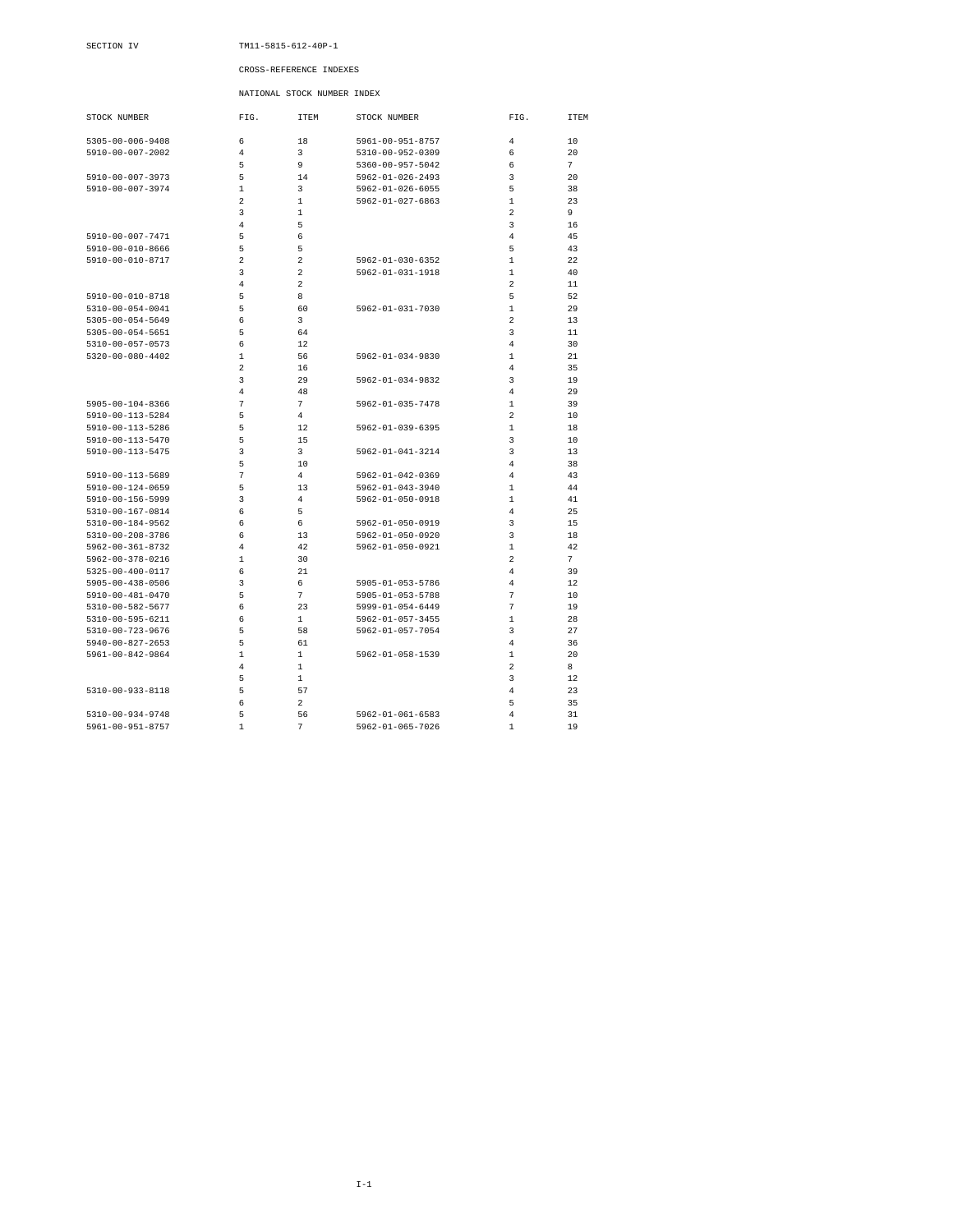#### SECTION IV TM11-5815-612-40P-1

#### CROSS-REFERENCE INDEXES

#### NATIONAL STOCK NUMBER INDEX

| STOCK NUMBER             | FIG.           | <b>ITEM</b> | STOCK NUMBER             | FIG.           | <b>ITEM</b>    |
|--------------------------|----------------|-------------|--------------------------|----------------|----------------|
| $5962 - 01 - 065 - 7026$ | 3              | 17          | 5962-01-151-4506         | 1              | 43             |
| $5962 - 01 - 069 - 0419$ | 1              | 46          |                          | 3              | 24             |
|                          | 5              | 34          |                          | 4              | 44             |
| 5962-01-069-2610         | 5              | 39          | 5905-01-153-7443         | 4              | 16             |
| 5910-01-072-1376         | 5              | 11          |                          | 5              | 22             |
| $5962 - 01 - 074 - 8876$ | $\overline{2}$ | 14          | $5905 - 01 - 154 - 7399$ | 1              | 16             |
| $5962 - 01 - 084 - 5554$ | 5              | 54          | $5962 - 01 - 163 - 9168$ | 4              | 24             |
| 5962-01-084-6427         | 3              | 26          | 5905-01-165-8592         | 3              | 8              |
| $5962 - 01 - 085 - 0603$ | 1              | 34          | 5962-01-168-5239         | 1              | 26             |
| $5905 - 01 - 085 - 1164$ | 1              | 8           | $5935 - 01 - 168 - 5938$ | $\overline{4}$ | 9              |
|                          | 2              | 4           |                          | 5              | 21             |
|                          | 3              | 7           | 5910-01-171-8693         | 1              | 2              |
|                          | 4              | 11          |                          | 5              | 3              |
|                          | 5              | 24          |                          | 7              | $\overline{a}$ |
| 5905-01-086-6325         | 1              | 15          | 5962-01-173-7737         | $\overline{4}$ | 22             |
| 5999-01-086-6659         | 1              | 55          | 5962-01-175-9521         | 4              | 26             |
| $5962 - 01 - 087 - 8535$ | 5              | 50          |                          | 5              | 33             |
| 5962-01-101-3751         | 4              | 40          | 5905-01-177-2017         | $\overline{4}$ | 14             |
| 5962-01-102-0627         | 4              | 37          | 5962-01-179-8651         | 1              | 36             |
| 5962-01-102-3114         | 1              | 49          |                          | 4              | 41             |
|                          | $\overline{4}$ | 32          | $5940 - 01 - 180 - 0059$ | 3              | 9              |
| 5962-01-102-7613         | 1              | 25          | 5962-01-181-0263         | 3              | 14             |
| 5935-01-104-4891         | 7              | 21          | 5935-01-181-3006         | 1              | 6              |
| 5962-01-107-5395         | 5              | 51          | 5935-01-181-3007         | $\overline{a}$ | 3              |
| $5962 - 01 - 110 - 2679$ | 1              | 32          |                          | 3              | 5              |
|                          | 4              | 34          | $5935 - 01 - 181 - 3008$ | $\overline{4}$ | 8              |
|                          | 5              | 36          | 5962-01-184-1406         | 1              | 27             |
| 5905-01-110-3091         | 1              | 12          |                          | $\overline{4}$ | 33             |
| $5962 - 01 - 119 - 7549$ | 5              | 47          |                          | 5              | 37             |
| 5962-01-125-3105         | 1              | 33          | 5999-01-198-7068         | 1              | 57             |
|                          | 5              | 40          | 5962-01-232-2104         | 5              | 48             |
| $5910 - 01 - 126 - 2076$ | 7              | 1           | $5905 - 01 - 245 - 5388$ | 1              | 52             |
| 5905-01-137-0108         | 5              | 32          | 5999-01-247-5742         | 6              | 14             |
| 5962-01-138-9827         | 1              | 45          | 5962-01-250-1657         | 2              | 12             |
| 5905-01-139-5314         | 1              | 9           |                          | 3              | 23             |
|                          | 4              | 13          |                          |                |                |
|                          | 5              | 25          |                          |                |                |
| 5905-01-139-5317         | 5              | 27          |                          |                |                |
| 5905-01-142-2888         | 4              | 15          |                          |                |                |
|                          | 7              | 8           |                          |                |                |
| 5905-01-143-4724         | 5              | 28          |                          |                |                |
| 5905-01-145-4541         | 4              | 18          |                          |                |                |
| 5905-01-147-2331         | 2              | 5           |                          |                |                |
|                          | $\overline{4}$ | 19          |                          |                |                |
|                          | 5              | 23          |                          |                |                |
| 5905-01-149-1143         | 5              | 26          |                          |                |                |
| $5905 - 01 - 150 - 3472$ | 7              | 16          |                          |                |                |
| $5905 - 01 - 150 - 5514$ | $\mathbf{1}$   | 13          |                          |                |                |
| 5905-01-151-1186         | 1              | 14          |                          |                |                |
| 5905-01-151-1189         | $\overline{4}$ | 17          |                          |                |                |
|                          |                |             |                          |                |                |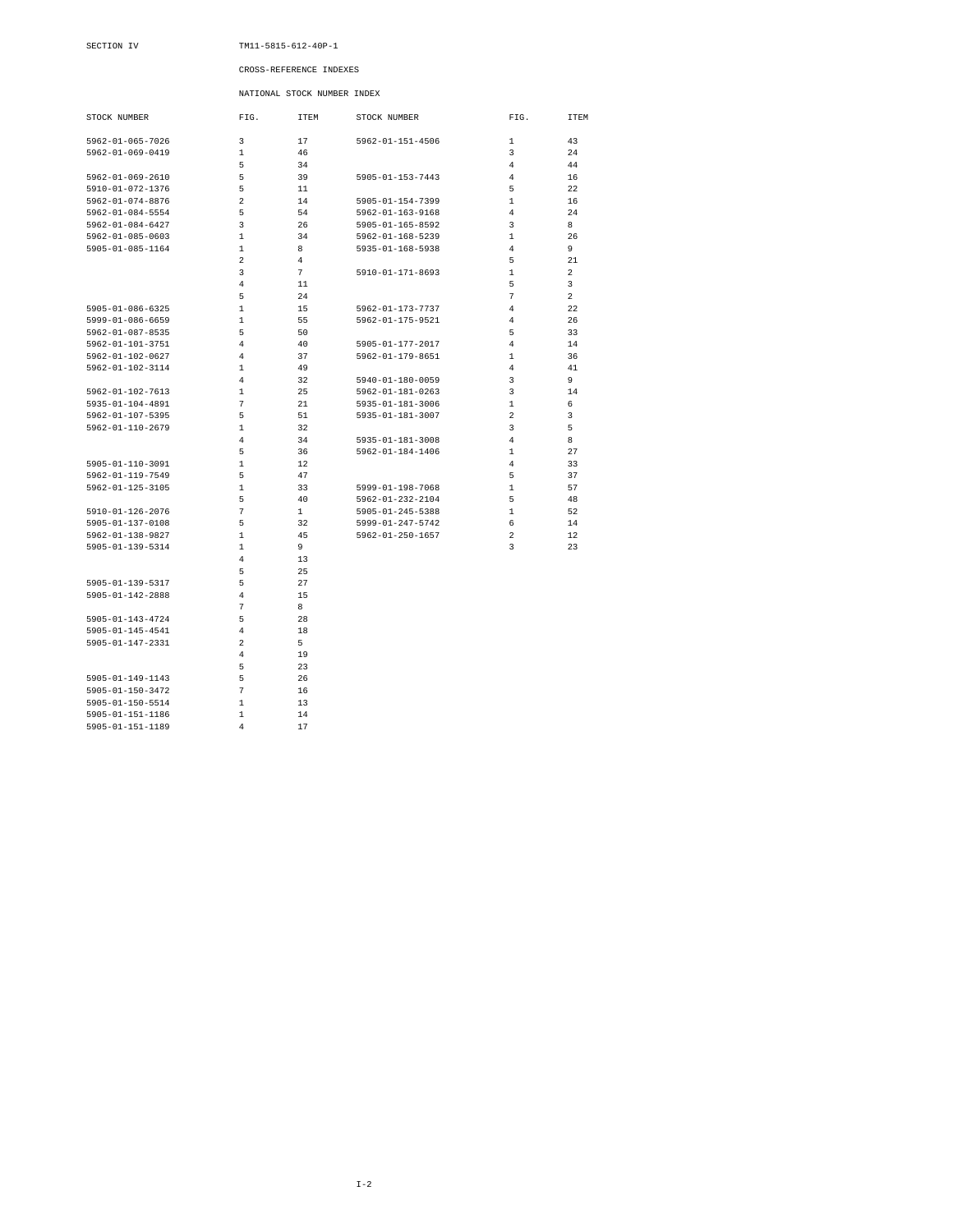|       |                  | PART NUMBER INDEX |                  |                |
|-------|------------------|-------------------|------------------|----------------|
| FSCM  | PART NUMBER      | STOCK NUMBER      | FIG.             | <b>ITEM</b>    |
|       |                  |                   |                  |                |
| 88044 | AN960C516L       | 5310-00-167-0814  | 6                | 5              |
| 80063 | A3041372         |                   | $\overline{4}$   | 28             |
| 80063 | A3041379-1       |                   | $\mathbf 1$      | 37             |
| 80063 | A3041379-2       |                   | $\mathbf{1}$     | 38             |
| 80063 | A3041379-3       |                   | $\mathbf 1$      | 47             |
| 80063 | A3041387-1       |                   | 5                | 41             |
| 80063 | A3041387-2       |                   | $\mathbf{1}$     | 48             |
| 80063 | A3041387-3       |                   | $\mathbf 1$      | 31             |
| 80063 | A3041387-4       |                   | 4                | 27             |
| 80063 | A3041409         |                   | $\bf 4$          | 20             |
|       |                  |                   | 5                | 31             |
| 80063 | A3041729         |                   | $\mathbf 1$      | 51             |
| 80063 | A3041766         |                   | 5                | 59             |
| 80063 | A3041799         |                   | $\overline{4}$   | 46             |
| 80063 | A3042101         | 5999-01-247-5742  | 6                | 14             |
| 80063 | A3042110         |                   | 7                | 15             |
| 80063 | A3042111         |                   | 7                | 13             |
| 80063 | A3042112         |                   | 7                | 12             |
| 80063 | A3042113         |                   | 7                | 11             |
| 80063 | A3042114         |                   | $\overline{7}$   | 14             |
| 80063 | A3042115         |                   | 7                | 6              |
| 80063 | A3042117         |                   | 5                | 46             |
| 80063 | A3042119         |                   | 5                | 55             |
| 80063 | A3042120         |                   | 5                | 49             |
| 80063 | A3042124         |                   | 5                | 45             |
| 80063 | A3042126         |                   | 6                | 19             |
| 80063 | A3042128         |                   | $\boldsymbol{7}$ | 17             |
| 80063 | A3042129         |                   | 7                | 20             |
| 80063 | A3042130         |                   | $\boldsymbol{7}$ | 18             |
| 80063 | A3042133         |                   | 5                | 62             |
| 80063 | A3042140         |                   | 6                | 9              |
| 80063 | A3042142-1       |                   | 6                | 26             |
| 80063 | A3042144         |                   | 6                | 8              |
| 80063 | A3042145         |                   | 6                | $\overline{4}$ |
| 80063 | A3042146-2       |                   | 5                | 17             |
| 80063 | A3042146-3       |                   | 5                | 18             |
| 80063 | A3042146-4       |                   | 5                | 16             |
| 80063 | A3042146-5       |                   | 5                | 19             |
| 80063 | A3042146-6       |                   | $1\,$            | 5              |
|       |                  |                   | $\bf 4$          | 6              |
| 80063 | A3042146-7       |                   | 5                | 20             |
| 80063 | A3042152         |                   | 6                | 24             |
| 80063 | A3042157         |                   | 6                | 15             |
| 80063 | A3042174         |                   | 6                | 10             |
| 80063 | A3042199-1       |                   | 6                | 27             |
| 80063 | A3042204         |                   | 5                | 44             |
| 80063 | A3042205         |                   | 5                | 42             |
| 80063 | A3042206         |                   | 5                | 63             |
| 80063 | A3042235         |                   | 6                | 17             |
| 52072 | CA-520SLP-30T-SD |                   | $\mathbf 1$      | $\overline{4}$ |
|       |                  |                   | $\overline{4}$   | 7              |
|       |                  |                   |                  |                |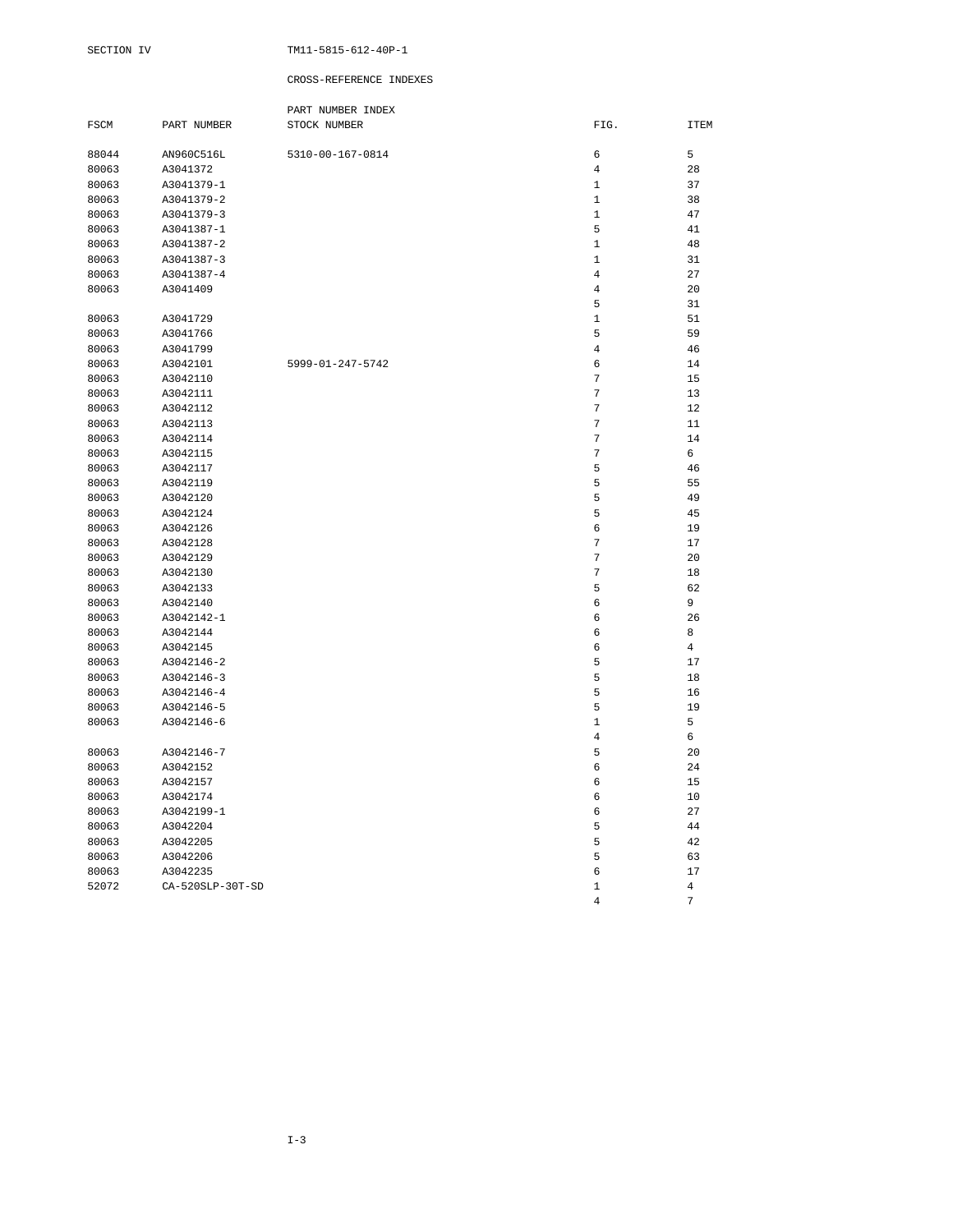|       |                  | PART NUMBER INDEX |                |                 |
|-------|------------------|-------------------|----------------|-----------------|
| FSCM  | PART NUMBER      | STOCK NUMBER      | FIG.           | <b>ITEM</b>     |
|       |                  |                   |                |                 |
| 81349 | CMR03F121J0AP    |                   | 7              | 3               |
| 81349 | CMR04E240JPYR    |                   | 4              | $\overline{4}$  |
| 81349 | CX02J156K        | 5910-01-126-2076  | 7              | $\mathbf{1}$    |
| 34649 | $D7220-5$        | 5962-01-232-2104  | 5              | 48              |
| 72794 | GP4              | 5325-00-400-0117  | 6              | 21              |
| 81349 | <b>JAN1N5968</b> |                   | 5              | $\overline{a}$  |
| 81349 | JAN1N914         | 5961-00-842-9864  | $\mathbf{1}$   | $\mathbf{1}$    |
|       |                  |                   | 4              | $\mathbf{1}$    |
|       |                  |                   | 5              | $\mathbf{1}$    |
| 81349 | JAN2N2222A       | 5961-00-951-8757  | $\mathbf{1}$   | $\overline{7}$  |
|       |                  |                   | $\overline{4}$ | 10              |
| 34649 | MD8251A/B        | 5962-01-250-1657  | 2              | 12              |
|       |                  |                   | 3              | 23              |
|       |                  |                   | $\overline{4}$ | 41              |
| 09922 | ML2B100P-21      | 5935-01-181-3008  | $\overline{4}$ | 8               |
| 09922 | ML2B70P-21       | 5935-01-181-3007  | $\overline{a}$ | 3               |
|       |                  |                   | 3              | 5               |
|       |                  |                   |                |                 |
| 96906 | MS15795-803      | 5310-00-595-6211  | 6              | $\mathbf{1}$    |
| 96906 | MS15795-810      | 5310-00-582-5677  | 6              | 23              |
| 96906 | MS16535-8        | 5320-00-080-4402  | 1              | 56              |
|       |                  |                   | $\overline{a}$ | 16              |
|       |                  |                   | 3              | 29              |
|       |                  |                   | 4              | 48              |
| 96906 | MS24585C142      | 5360-00-957-5042  | 6              | $7\overline{ }$ |
| 96906 | MS3212-5         | 5305-00-006-9408  | 6              | 18              |
| 96906 | MS35335-62       | 5310-00-184-9562  | 6              | 6               |
| 96906 | MS35338-135      | 5310-00-933-8118  | 5              | 57              |
|       |                  |                   | 6              | $\overline{a}$  |
| 96906 | MS35649-244      | 5310-00-934-9748  | 5              | 56              |
| 96906 | MS51957-15       | 5305-00-054-5649  | 6              | 3               |
| 96906 | MS51957-17       | 5305-00-054-5651  | 5              | 64              |
| 96906 | MS77068-2        | 5940-00-827-2653  | 5              | 61              |
| 81349 | M38510-00303BCB  | 5962-00-378-0216  | $\mathbf{1}$   | 30              |
| 81349 | M38510-30001BCB  | 5962-01-031-7030  | $\mathbf{1}$   | 29              |
|       |                  |                   | 2              | 13              |
|       |                  |                   | 4              | 30              |
| 81349 | M38510-30003BCB  | 5962-01-027-6863  | 3              | 16              |
| 81349 | M38510-30106BEB  | 5962-01-043-3940  | $\mathbf{1}$   | 44              |
| 81349 | M38510-3090BEB   | 5962-01-050-0921  | $\sqrt{2}$     | $7\overline{ }$ |
| 81349 | M38510-32203BEB  | 5962-01-074-8876  | $\overline{a}$ | 14              |
| 81349 | M38510/00801BCB  | 5962-00-361-8732  | 4              | 42              |
| 81349 | M38510/10707BYC  | 5962-01-084-5554  | 5              | 54              |
| 81349 | M38510/30001BCB  | 5962-01-031-7030  | 3              | 11              |
| 81349 | M38510/30003BCB  | 5962-01-027-6863  | $\mathbf{1}$   | 23              |
|       |                  |                   | $\overline{a}$ | 9               |
|       |                  |                   | 4              | 45              |
|       |                  |                   | 5              | 43              |
| 81349 | M38510/30004BCB  | 5962-01-042-0369  | $\overline{4}$ | 43              |
| 81349 | M38510/30005BCB  | 5962-01-030-6352  | $\mathbf 1$    | 22              |
| 81349 | M38510/30007BCB  | 5962-01-026-2493  | 3              | 20              |
|       |                  |                   |                |                 |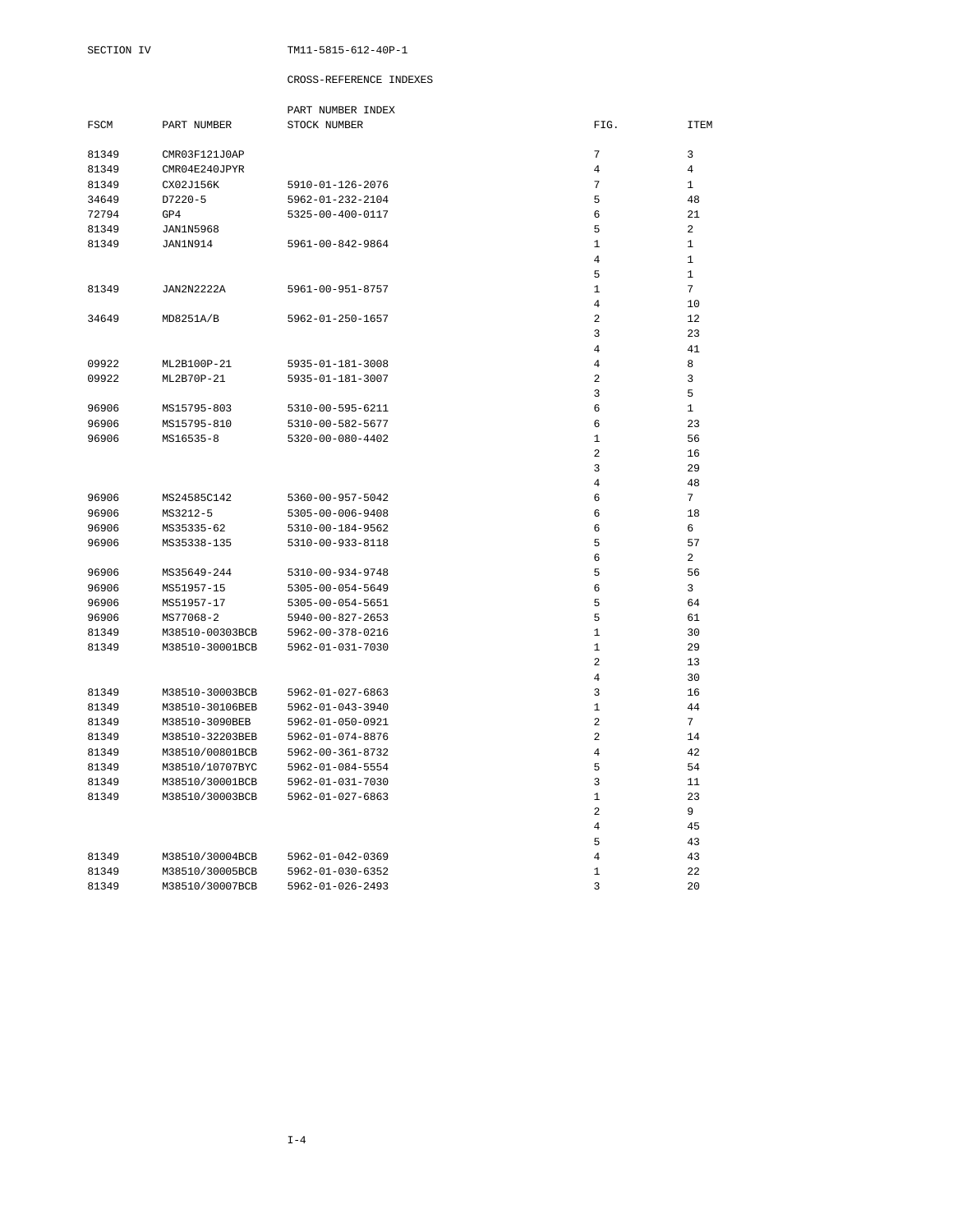| <b>FSCM</b> | PART NUMBER     | PART NUMBER INDEX<br>STOCK NUMBER | FIG.                | <b>ITEM</b>  |
|-------------|-----------------|-----------------------------------|---------------------|--------------|
|             |                 |                                   |                     |              |
| 81349       | M38510/30009BCB | 5962-01-026-6055                  | 5                   | 38           |
| 81349       | M38510/30102BCB | 5962-01-058-1539                  | $\mathbf 1$         | 20           |
|             |                 |                                   | 2                   | 8            |
|             |                 |                                   | 3                   | 12           |
|             |                 |                                   | 4                   | 23           |
|             |                 |                                   | 5                   | 35           |
| 81349       | M38510/30107BEB | 5962-01-057-3455                  | $\mathbf{1}$        | 28           |
| 81349       | M38510/30108BCB |                                   | 3                   | 21           |
| 81349       | M38510/30301BCB | 5962-01-039-6395                  | $\mathbf{1}$        | 18           |
|             |                 |                                   | 3                   | 10           |
| 81349       | M38510/30302BCB | 5962-01-035-7478                  | $\mathbf{1}$        | 39           |
|             |                 |                                   | $\overline{a}$      | 10           |
| 81349       | M38510/30501BCB | 5962-01-031-1918                  | $\mathbf{1}$        | 40           |
|             |                 |                                   | $\overline{a}$      | 11           |
|             |                 |                                   | 5                   | 52           |
| 81349       | M38510/30502BCB | 5962-01-041-3214                  | 3                   | 13           |
|             |                 |                                   | $\overline{4}$<br>3 | 38<br>27     |
| 81349       | M38510/30601BEB | 5962-01-057-7054                  | 4                   | 36           |
| 81349       | M38510/30701BEB | 5962-01-050-0918                  | 1                   | 41           |
|             |                 |                                   | $\overline{4}$      | 25           |
| 81349       | M38510/30901BEB | 5962-01-050-0920                  | 3                   | 18           |
| 81349       | M38510/30902BEB | 5962-01-050-0919                  | 3                   | 15           |
| 81349       | M38510/30903BEB | 5962-01-050-0921                  | $\mathbf{1}$        | 42           |
|             |                 |                                   | $\overline{4}$      | 39           |
| 81349       | M38510/30906BEB | 5962-01-069-2610                  | 5                   | 39           |
| 81349       | M38510/31003BCB | 5962-01-034-9830                  | 1                   | 21           |
|             |                 |                                   | $\overline{4}$      | 35           |
| 81349       | M38510/31004BCB | 5962-01-034-9832                  | 3                   | 19           |
|             |                 |                                   | $\overline{4}$      | 29           |
| 81349       | M38510/31302BCB | 5962-01-061-6583                  | 4                   | 31           |
| 81349       | M38510/31504BEB | 5962-01-065-7026                  | $\mathbf{1}$        | 19           |
|             |                 |                                   | 3                   | 17           |
| 81349       | M38510/31602BEB | 5962-01-085-0603                  | $\mathbf 1$         | 34           |
| 81349       | M38510/32301BCB | 5962-01-069-0419                  | $\mathbf{1}$        | 46           |
|             |                 |                                   | 5                   | 34           |
| 81349       | M38510/32501BRB | 5962-01-102-0627                  | $\overline{4}$      | 37           |
| 81349       | M38510/32503BRB | 5962-01-102-3114                  | $\mathbf 1$         | 49           |
|             |                 |                                   | 4                   | 32           |
| 81349       | M38510/32803BRB | 5962-01-110-2679                  | $\mathbf{1}$        | 32           |
|             |                 |                                   | $\overline{4}$      | 34           |
|             |                 |                                   | 5                   | 36           |
| 81349       | M38510/33001BCB | 5962-01-173-7737                  | $\overline{4}$      | 22           |
| 81349       | M38510/33301BCB | 5962-01-163-9168                  | 4                   | 24           |
| 81349       | M38510/36001BEB | 5962-01-101-3751                  | $\overline{4}$      | 40           |
| 81349       | M38510/40001BQC | 5962-01-102-7613                  | $\mathbf{1}$        | 25           |
| 81349       | M38527/03-001D  | 5999-01-054-6449                  | 7                   | 19           |
| 81349       | M38527/03-006D  | 5999-01-198-7068                  | $\mathbf{1}$        | 57           |
| 81349       | M38527/05-002D  | 5999-01-086-6659                  | $\mathbf{1}$        | 55           |
| 81349       | M39003-01-2991  | 5910-00-007-3974                  | $\mathbf 1$         | 3            |
|             |                 |                                   | $\overline{a}$      | $\mathbf{1}$ |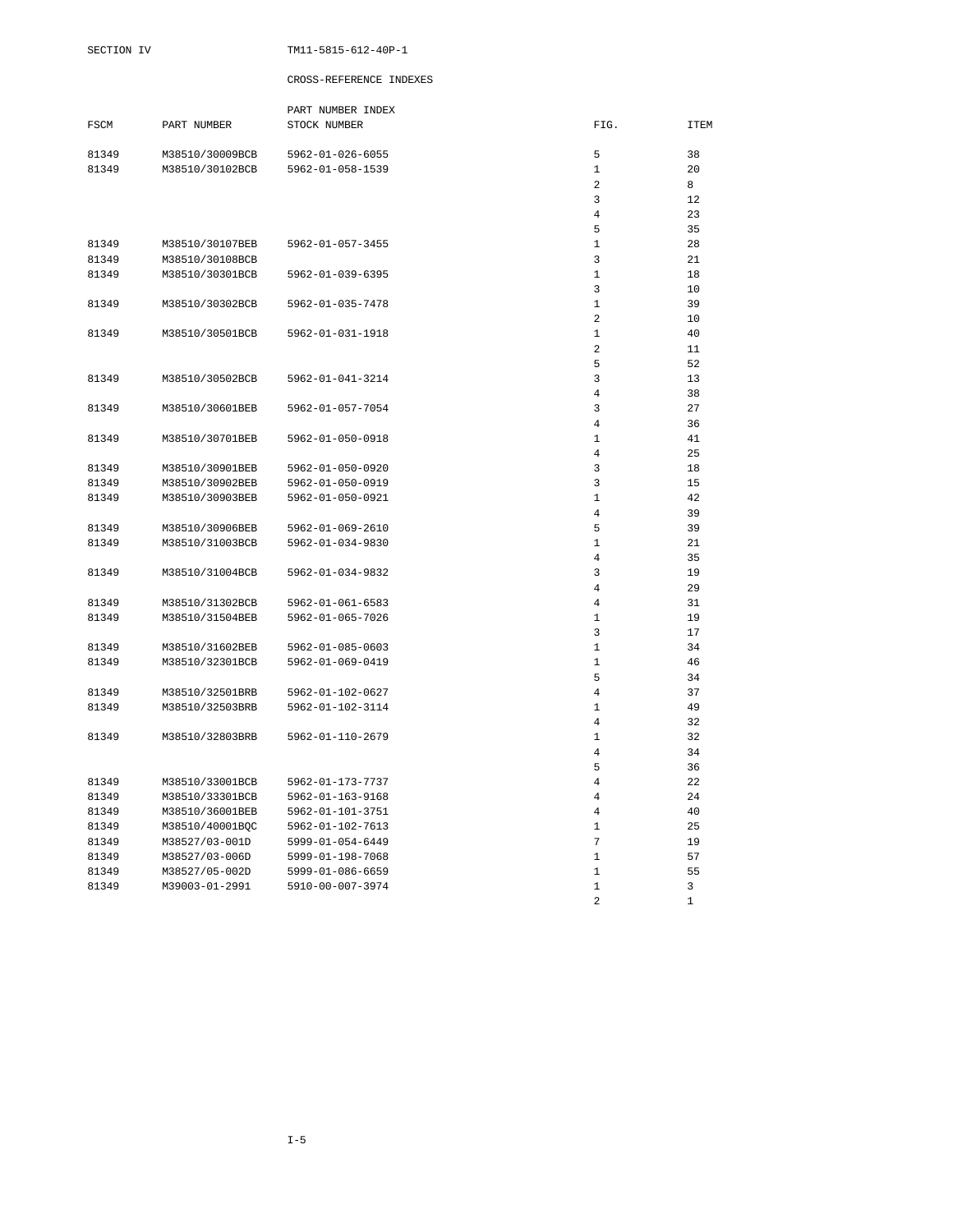|               |                 | PART NUMBER INDEX |                  |                |
|---------------|-----------------|-------------------|------------------|----------------|
| $_{\tt FSCM}$ | PART NUMBER     | STOCK NUMBER      | FIG.             | <b>ITEM</b>    |
| 81349         | M39003-01-2991  | 5910-00-007-3974  | $\overline{4}$   | 5              |
| 81349         | M39003/01-2976  | 5910-00-007-3973  | 5                | 14             |
| 81349         | M39003/01-2983  | 5910-00-007-7471  | 5                | 6              |
| 81349         | M39003/01-2991  | 5910-00-007-3974  | 3                | $\mathbf{1}$   |
| 81349         | M39003/01-3003  | 5910-00-007-2002  | $\overline{4}$   | 3              |
|               |                 |                   | 5                | $\mathsf{Q}$   |
| 81349         | M39003/01-3005  | 5910-00-481-0470  | 5                | 7              |
| 81349         | M39003/01-3006  | 5910-00-113-5475  | 3                | $\overline{3}$ |
|               |                 |                   | 5                | 10             |
| 81349         | M39003/01-3015  | 5910-00-113-5689  | $\sqrt{ }$       | $\overline{4}$ |
| 81349         | M39003/03-0384  | 5910-01-072-1376  | 5                | 11             |
| 81349         | M39014-01-1575  | 5910-00-124-0659  | 5                | 13             |
| 81349         | M39014-01-1593  | 5910-00-010-8717  | 3                | $\overline{a}$ |
| 81349         | M39014/01-1335  | 5910-00-113-5470  | 5                | 15             |
| 81349         | M39014/01-1348  | 5910-00-156-5999  | 3                | 4              |
| 81349         | M39014/01-1357  | 5910-00-010-8666  | 5                | 5              |
| 81349         | M39014/01-1593  | 5910-00-010-8717  | $\overline{c}$   | 2              |
|               |                 |                   | 4                | 2              |
| 81349         | M39014/02-1338  | 5910-00-010-8718  | 5                | 8              |
| 81349         | M39014/02-1356  | 5910-00-113-5286  | 5                | 12             |
| 81349         | M39014/02-1358  | 5910-00-113-5284  | 5                | $\overline{4}$ |
| 81349         | M39014/22-1094  | 5910-01-171-8693  | $\mathbf 1$      | 2              |
|               |                 |                   | 5                | 3              |
|               |                 |                   | 7                | 2              |
| 81349         | M55155/16-1     |                   | $\mathbf{1}$     | 17             |
|               |                 |                   | $\overline{a}$   | 6              |
|               |                 |                   | $\overline{4}$   | 21             |
| 81349         | M8340102K1000FA |                   | 5                | 53             |
| 81349         | M8340105K1001GG | 5905-01-150-3472  | 7                | 16             |
| 81349         | M8340107M1002GC |                   | 1                | 35             |
| 81349         | M8340108M1000GG |                   | $\mathbf{1}$     | 24             |
| 81349         | M8340108M1002GC | 5905-01-245-5388  | $\mathbf{1}$     | 52             |
| 81349         | M8340109M2001GC |                   | $\mathbf{1}$     | 50             |
| 81349         | M83734/6-013    | 5935-01-104-4891  | 7                | 21             |
| 80205         | NAS620C4        | 5310-00-057-0573  | 6                | 12             |
| 80205         | NAS620C4L       | 5310-00-723-9676  | 5                | 58             |
| 80205         | NAS620C416      | 5310-00-952-0309  | 6                | 20             |
| 80205         | NAS671C4        | 5310-00-208-3786  | 6                | 13             |
| 81349         | RCR07G5R1JS     | 5905-00-104-8366  | 7                | 7              |
| 81349         | REW620C6L       | 5310-00-054-0041  | 5                | 60             |
| 81349         | RLR07C10R0GS    | 5905-01-142-2888  | 4                | 15             |
|               |                 |                   | $\overline{7}$   | 8              |
| 81349         | RLR07C1000GS    | 5905-01-147-2331  | $\overline{a}$   | 5              |
|               |                 |                   | $\overline{4}$   | 19             |
|               |                 |                   | 5                | 23             |
| 81349         | RLR07C1001GS    | 5905-01-085-1164  | $\mathbf{1}$     | 8              |
|               |                 |                   | $\boldsymbol{2}$ | $\overline{4}$ |
|               |                 |                   | 3                | 7              |
|               |                 |                   | $\overline{4}$   | 11             |
|               |                 |                   | 5                | 24             |
| 81349         | RLR07C1002GS    | 5905-01-139-5314  | $\mathbf{1}$     | 9              |
|               |                 |                   |                  |                |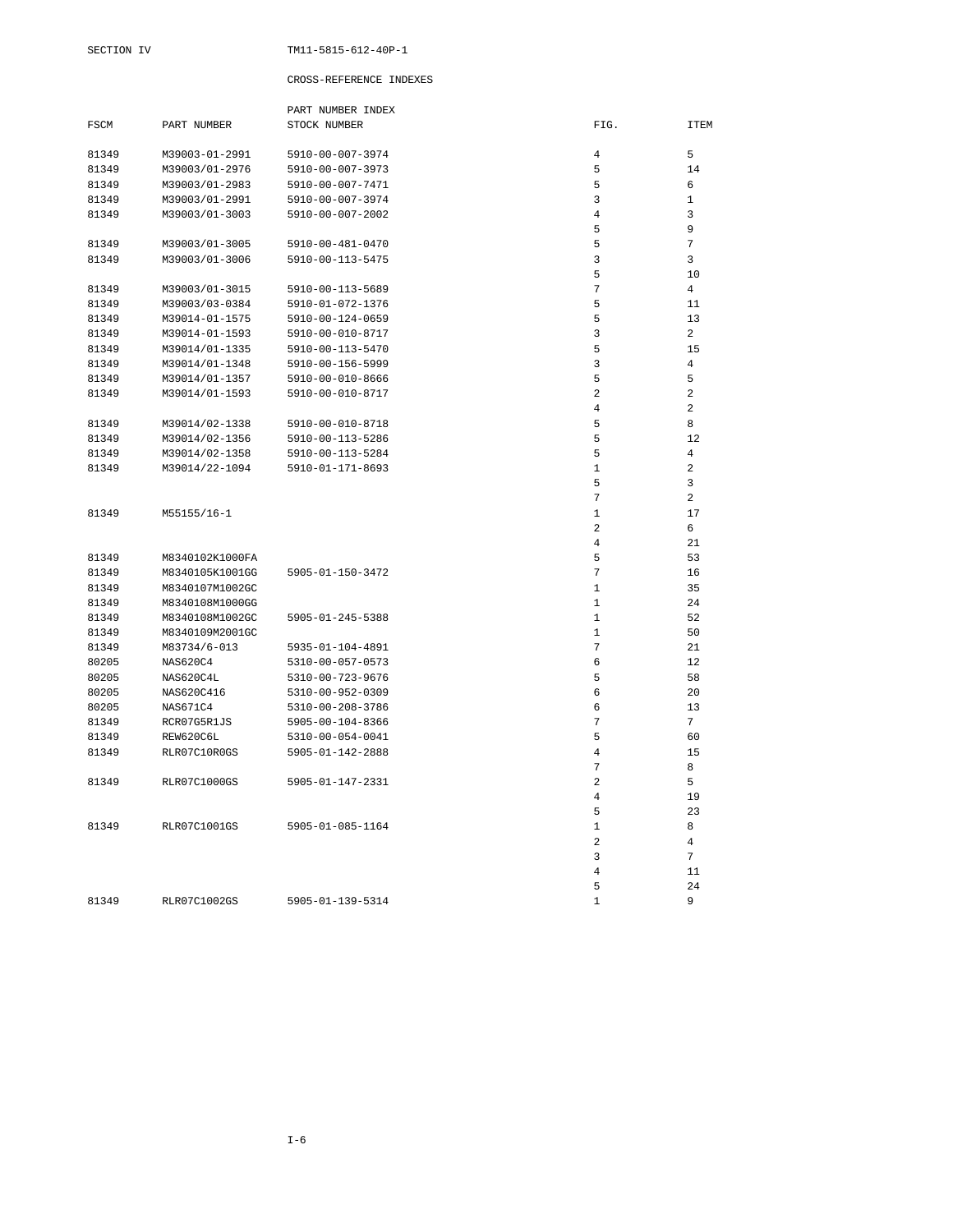|             |                     | PART NUMBER INDEX        |                |             |
|-------------|---------------------|--------------------------|----------------|-------------|
| <b>FSCM</b> | PART NUMBER         | STOCK NUMBER             | FIG.           | <b>ITEM</b> |
|             |                     |                          |                |             |
| 81349       | RLR07C1002GS        | 5905-01-139-5314         | 4              | 13          |
|             |                     |                          | 5              | 25          |
| 81349       | <b>RLR07C1005GR</b> | 5905-01-086-6325         | $\mathbf{1}$   | 15          |
| 81349       | RLR07C1820FP        |                          | $\mathbf{1}$   | 11          |
| 81349       | <b>RLR07C2002GS</b> | 5905-01-151-1189         | 4              | 17          |
| 81349       | <b>RLR07C2050GP</b> |                          | 1              | 10          |
| 81349       | <b>RLR07C2201GS</b> | 5905-01-151-1186         | $\mathbf{1}$   | 14          |
| 81349       | <b>RLR07C2700GS</b> | 5905-01-137-0108         | 5              | 32          |
| 81349       | <b>RLR07C3001GS</b> | 5905-01-154-7399         | $\mathbf{1}$   | 16          |
| 81349       | RLR07C3302GS        | 5905-01-143-4724         | 5              | 28          |
| 81349       | RLR07C3481GP        |                          | 7              | 9           |
| 81349       | <b>RLR07C3901GS</b> | 5905-01-139-5317         | 5              | 27          |
| 81349       | RLR07C47R0GS        | 5905-01-053-5788         | 7              | 10          |
| 81349       | RLR07C51R0GS        | 5905-01-145-4541         | $\overline{4}$ | 18          |
| 81349       | RLR07C5101GR        | 5905-00-438-0506         | 3              | 6           |
| 81349       | <b>RLR07C5101GS</b> | 5905-01-153-7443         | 4              | 16          |
|             |                     |                          | 5              | 22          |
| 81349       | RLR07C5112FS        | 5905-01-177-2017         | 4              | 14          |
| 81349       | RLR07C5600GS        | 5905-01-053-5786         | 4              | 12          |
| 81349       | <b>RLR07C5601GS</b> | 5905-01-149-1143         | 5              | 26          |
| 81349       | RLR07C7502GS        | 5905-01-150-5514         | $\mathbf{1}$   | 13          |
| 81349       | <b>RLR07C9102GS</b> | $5905 - 01 - 165 - 8592$ | 3              | 8           |
| 81349       | RNR55C1212FP        |                          | 5              | 29          |
| 81349       | RWR80SR100FS        | 5905-01-110-3091         | $\mathbf{1}$   | 12          |
| 81349       | RWR80S12R0DP        |                          | 5              | 30          |
| 97539       | SFS-0440-AA-08      |                          | 6              | 22          |
| 80063       | SM-A-915703         | 5962-01-084-6427         | 3              | 26          |
| 80063       | $SM-A-915707-2$     | 5962-01-181-0263         | 3              | 14          |
| 80063       | SM-A-915710         | 5962-01-184-1406         | $\mathbf{1}$   | 27          |
|             |                     |                          | $\overline{4}$ | 33          |
|             |                     |                          | 5              | 37          |
| 80063       | SM-A-915715         |                          | 3              | 22          |
| 80063       | SM-A-915732         | 5962-01-087-8535         | 5              | 50          |
| 80063       | SM-A-915736         |                          | $\mathbf{1}$   | 53          |
| 80063       | $SM-A-915748-3$     | 5935-01-181-3006         | $\mathbf{1}$   | 6           |
| 80063       | SM-B-766929         |                          | 6              | 11          |
| 80063       | SM-C-915749         |                          | $\mathbf{1}$   | 54          |
|             |                     |                          | $\overline{a}$ | 15          |
|             |                     |                          | 3              | 28          |
|             |                     |                          | 4              | 47          |
| 01295       | SMJ4164-15JDS       | 5962-01-168-5239         | 1              | 26          |
| 01295       | SNJ54LS147J         | 5962-01-138-9827         | $\mathbf{1}$   | 45          |
| 01295       | SNJ54LS3934         | 5962-01-125-3105         | $\mathbf{1}$   | 33          |
|             |                     |                          | 5              | 40          |
| 01295       | SNJ55463JG          | 5962-01-119-7549         | 5              | 47          |
| 18565       | 19-11-B384-1285     |                          | 6              | 16          |
| 77068       | 3183847-1-3B1       |                          | 3              | 25          |
| 82423       | 43435               | 5940-01-180-0059         | 3              | 9           |
| 22526       | 47439-000 REELED    |                          | 6              | 25          |
| 22526       | 68020-126           |                          | 7              | 5           |
| 04713       | 6809BQCJC           | 5962-01-175-9521         | 4              | 26          |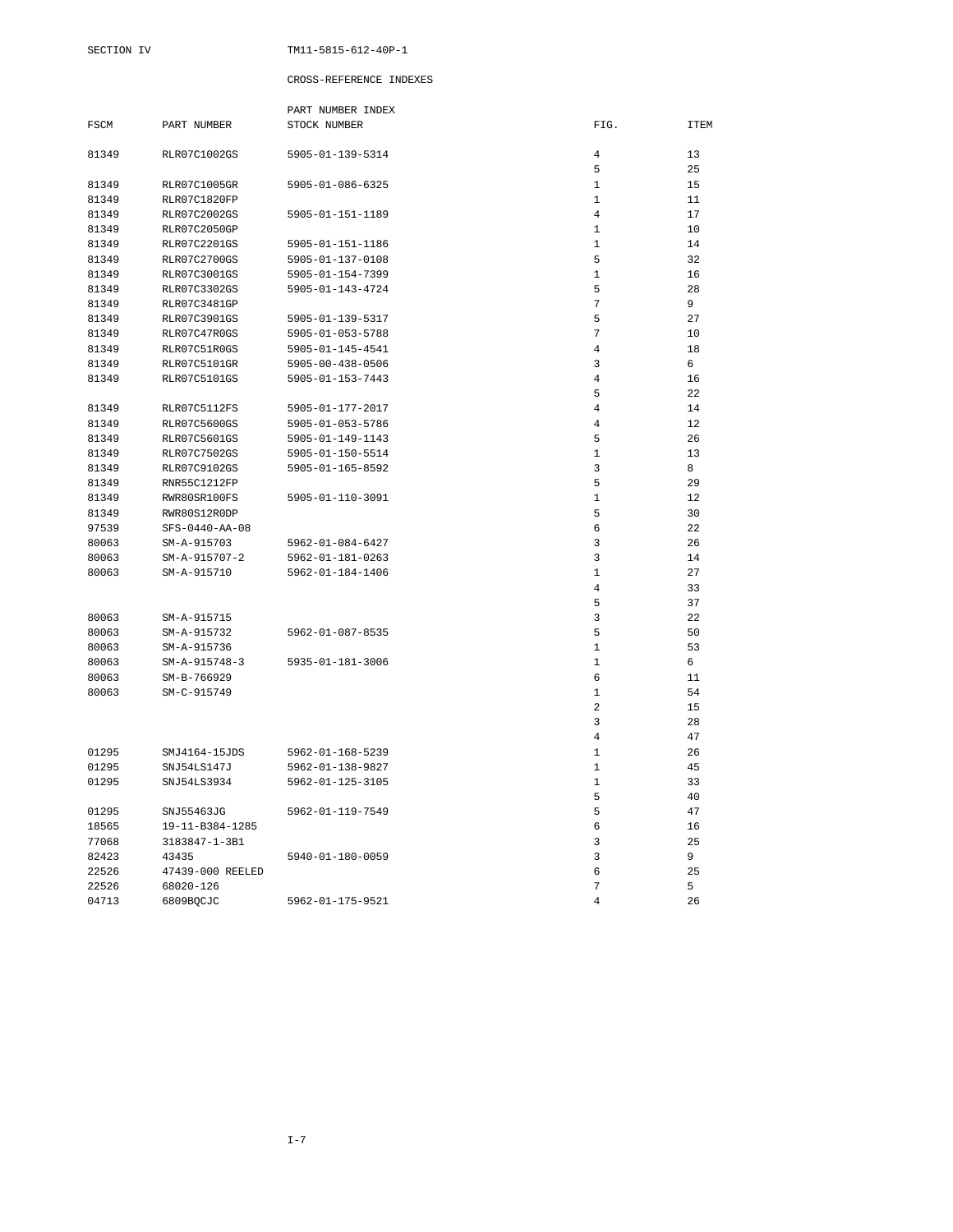|       |             | PART NUMBER INDEX |      |             |
|-------|-------------|-------------------|------|-------------|
| FSCM  | PART NUMBER | STOCK NUMBER      | FIG. | <b>ITEM</b> |
| 04713 | 6809BOCJC   | 5962-01-175-9521  | 5    | 33          |
| 04713 | 6821/BOCJC  | 5962-01-151-4506  | 1    | 43          |
|       |             |                   | 3    | 24          |
|       |             |                   | 4    | 44          |
| 22526 | 76264-101   | 5935-01-168-5938  | 4    | 9           |
|       |             |                   | 5    | 21          |
| 14933 | 7802001EB   | 5962-01-107-5395  | 5    | 51          |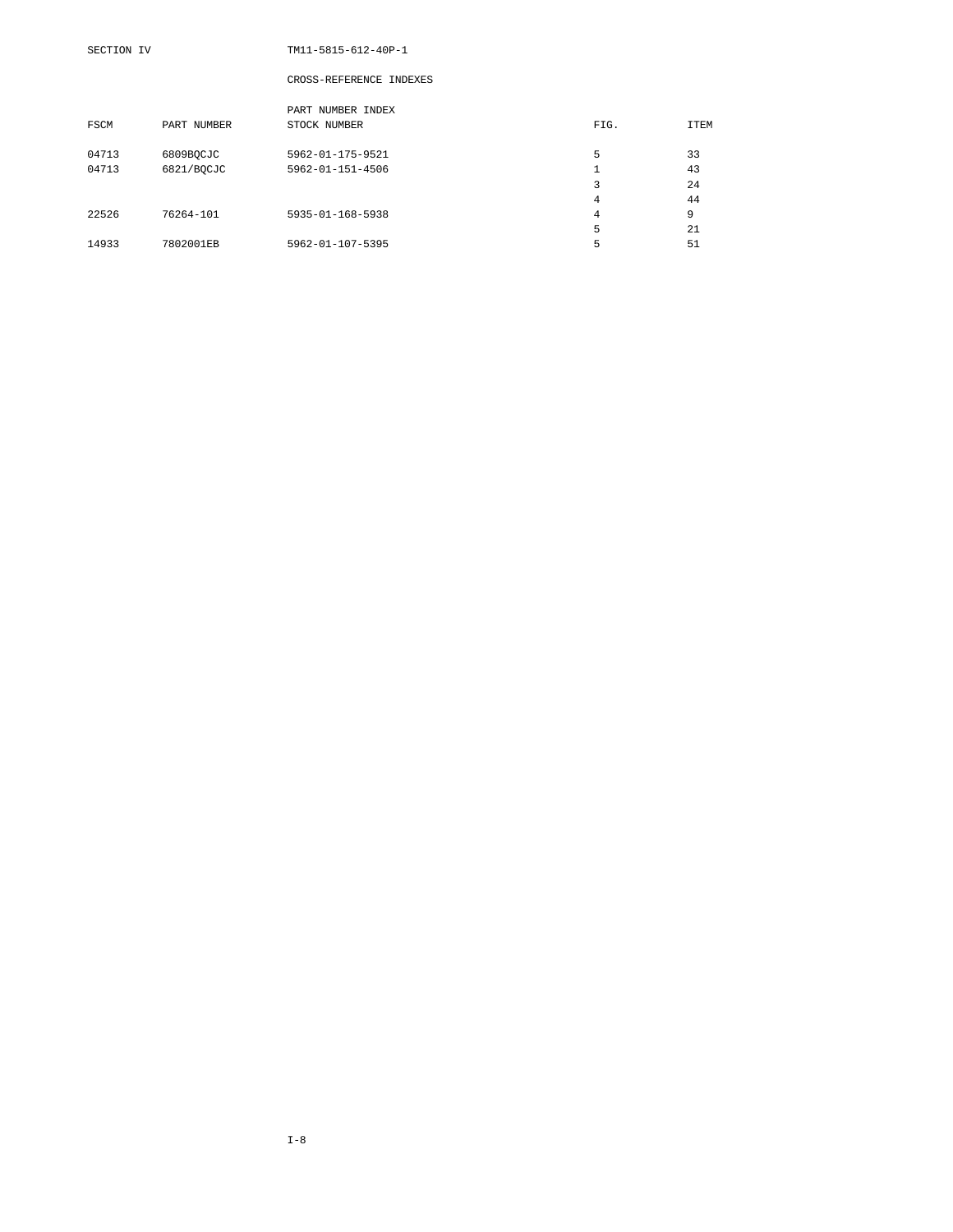**By Order of the Secretary of the Army:**

**CARL E. VUONO** *General, United States Army Chief of Staff*

**Official:**

**R.L. DILWORTH** *Brigadier General, United States Army The Adjutant General*

DISTRIBUTION:

To be distributed in accordance with DA Form 12-36 literature requirements for AN/USM-465.

**Vrus. GOVERNMENT PRINTING OFFICE: 1995 - 406-421/41281**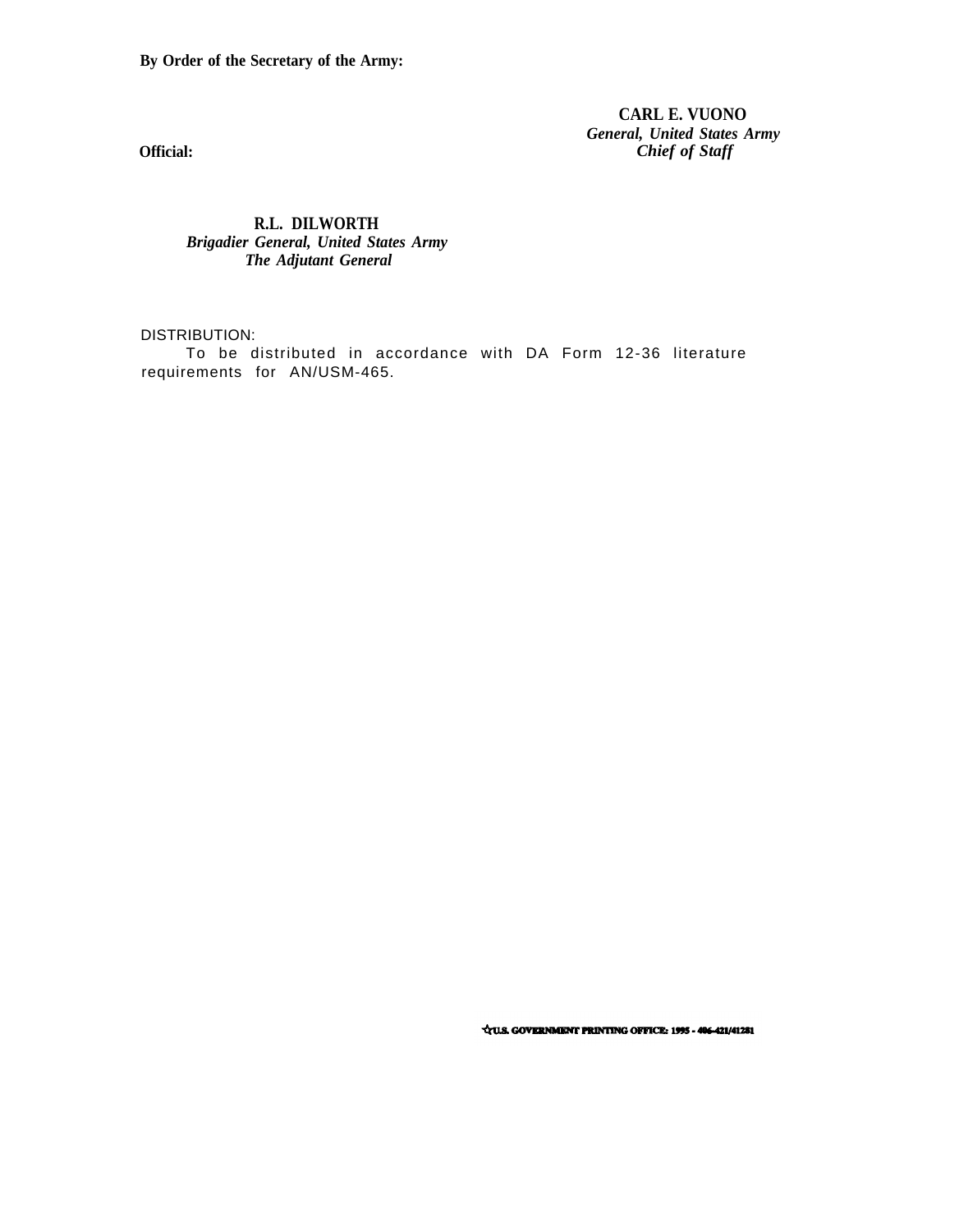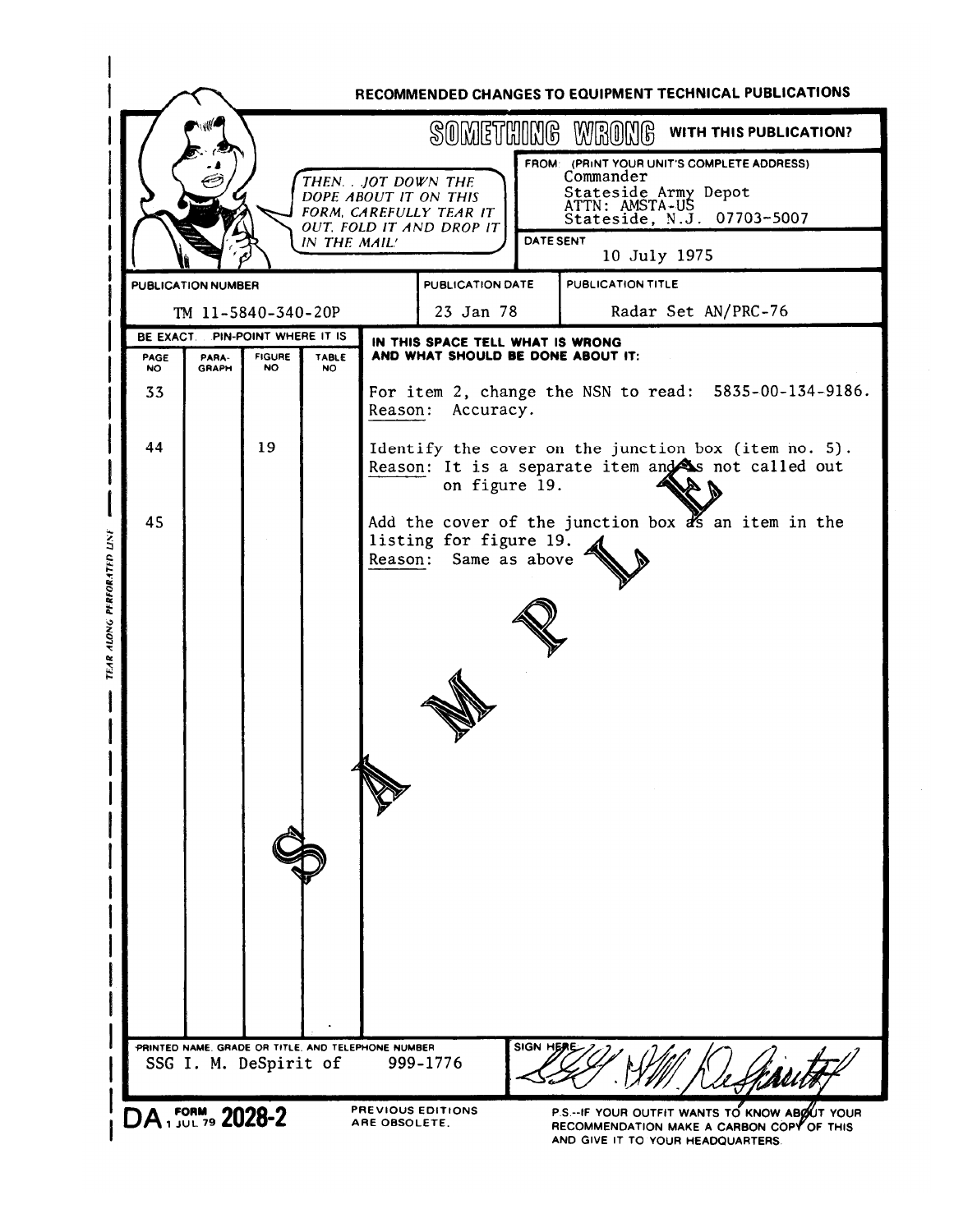|                  |                           |                                        |                                                  |                                                                          |                  | SOMETHING WRONG<br>WITH THIS PUBLICATION?               |
|------------------|---------------------------|----------------------------------------|--------------------------------------------------|--------------------------------------------------------------------------|------------------|---------------------------------------------------------|
|                  |                           |                                        |                                                  | THENJOT DOWN THE<br>DOPE ABOUT IT ON THIS<br><b>FORM. CAREFULLY TEAR</b> |                  | FROM: (PRINT YOUR UNIT'S COMPLETE ADDRESS               |
|                  |                           |                                        |                                                  | IT OUT, FOLD IT AND<br>DROP IT IN THE MAIL.                              |                  | <b>DATE SENT</b>                                        |
|                  | <b>PUBLICATION NUMBER</b> |                                        |                                                  | PUBLICATION DATE                                                         |                  | <b>PUBLICATION TITLE</b><br>Circuit Card Assemblies for |
|                  |                           | TM 11-5815-612-40P-1                   |                                                  | Jan 1988<br>1.                                                           |                  | $AN/UGC-74B(V)3$ and $AN/UGC-74C(V)3$                   |
| BE EXACT<br>PAGE | PARA-                     | PIN-POINT WHERE IT IS<br><b>FIGURE</b> | <b>TABLE</b>                                     | IN THIS SPACE TELL WHAT IS WRONG<br>AND WHAT SHOULD BE DONE ABOUT IT:    |                  |                                                         |
| NO.              | <b>GRAPH</b>              | NO.                                    | NO.                                              |                                                                          |                  |                                                         |
|                  |                           |                                        |                                                  |                                                                          |                  |                                                         |
|                  |                           |                                        |                                                  |                                                                          |                  |                                                         |
|                  |                           |                                        |                                                  |                                                                          |                  |                                                         |
|                  |                           |                                        |                                                  |                                                                          |                  |                                                         |
|                  |                           |                                        |                                                  |                                                                          |                  |                                                         |
|                  |                           |                                        |                                                  |                                                                          |                  |                                                         |
|                  |                           |                                        |                                                  |                                                                          |                  |                                                         |
|                  |                           |                                        |                                                  |                                                                          |                  |                                                         |
|                  |                           |                                        |                                                  |                                                                          |                  |                                                         |
|                  |                           |                                        |                                                  |                                                                          |                  |                                                         |
|                  |                           |                                        |                                                  |                                                                          |                  |                                                         |
|                  |                           |                                        |                                                  |                                                                          |                  |                                                         |
|                  |                           |                                        |                                                  |                                                                          |                  |                                                         |
|                  |                           |                                        |                                                  |                                                                          |                  |                                                         |
|                  |                           |                                        |                                                  |                                                                          |                  |                                                         |
|                  |                           |                                        |                                                  |                                                                          |                  |                                                         |
|                  |                           |                                        |                                                  |                                                                          |                  |                                                         |
|                  |                           |                                        |                                                  |                                                                          |                  |                                                         |
|                  |                           |                                        |                                                  |                                                                          |                  |                                                         |
|                  |                           |                                        |                                                  |                                                                          |                  |                                                         |
|                  |                           |                                        |                                                  |                                                                          |                  |                                                         |
|                  |                           |                                        | PRINTED NAME GRADE OR TITLE AND TELEPHONE NUMBER |                                                                          | <b>SIGN HERE</b> |                                                         |
|                  |                           |                                        |                                                  |                                                                          |                  |                                                         |

 $\sim$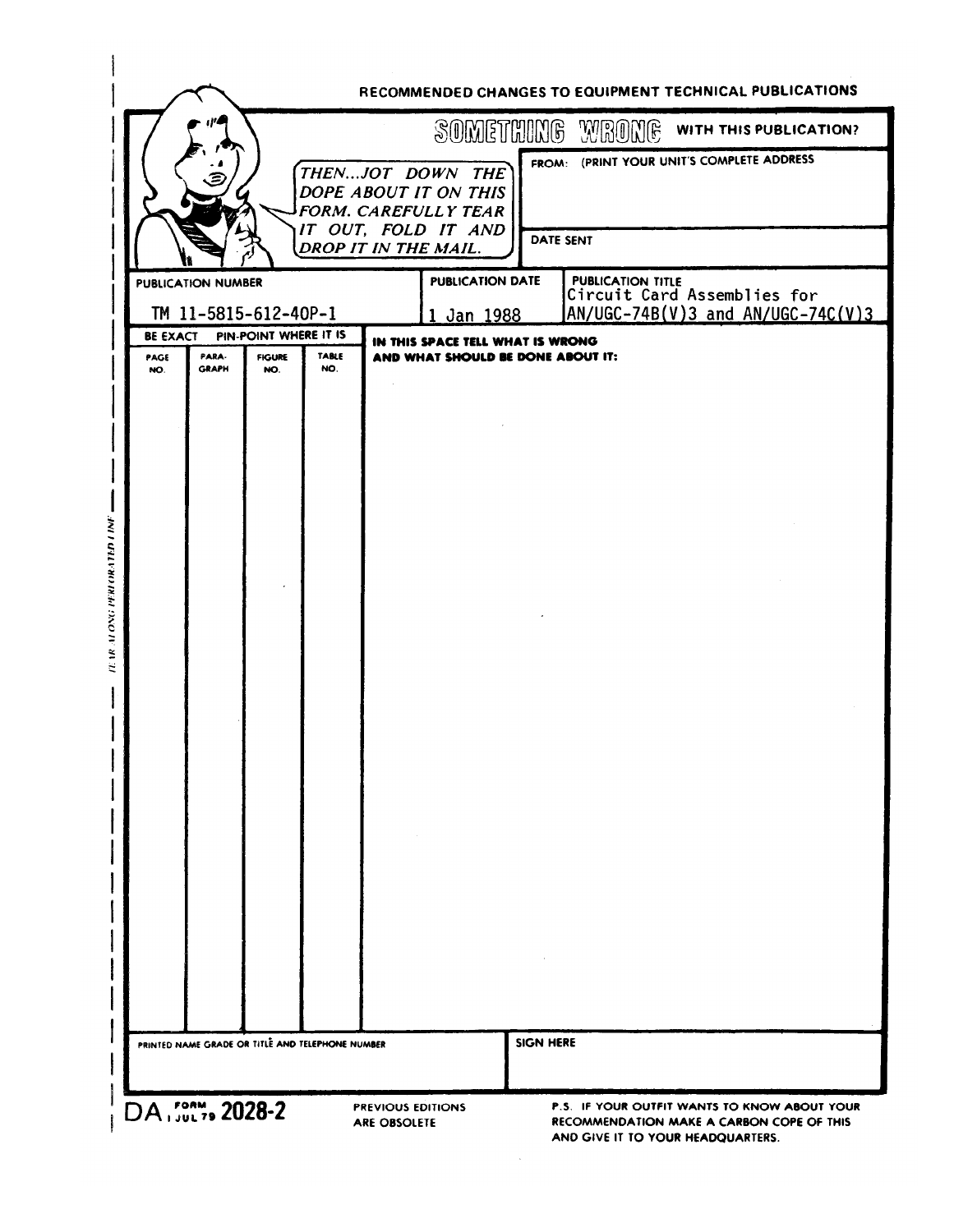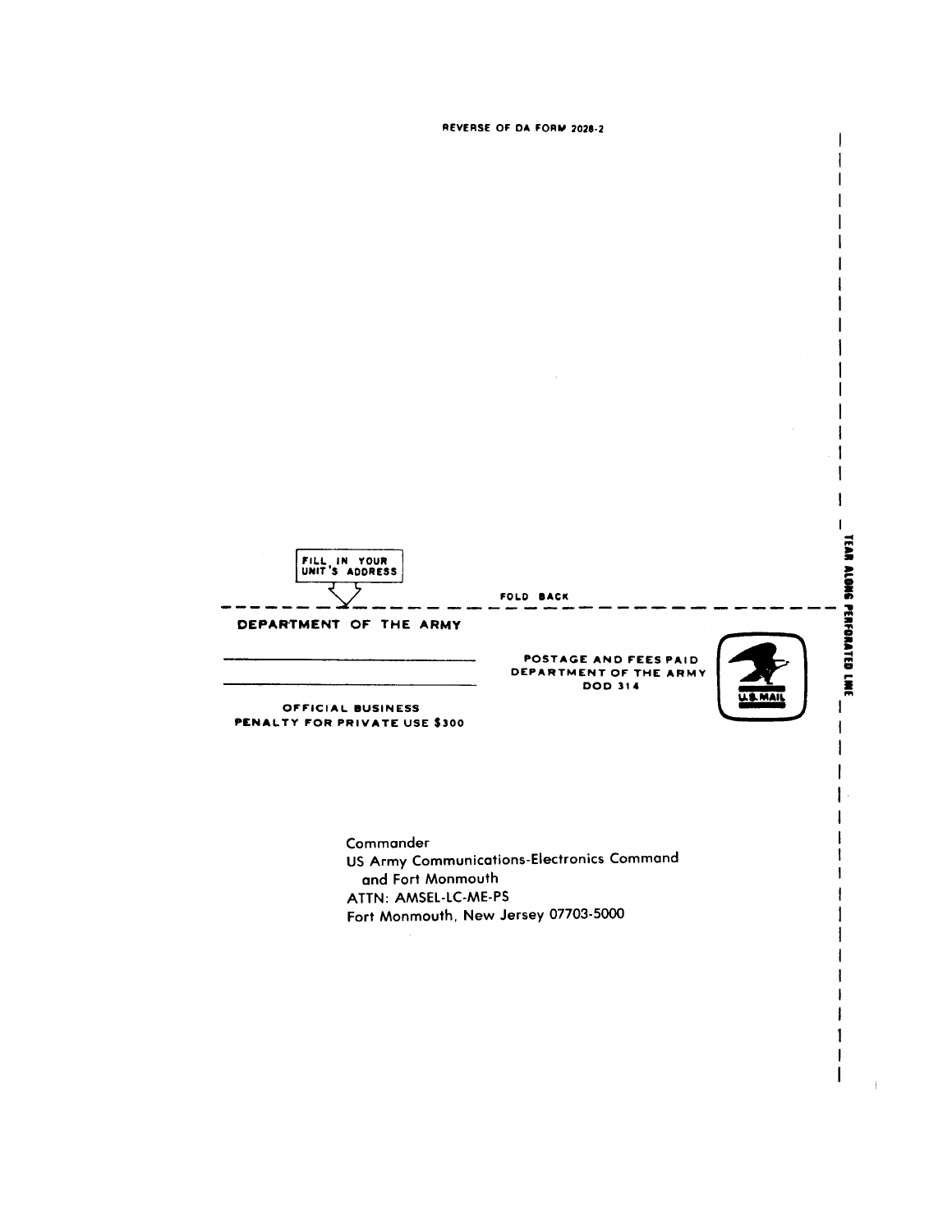# **THE METRIC SYSTEM AND EQUIVALENTS**

### 'NEAR MEASURE

Centimeter =  $10$  Millimeters =  $0.01$  Meters =  $0.3937$  Inches

- $1$  Meter = 100 Centimeters = 1000 Millimeters = 39.37 Inches
- 1 Kilometer =  $1000$  Meters =  $0.621$  Miles

### **VEIGHTS**

Gram =  $0.001$  Kilograms =  $1000$  Milligrams =  $0.035$  Ounces 1 Kilogram =  $1000$  Grams =  $2.2$  lb.

1 Metric Ton = 1000 Kilograms = 1 Megagram = 1.1 Short Tons

### **LIQUID MEASURE**

1 Milliliter =  $0.001$  Liters =  $0.0338$  Fluid Ounces

 $1$  Liter = 1000 Milliliters = 33.82 Fluid Ounces

# **SQUARE MEASURE**

1 Sq. Centimeter = 100 Sq. Millimeters = 0.155 Sq. Inches

- 1 Sq. Meter =  $10,000$  Sq. Centimeters =  $10.76$  Sq. Feet
- 1 Sq. Kilometer =  $1,000,000$  Sq. Meters = 0.386 Sq. Miles

### **CUBIC MEASURE**

1 Cu. Centimeter = 1000 Cu. Millimeters = 0.06 Cu. Inches 1 Cu. Meter =  $1,000,000$  Cu. Centimeters =  $35.31$  Cu. Feet

#### **TEMPERATURE**

 $5/9$ (°F - 32) = °C

212° Fahrenheit is evuivalent to 100° Celsius

90° Fahrenheit is equivalent to 32.2° Celsius

32° Fahrenheit is equivalent to 0° Celsius

 $9/5C^{\circ} + 32 = ^{\circ}F$ 

### **APPROXIMATE CONVERSION FACTORS**

| TO CHANGE                                                             | 10                                                                           | MULTIPLY BY |
|-----------------------------------------------------------------------|------------------------------------------------------------------------------|-------------|
|                                                                       | Centimeters  2.540                                                           |             |
| $\textbf{Feet} \dots \dots \dots \dots \dots \dots \dots \dots \dots$ |                                                                              |             |
|                                                                       |                                                                              |             |
| Miles                                                                 | $Kilometer s. \ldots \ldots \ldots \ldots \ldots 1.609$                      |             |
| Square Inches                                                         | Square Centimeters 6.451                                                     |             |
| Square Feet                                                           | Square Meters  0.093                                                         |             |
| Square Yards                                                          | Square Meters  0.836                                                         |             |
| Square Miles                                                          | Square Kilometers 2.590                                                      |             |
|                                                                       | Square Hectometers  0.405                                                    |             |
| Cubic Feet                                                            | Cubic Meters  0.028                                                          |             |
| Cubic Yards                                                           | Cubic Meters  0.765                                                          |             |
| Fluid Ounces                                                          | Milliliters29.573                                                            |             |
|                                                                       |                                                                              |             |
|                                                                       |                                                                              |             |
|                                                                       | Liters 0.946                                                                 |             |
| allons                                                                |                                                                              |             |
|                                                                       | Grams28.349                                                                  |             |
|                                                                       |                                                                              |             |
| Short Tons                                                            | Metric Tons  0.907                                                           |             |
| Pound-Feet                                                            | Newton-Meters $\ldots, \ldots, \ldots, 1.356$                                |             |
| Pounds per Square Inch                                                | Kilopascals  6.895                                                           |             |
| Miles per Gallon                                                      | Kilometers per Liter  0.425                                                  |             |
| Miles per Hour                                                        | Kilometers per Hour 1.609                                                    |             |
|                                                                       |                                                                              |             |
|                                                                       |                                                                              |             |
| TO CHANGE                                                             | TΟ                                                                           | MULTIPLY BY |
| $Centimeters \dots \dots \dots \dots \dots \dots \dots \dots$         | Inches  0.394                                                                |             |
|                                                                       | Feet  3.280                                                                  |             |
|                                                                       |                                                                              |             |
| Kilometers                                                            |                                                                              |             |
| Square Centimeters                                                    | Square Inches  0.155                                                         |             |
|                                                                       |                                                                              |             |
| Square Meters                                                         | Square Feet10.764                                                            |             |
| Square Meters                                                         | Square Yards  1.196                                                          |             |
| Square Kilometers<br>Square Hectometers                               | Square Miles 0.386                                                           |             |
| Cubic Meters $\dots\dots\dots\dots\dots\dots\dots$                    |                                                                              |             |
|                                                                       | Cubic Feet35.315                                                             |             |
| Cubic Meters                                                          | Cubic Yards 1.308<br>Fluid Ounces $\ldots \ldots \ldots \ldots \ldots 0.034$ |             |
| Milliliters<br>Liters                                                 |                                                                              |             |
|                                                                       |                                                                              |             |
| Liters                                                                | Quarts 1.057                                                                 |             |
| $"ers.$                                                               |                                                                              |             |
|                                                                       | Ounces  0.035                                                                |             |
| .ograms                                                               | Pounds  2.205                                                                |             |
| Metric Tons                                                           | Short Tons 1.102                                                             |             |
|                                                                       | Pounds-Feet  0.738                                                           |             |
| Kilopascals                                                           | Pounds per Square Inch  0.145                                                |             |
| ''ometers per Liter<br>meters per Hour                                | Miles per Gallon  2.354<br>Miles per Hour 0.621                              |             |